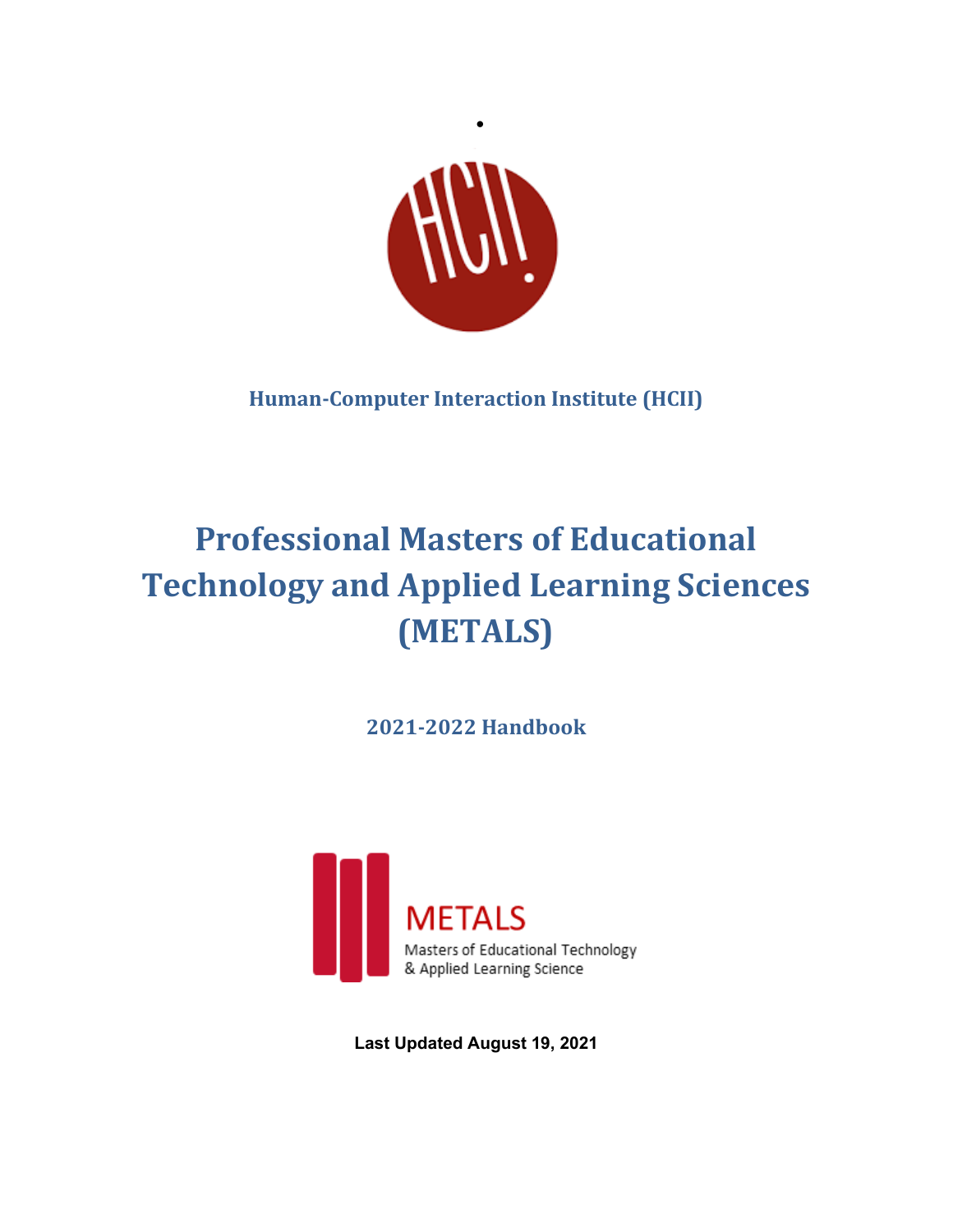# **Table of Contents**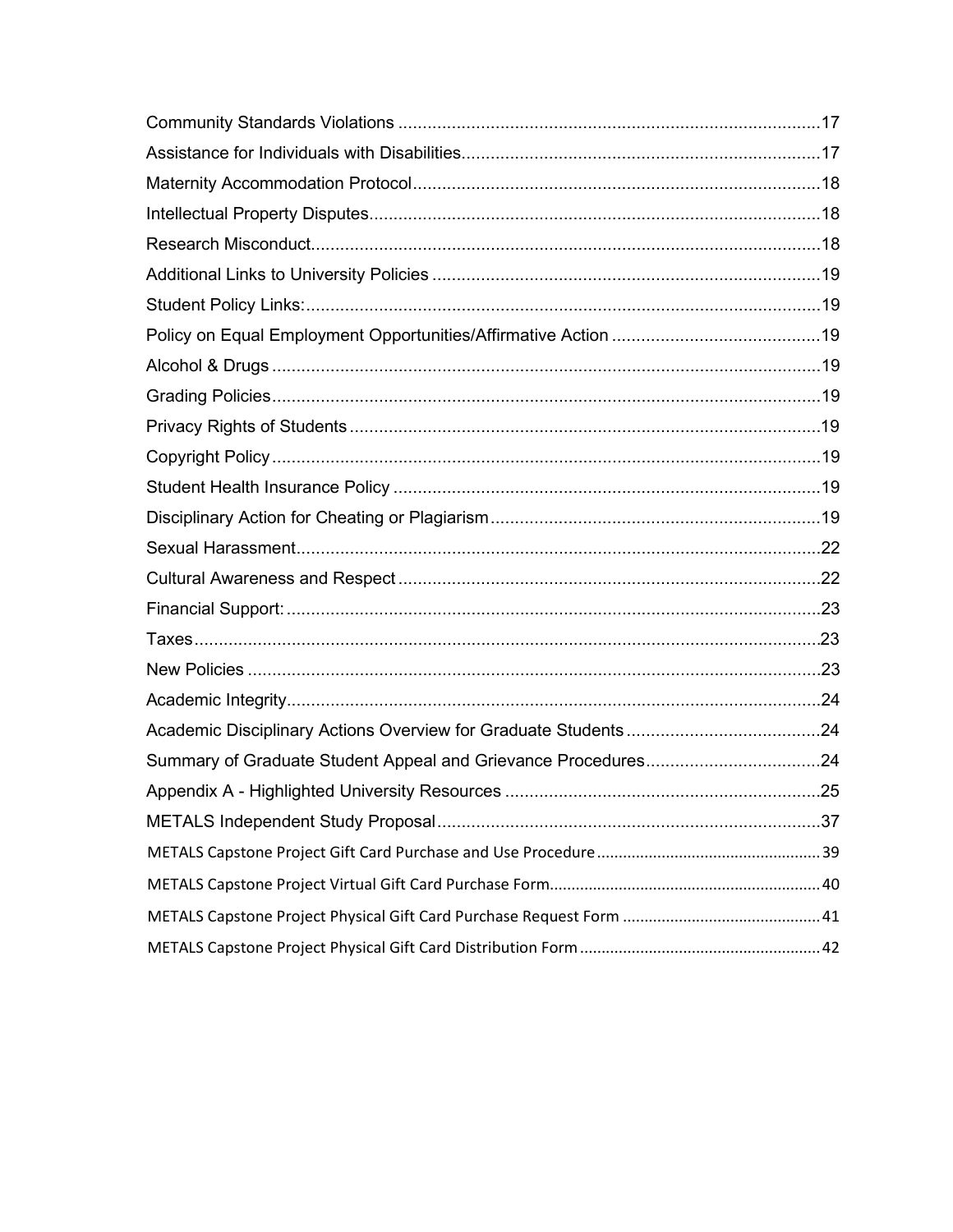### <span id="page-3-0"></span>**Welcome to the Carnegie Mellon community!**

*Welcome to the Carnegie Mellon community! And congratulations again on being accepted to one of the world's best universities. What our founder, Andrew Carnegie, said over 100 years ago - "My heart is in the work." - still rings true today at Carnegie Mellon.* 

While this handbook is specific to your academic experience in the METALS program, there are several other resources and offices graduate students are encouraged to consult during your tenure at Carnegie Mellon University. Information about The Word, the student handbook, the Office of the Assistant Vice Provost for Graduate Education, the Office of the Dean of Student Affairs and others are included in Appendix A of this handbook.

#### <span id="page-3-1"></span>**Carnegie Mellon University Statement of Assurance**

Carnegie Mellon University does not discriminate in admission, employment or administration of its programs or activities on the basis of race, color, national origin, sex, handicap or disability, age, sexual orientation, gender identity, religion, creed, ancestry, belief, veteran status or genetic information. Furthermore, Carnegie Mellon University does not discriminate and is required not to discriminate in violation of federal, state or local laws or executive orders.

Inquiries concerning the application of and compliance with this statement should be directed to the university ombudsman, Carnegie Mellon University, 5000 Forbes Avenue, Pittsburgh, PA 15213, telephone 412-268-1018. Obtain general information about Carnegie Mellon University by calling 412-268-2000.

Carnegie Mellon University publishes an annual campus security and fire safety report describing the university's security, alcohol and drug, sexual assault and fire safety policies, and containing statistics about the number and type of crimes committed on the campus, and the number and cause of fires in campus residence facilities during the preceding three years. You can obtain a copy by contacting the Carnegie Mellon Police Department at 412-268-2323. The annual security and fire safety report also is available online at www.cmu.edu/police/annualreports.

Information regarding the application of Title IX, including to admission and employment decisions, the sexual misconduct grievance procedures and process, including how to file a report or a complaint of sex discrimination, how to file a report of sexual harassment, and how the university responds to such reports is available at www.cmu.edu/title-ix. The Title IX coordinator may be reached at 5000 Forbes Ave., 140 Cyert Hall, Pittsburgh, PA 15213; 412- 268-7125; or tix@cmu.edu.Inquiries concerning the application of and compliance with this statement should be directed to the university ombudsman, Carnegie Mellon University, 5000 Forbes Avenue, Pittsburgh, PA 15213, telephone 412-268-1018.

Obtain general information about Carnegie Mellon University by calling 412-268-2000.

#### <span id="page-3-2"></span>**University Policies & Expectations**

It is the responsibility of each member of the Carnegie Mellon community to be familiar with university policies and guidelines. In addition to this departmental graduate student handbook, the following resources are available to assist you in understanding community expectations:

• The Word/Student Handbook: [www.cmu.edu/student-affairs/theword//index.html](http://www.cmu.edu/student-affairs/theword/index.html)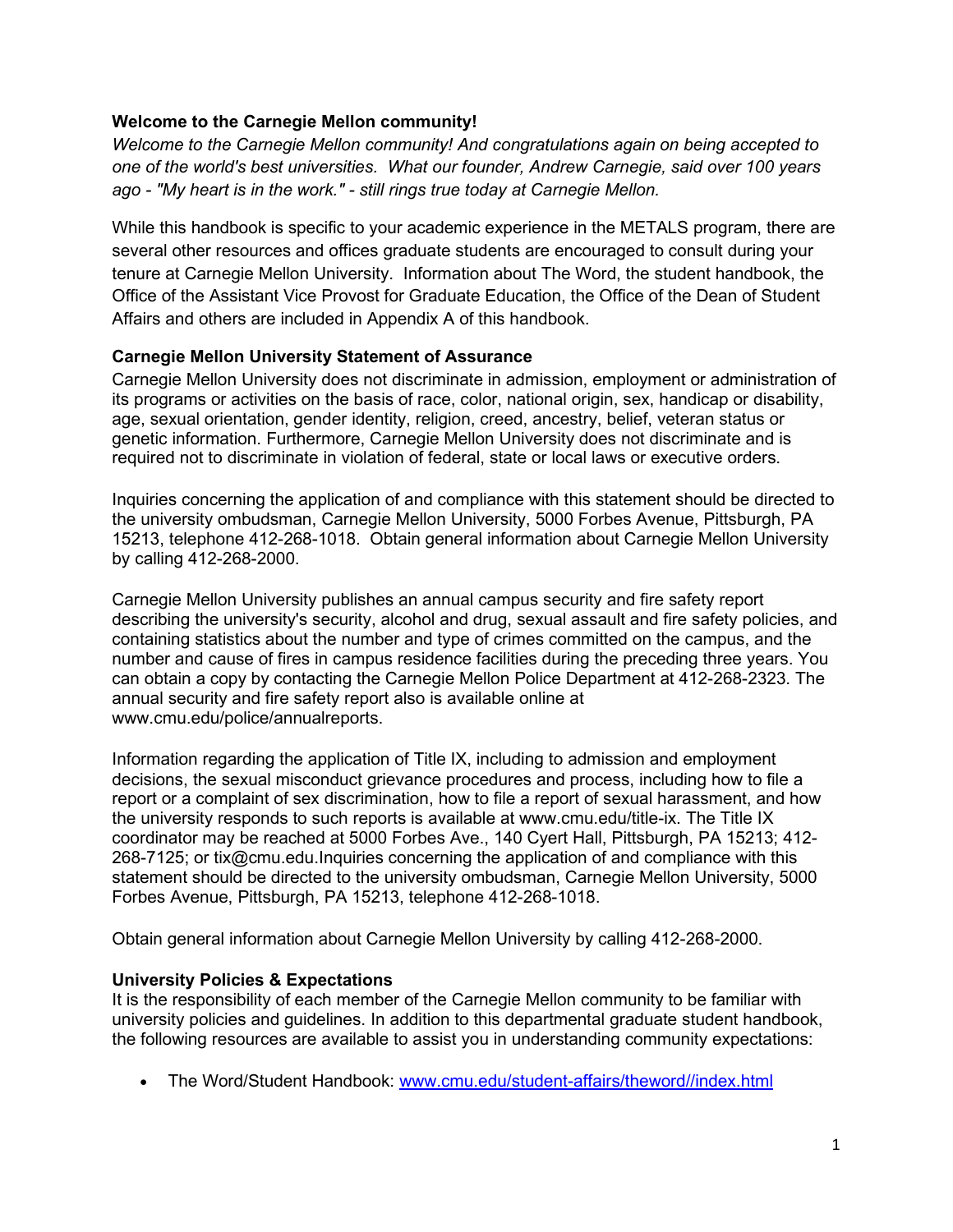- University Expectations: [https://www.cmu.edu/student-affairs/ocsi/academic](https://www.cmu.edu/student-affairs/ocsi/academic-integrity/index.html)[integrity/index.html](https://www.cmu.edu/student-affairs/ocsi/academic-integrity/index.html)
- Academic Integrity Policy: [https://www.cmu.edu/policies/student-and-student](https://www.cmu.edu/policies/student-and-student-life/academic-integrity.html)[life/academic-integrity.html](https://www.cmu.edu/policies/student-and-student-life/academic-integrity.html)
- University Policies Website: [www.cmu.edu/policies/](http://www.cmu.edu/policies/)
- University-wide Protocol for Responding to Violations [https://www.cmu.edu/student](https://www.cmu.edu/student-affairs/ocsi/students/index.html)[affairs/ocsi/students/index.html](https://www.cmu.edu/student-affairs/ocsi/students/index.html)
- Graduate Education Website:<http://www.cmu.edu/graduate/policies/index.html>

Please see Appendix A for additional information about The Word and University resources.

# <span id="page-4-0"></span>**The Carnegie Mellon Code**

Students at Carnegie Mellon, because they are members of an academic community dedicated to the achievement of excellence, are expected to meet the highest standards of personal, ethical and moral conduct possible.

These standards require personal integrity, a commitment to honesty without compromise, as well as truth without equivocation and a willingness to place the good of the community above the good of the self. Obligations once undertaken must be met, commitments kept.

As members of the Carnegie Mellon community, individuals are expected to uphold the standards of the community in addition to holding others accountable for said standards. It is rare that the life of a student in an academic community can be so private that it will not affect the community as a whole or that the above standards do not apply.

The discovery, advancement and communication of knowledge are not possible without a commitment to these standards. Creativity cannot exist without acknowledgment of the creativity of others. New knowledge cannot be developed without credit for prior knowledge. Without the ability to trust that these principles will be observed, an academic community cannot exist.

The commitment of its faculty, staff and students to these standards contributes to the high respect in which the Carnegie Mellon degree is held. Students must not destroy that respect by their failure to meet these standards. Students who cannot meet them should voluntarily withdraw from the university.

The Carnegie Mellon Code can also be found on-line at: [https://www.cmu.edu/student](https://www.cmu.edu/student-affairs/theword/code/index.html)[affairs/theword/code/index.html.](https://www.cmu.edu/student-affairs/theword/code/index.html)

#### <span id="page-4-1"></span>**Reasonable Person Principle**

We believe that quality does not come from rules and structure, but from high standards and a vigorous and exciting environment. Consequently, the department has a bare minimum of rules and requirements. Instead, as in other parts of the Institute and School, we rely on the reasonable person principle. This principle says that we should all operate under the assumption that we are reasonable and intelligent adults in a cooperative community, and that we will operate in all situations as a reasonable person would. Everyone is expected to know that the lack of a specific rule is not a license to game the system, subvert its intent, or do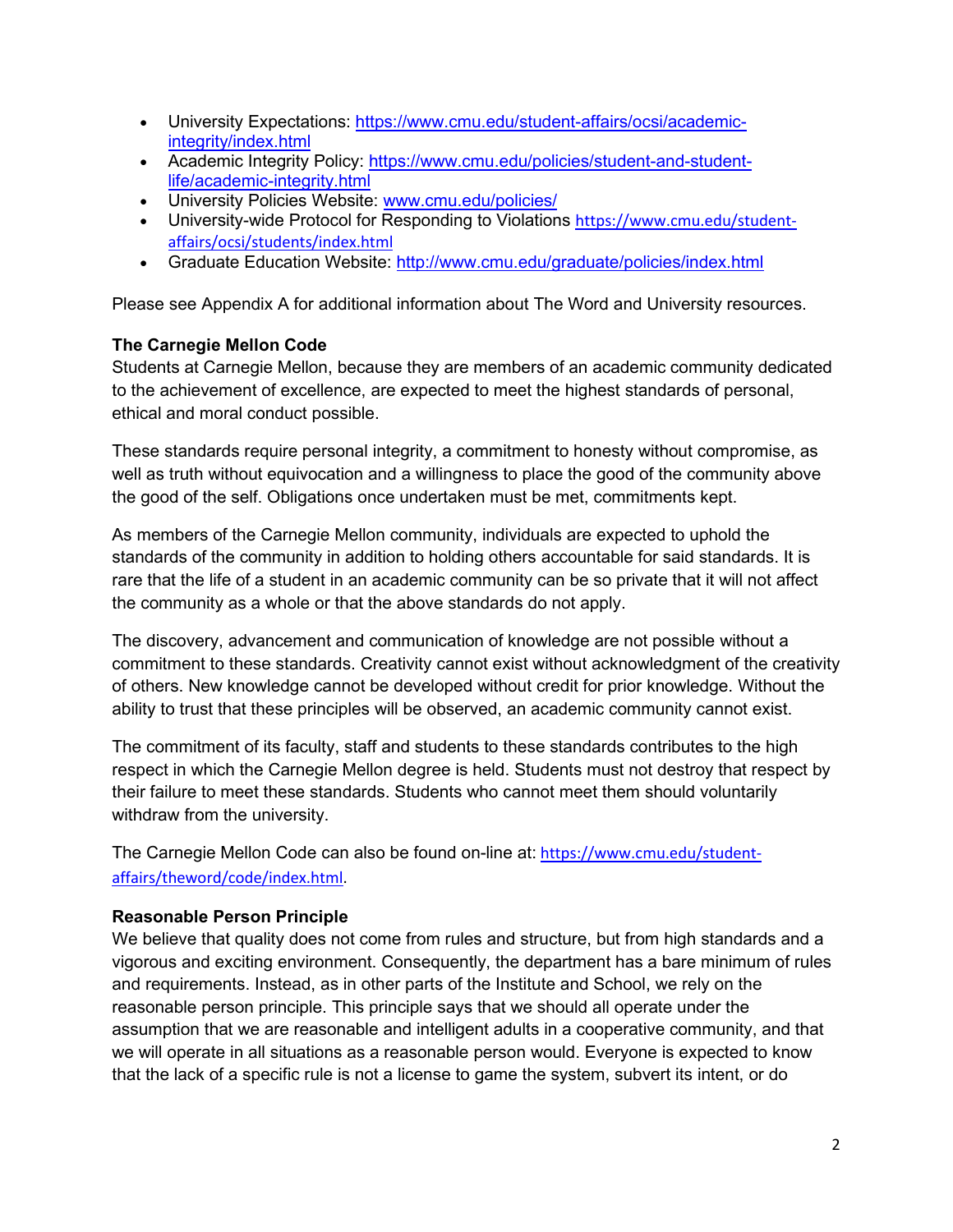something outside what any reasonable person would see as right. When something is not clear, ask first!

# <span id="page-5-0"></span>**Program Resources**

This section identifies key people that graduate students should know and will need to interact with at some point throughout their program.

### *METALS Program*

- Ken Koedinger, METALS Faculty Director, [koedinger@cmu.edu,](mailto:koedinger@cmu.edu) NSH 3601, 412-268-7667
- Michael Bett, METALS Managing Director, mbett@andrew.cmu.edu, NSH 2602F 412- 268-8616
- Jo Bodnar, METALS Program Coordinator, [jobodnar@cs.cmu.edu,](mailto:jobodnar@cs.cmu.edu) NSH 3526, 412-268- 6162

# *HCII Administrative*

- Jessica Hammer, HCII Director, hammerj@cs.cmu.edu, NSH 3519
- Diana Rotondo, Assistant to the Director, drotondo@andrew.cmu.edu, NSH 3507 412- 268-7099

### *School of Computer Science*

• David Garlan, Associate Dean for Master's Programs, [garlan@cs.cmu.edu,](mailto:garlan@cs.cmu.edu) (412)268-5056

# *METALS Mailing Address*

HCII / METALS School of Computer Science Carnegie Mellon University 5000 Forbes Avenue Pittsburgh, PA 15213

# <span id="page-5-1"></span>**HCII Mission**

The Human-Computer Interaction Institute (HCII) is an interdisciplinary community of students and faculty at Carnegie Mellon University. The HCII's mission is to understand and create technology that harmonizes with and improves human capabilities, goals, and social environments, through interdisciplinary research and education joining design, computer science, and behavioral and social sciences.

While the HCII is headquartered within the School of Computer Science, members of the HCII community represent a broad spectrum of the Carnegie Mellon University campus including the College of Humanities and Social Sciences, Graduate School of Industrial Administration, College of Fine Arts, Tepper School of Business, Carnegie Institute of Technology, as well as the School of Computer Science. Collaborators and sponsors come from other universities in Pittsburgh and around the world, and a range of industry partners from small startup companies to multi-national corporations.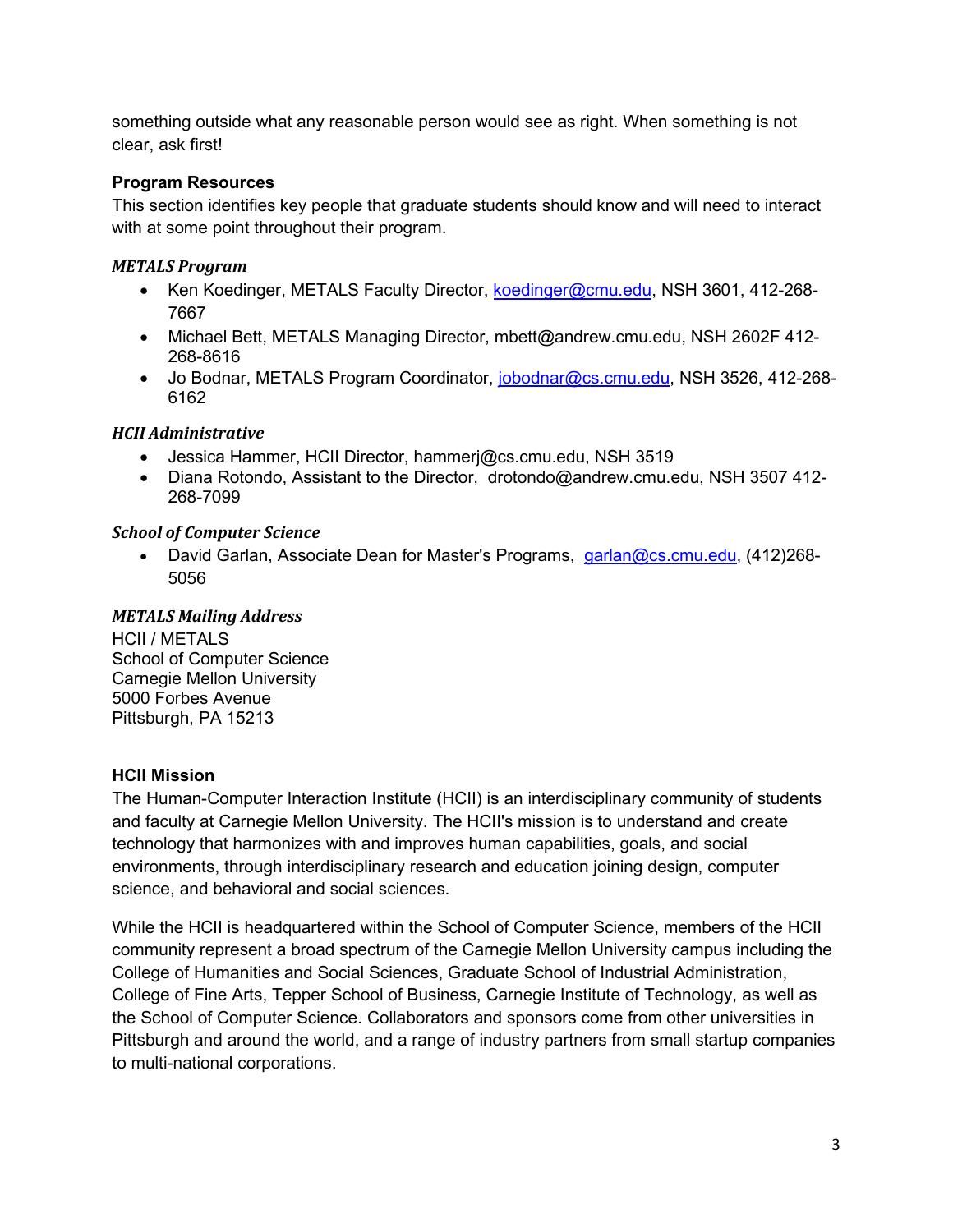#### <span id="page-6-0"></span>**History of the HCII**

The idea for a Human-Computer Interaction Institute at CMU can be traced back to 1967, and to the very origins of the computer science program here. Founders Allen Newell, Herbert A. Simon, and Alan J. Perlis – an interdisciplinary team if ever there was one –believed that the new discipline of computer science should include the study of phenomena surrounding computers, not just the theory and design of computation devices themselves (Letter to Science, vol. 157, no. 3795, 9/22/67, pp. 1373-1374).

In 1985, Bonnie John (still a graduate student at the time!) opened the first user studies laboratories for faculty and student use. Originally built to observe and record individual users of the ZOG system (an early hypermedia system), the labs are now used for training in usability analysis and for carrying out a large range of studies in human-computer interaction. In 1993, Bonnie John offered the first CMU course in Human-Computer Interaction. Soon after, a committee drawing on faculty across the campus founded the Institute.

By 2000, the CMU faculty/staff directory listed over 60 faculty, staff, and postdoctoral researchers affiliated with the HCII. HCII research and educational programs span a full cycle of knowledge creation. The cycle includes research on how people work, play, and communicate within groups, organizations, and social structures. It includes the design, creation, and evaluation of technologies and tools to support human and social activities. The HCII has a record of evaluating and monitoring the immediate and longer-term usability and social aspects of new technologies and tools. This work informs new technologies and tools.

#### <span id="page-6-1"></span>**Research at the HCII**

Research carried out at the HCII addresses all areas in which people live and work, communicate and collaborate, learn and change with and through technology. Some examples are user-interface software tools, cognitive models, dialogue systems, data visualization, gesture recognition, intelligent agents, visual interface design, human-robot interaction, computer-supported cooperative work, computer music and drama, intelligent tutors, technical writing, assistive technologies, and the organizational and social impact of technology. Our methodologies are as varied as the research we carry out. HCII faculty and students are often solicited as collaborators, by academia and industry. Our industry alliances range from an individual company working with a small group of students to multi-company consortia seeking multi-national solutions.

# <span id="page-6-2"></span>**Academic Programs**

The Human-Computer Interaction Institute (HCII) at Carnegie Mellon University is pleased to offer multidisciplinary undergraduate and graduate educational programs that emphasize understanding, implementing and evaluating technologies for the benefit of people and society.

# <span id="page-6-3"></span>**Academic Calendar**

The Academic Calendar can be found at<https://www.cmu.edu/hub/calendar/index.html> and provides information on all deadlines including registration dates, class start dates, add/drop deadlines, exam dates and more.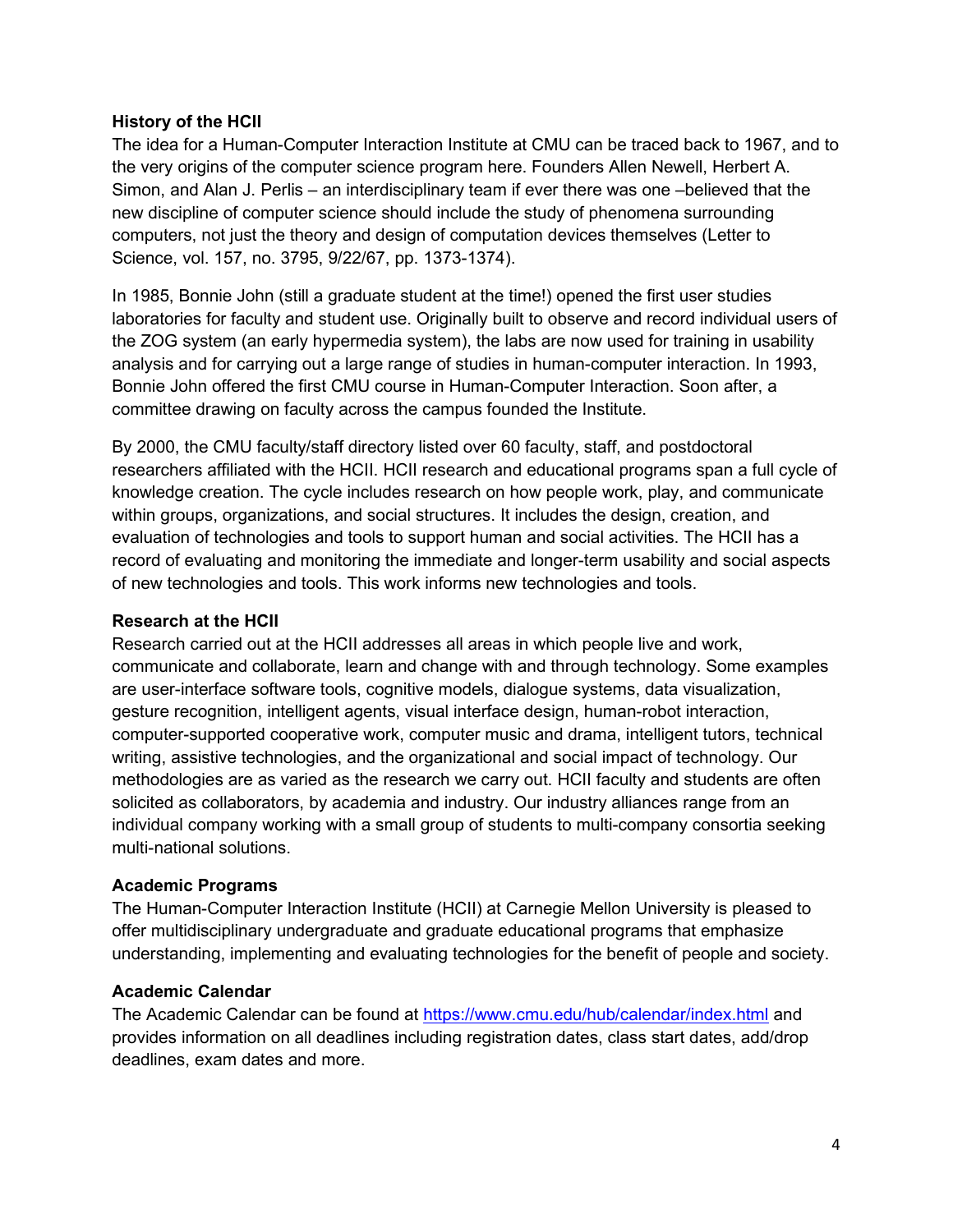### <span id="page-7-0"></span>**METALS Program Overview**

METALS is an intense, interdisciplinary program that condenses a normal two-year graduate program into twelve months. A part-time option as well as a sixteen month are both available as well. The program is taught jointly by leading experts in the Human-Computer Interaction [Institute](http://www.hcii.cmu.edu/) and the [Department of Psychology](http://www.psy.cmu.edu/) at Carnegie Mellon. METALS is also part of the Carnegie Mellon University's [Simon Initiative.](http://www.cmu.edu/simon/)

The first and second semesters in the METALS program focus on mastering core knowledge and skills through courses in learning principles, technology design and implementation, and a range of engaging electives. The second semester introduces the [capstone project,](http://metals.hcii.cmu.edu/capstone-project/) a substantial team-based industry project with an external client. The third semester over the summer focuses on capstone project exclusively. An optional fourth semester is available for students who would like to take either additional electives or reduce the program intensity by taking the five required electives over a longer period.

This program is distinct from both Master of Human Computer Interaction (MHCI) and the Learning Sciences track in the HCII PhD program and is not designed as a feeder to that program.

# <span id="page-7-1"></span>**Full Time Status and Part Time Status**

Note that 36 units is required for students to be full time. Less than 36 units is considered part time. **International students must be enrolled as full-time students** for all semesters and need to consult the Office of International Education if they are not in full time status.

# <span id="page-7-2"></span>**Program Goals**

Graduates of the METALS program are trained to design, develop, and implement advanced solutions, making sense of state-of-the-art technologies and methods such as:

- Artificial Intelligence
- Machine Learning
- Language Technologies
- Intelligent Tutoring Systems
- Educational Data Mining
- Tangible Interfaces

Upon completion of the METALS program, graduates:

- Understand how these technologies can be applied to engineer and implement innovative and effective educational solutions.
- Understand cognitive and social psychology principles relevant to research-informed instructional design.
- Possess the instructional and interaction design skills needed to create solutions that not only enhance learning but are also desirable.
- Understand the role of and have skills in using psychometric and educational data mining methods in evaluating and improving educational solutions.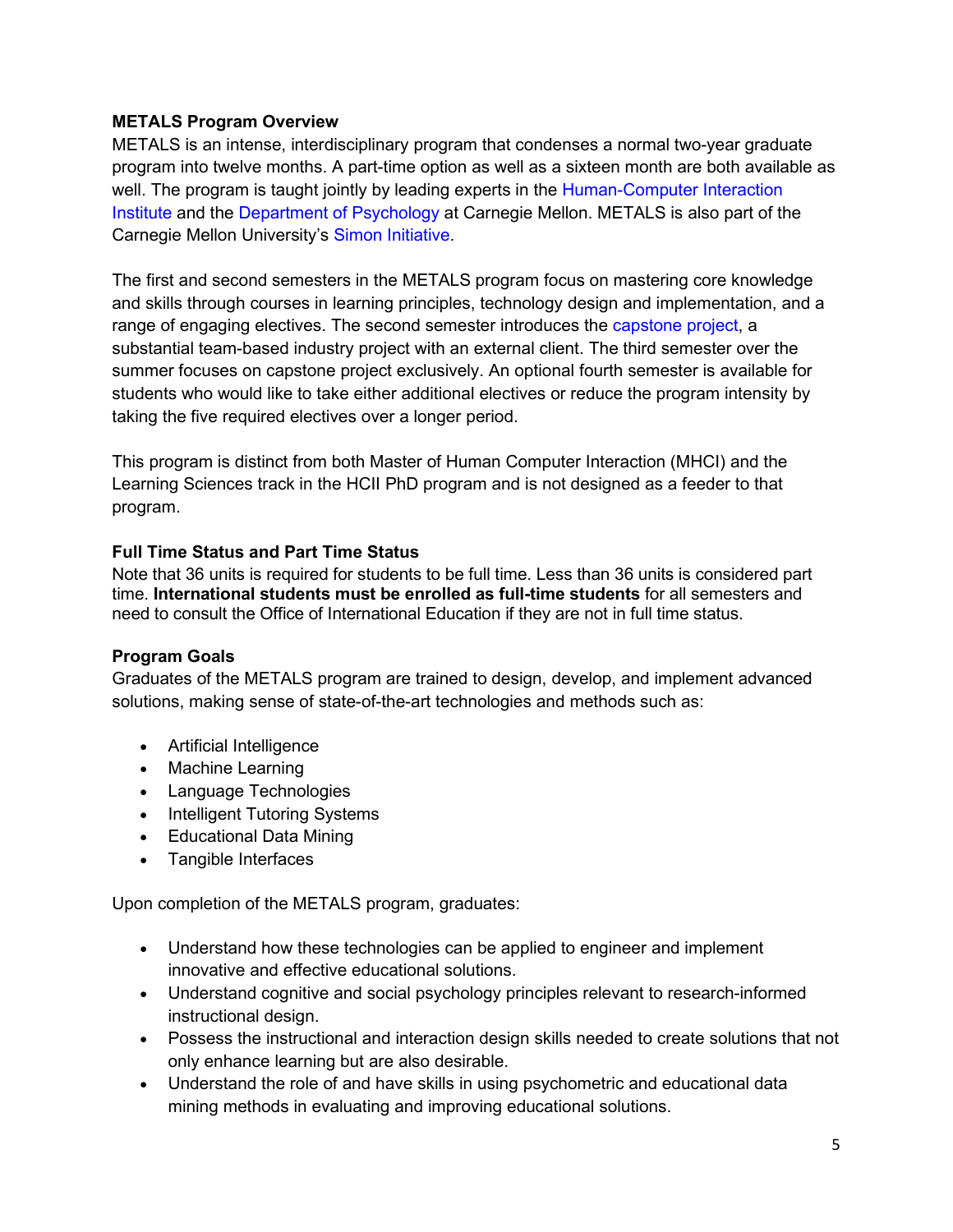• Develop continual improvement programs that employ *in vivo* experiments and educational data mining to reliably identify best practices and opportunities for change.

# <span id="page-8-0"></span>**Program History**

The curriculum is an outgrowth of the extensive research conducted by the National Science Foundation's Science of Learning Center, [LearnLab,](http://learnlab.org/) in which more than 200 researchers produced more than 2,050 publications and talks as well as over 360 classroom studies. Our partners have employed our research at several companies including Western Governors University, HMH, Microsoft, Kaplan, Cengage, Pearson, Renaissance Learning, TurnItIn, Carnegie Learning and others.

Carnegie Mellon is known by the software and technical industries for its interdisciplinary nature, rigor and deep knowledge in learning science, human-computer interaction, psychology, design and computer science.

### <span id="page-8-1"></span>**Graduate Student Concerns & Grievances**

Graduate students are encouraged to discuss any concerns or grievances initially with the faculty or staff member(s) involved. If no resolution is obtained, students are expected to seek informal resolution of grievances through consultations within the academic unit, department or program (including the academic advisor, program director and/or department head). Students may also seek assistance with the informal resolution of a grievance through the designated college ombudsperson or the Assistant Vice Provost for Graduate Education.

If a grievance cannot be resolved informally with the faculty or staff member, or through consultation with the program director or department head, students should follow the Computer Science grievance policy and procedure: [https://www.cmu.edu/graduate/policies/appeal](https://www.cmu.edu/graduate/policies/appeal-grievance-procedures.html)[grievance-procedures.html.](https://www.cmu.edu/graduate/policies/appeal-grievance-procedures.html) All points laid out in this handbook follow the policies of the School of Computer Science (SCS) and/or university policies, as defined on the official CMU Policies website [\(http://www.cmu.edu/policies/\)](http://www.cmu.edu/policies/).

#### <span id="page-8-2"></span>**METALS Degree Requirements**

The university grading policy is described on [https://www.cmu.edu/policies/student-and-student](https://www.cmu.edu/policies/student-and-student-life/grading.html)[life/grading.html.](https://www.cmu.edu/policies/student-and-student-life/grading.html)

Students earn a letter grade (A, A-, B+, B, B-, C+, C, C-, D+, D, or R) for each course taken. Pass/fail grades are not permitted for courses used to satisfy METALS course requirements, nor are S grades. Neither are counted toward degree requirements. Likewise only graduate level courses (XX600 and higher) are counted towards graduation.

#### **Course work must receive a grade of B- or better to be acceptable and counted toward graduate degree requirements. To graduate, students must have a QPA (Quality Point Average) of 3.0 or better.**

Courses in which students do not receive a grade of B- or better may be retaken.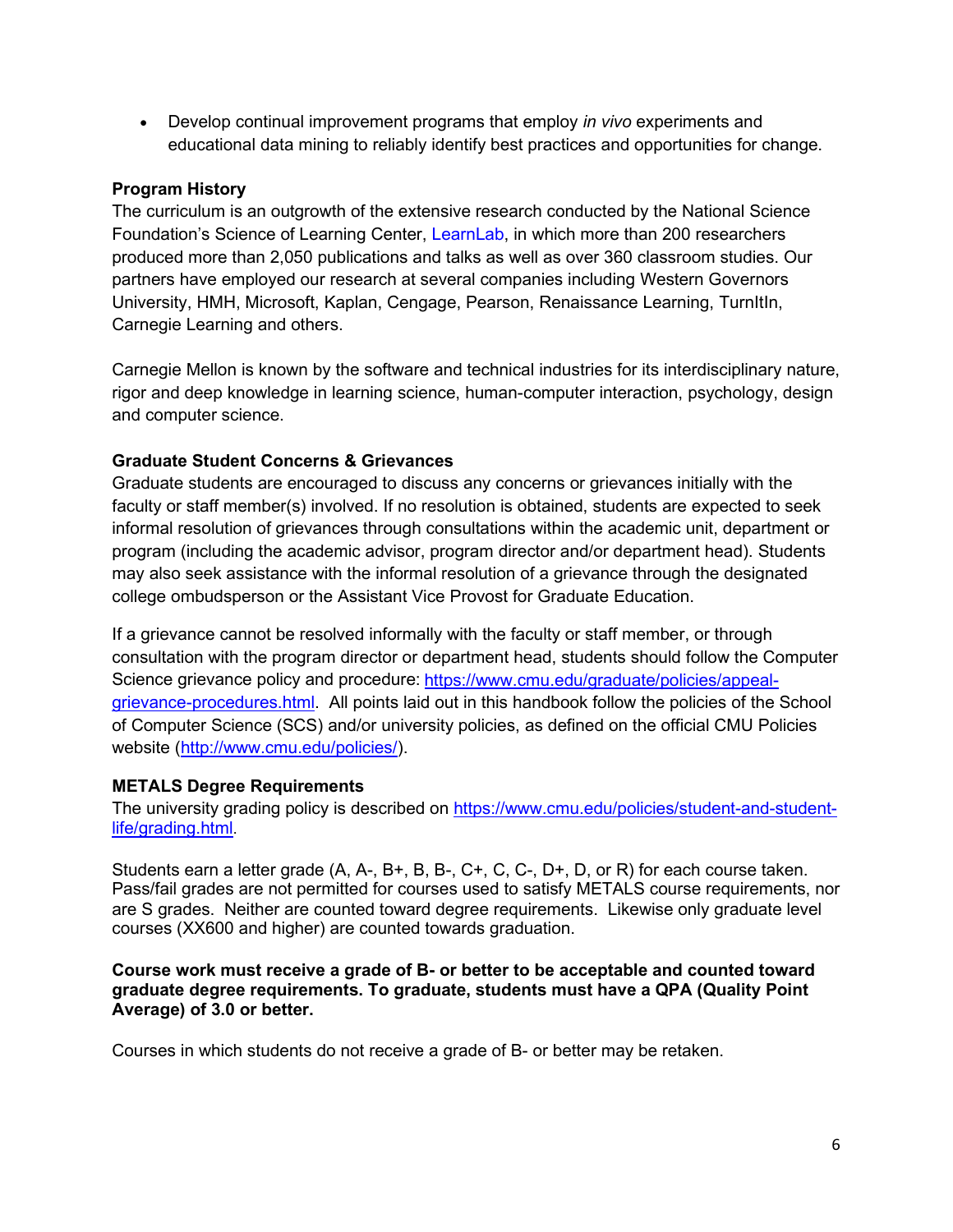The METALS program typically requires 165 units, however, it may be possible to graduate with a minimum of 153 units. The average grade of the units applied to the degree shall be at least B (QPA of 3.0).

Courses taken at Carnegie Mellon in the 12 months prior to matriculating can satisfy the degree requirements if they are not used to satisfy another degree. Transfer credit from other institutions is not accepted for this program.

**Capstone Requirements:** To take the capstone course 05-681, METALS students must pass the following courses with a grade of B- or better: 05-823, 05-692, and 85-738. Students who do not successfully passed these courses will not be permitted to take the capstone course 05-681.

**Drop/Add/Withdraw procedures:** Students taking undergraduate and Master's level courses must follow the procedures and deadlines for adding, dropping, or withdrawing from courses as identified on the academic calendar. Information can be found at [https://www.cmu.edu/hub/registrar/course-changes/index.html.](https://www.cmu.edu/hub/registrar/course-changes/index.html) There is a separate calendar for doctoral level courses.

**Process for Appealing Final Grades:** [https://www.cmu.edu/graduate/policies/appeal-](https://www.cmu.edu/graduate/policies/appeal-grievance-procedures.html)

[grievance-procedures.html.](https://www.cmu.edu/graduate/policies/appeal-grievance-procedures.html) Final grades will be changed only in exceptional circumstances and only with the approval of the instructor and the department, unit or program. Grading is a matter of sound discretion of the instructor and final grades are rarely changed without the consent of the instructor who assigned the grade. The following circumstances are the unusual exceptions that may warrant a grade appeal: (a) the final grade assigned for a course is based on manifest error (e.g. a clear error such as arithmetic error in computing a grade or failure to grade one of the answers on an exam), or (b) the faculty or staff member who assigned the grade did so in violation of a University policy.

**Academic Actions:** The METALS program conducts an academic progress review at the conclusion of each semester in order to monitor individual student progress towards graduation regarding the fulfillment of curricular requirements, course grades, and academic integrity. Should a student's effort fall below the acceptable level of academic performance and/or fail to meet standards and policies established by Carnegie Mellon University, the student may be dismissed from the program.

Students whose cumulative QPA falls at or below 2.6 at the end of a semester will be dismissed from the program. Exceptions may be made for medical emergencies.

Students whose cumulative QPA falls below 3.0 at the end of a semester will be placed on academic probation. Students will be given one semester to bring their cumulative QPA to 3.0 or better. Students who fail to do so may be removed from the program at the discretion of the curriculum committee. Exceptions may be made for medical emergencies.

**Minimum QPA and Academic Probation:** Students must maintain a cumulative QPA of 3.0 to remain in good standing with the program. Should a student's overall QPA drop below 3.0 during any given semester, he/she will be placed on *academic probation* for the following semester. In probation cases, the student will be required to:

- enroll in courses as advised by the academic advisor,
- improve their grades to no less than cumulative 3.0 QPA in the following semester, and
- meet any other goal set by the advisor during that period (e.g. fulfilling a core course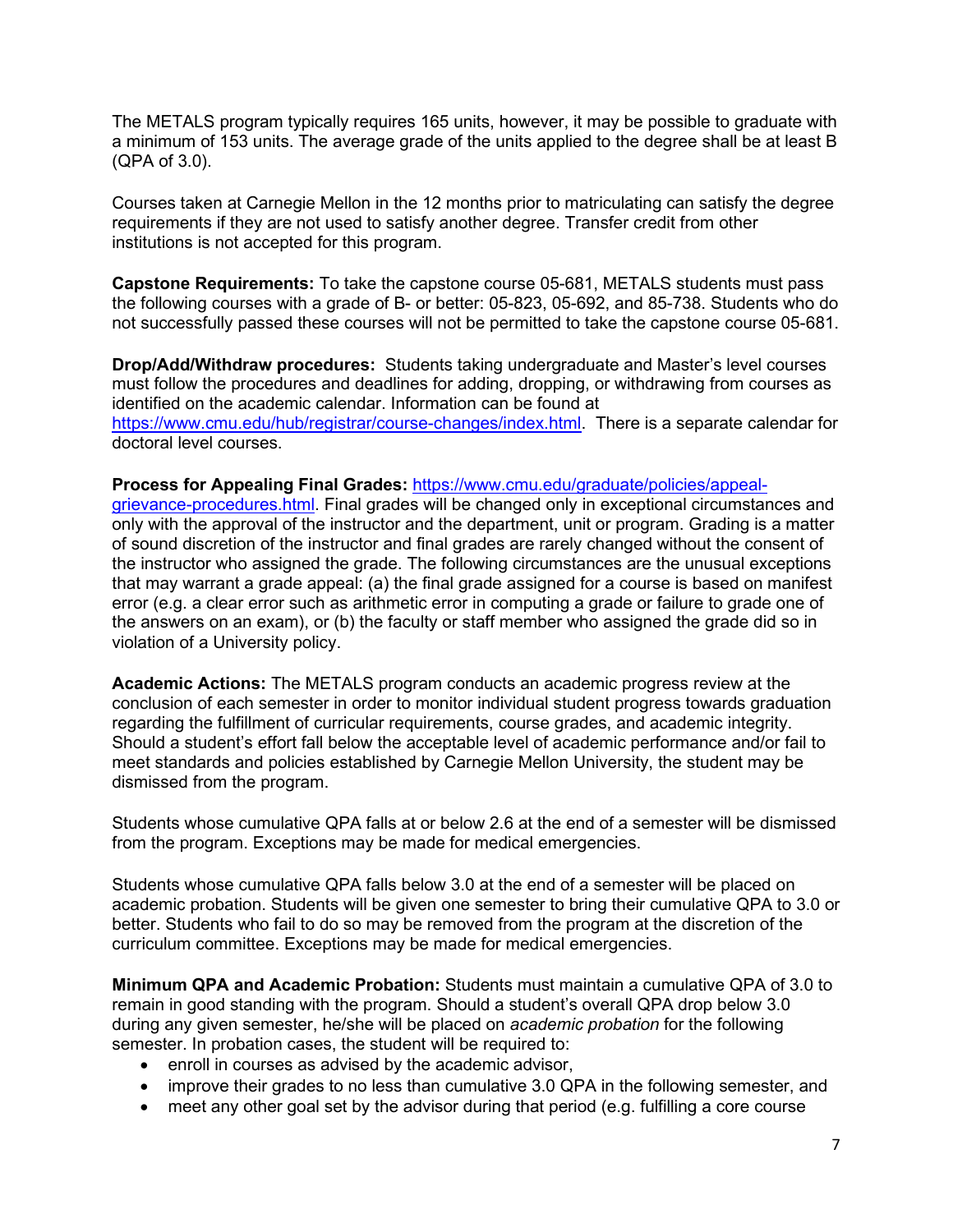#### requirement).

#### **Withdrawal of a Degree**

The university reserves the right to withdraw a degree even though it has been granted should there be discovery that the work upon which it was based or the academic records in support of it had been falsified. In such a case, the degree will be withdrawn promptly upon discovery of the falsification. The complete reference to this university policy is available at: [https://www.cmu.edu/policies/student-and-student-life/withdrawal-of-a-degree.html.](https://www.cmu.edu/policies/student-and-student-life/withdrawal-of-a-degree.html)

**Graduate Certification Process and Degree Title:** Masters of Educational Technology and Applied Learning Sciences

### <span id="page-10-0"></span>**The METALS Curriculum**

<span id="page-10-1"></span>Core Courses**:** [05-823](http://www.hcii.cmu.edu/courses/e-learning-design-principles) E-Learning Design Principles - Instructor: [Ken Koedinger](http://pact.cs.cmu.edu/koedinger.html) - Fall

> This course is about e-learning design principles, the evidence and theory behind them, and how to apply these principles to develop effective educational technologies. It is organized around the book *E-Learning and the Science of Instruction: Proven Guidelines for Consumers and Designers of Multimedia Learning* by Clark & Mayer with further readings drawn from cognitive science, educational psychology, and human-computer interaction. You will learn design principles 1) for combining words, audio, and graphics in multimedia instruction, 2) for combining examples, explanations, practice and feedback in online support for learning by doing, and 3) for balancing learner versus system control and supporting student metacognition. You will read about the experiments that support these design principles, see examples of how to design such experiments, and practice applying the principles in educational technology development.

85-738 Educational Goals, Instruction and Assessment - Instructor: Lauren Herckis - Fall

Students will learn to use scientifically based principles and practical strategies for:

- 1. developing learner models and educational goals based on detailed task analysis of the knowledge, skills, and dispositions required for understanding and mastery,
- 2. aligning the instructional program and its valid assessment with learners and goals, and
- 3. considering additional aspects of learning environments that may impact implementation and evaluation.

05-840 Tools for Online Learning - Instructor: [Chinmay Kulkarni](http://www.cs.cmu.edu/%7Echinmayk/) - Spring

In this course, we will explore issues that pertain to interaction and interface design. The class will focus on elements of the larger interaction design process including basic design principles, information architecture and navigation, planning and brainstorming methods, and techniques for developing rapid sketches and prototypes. Course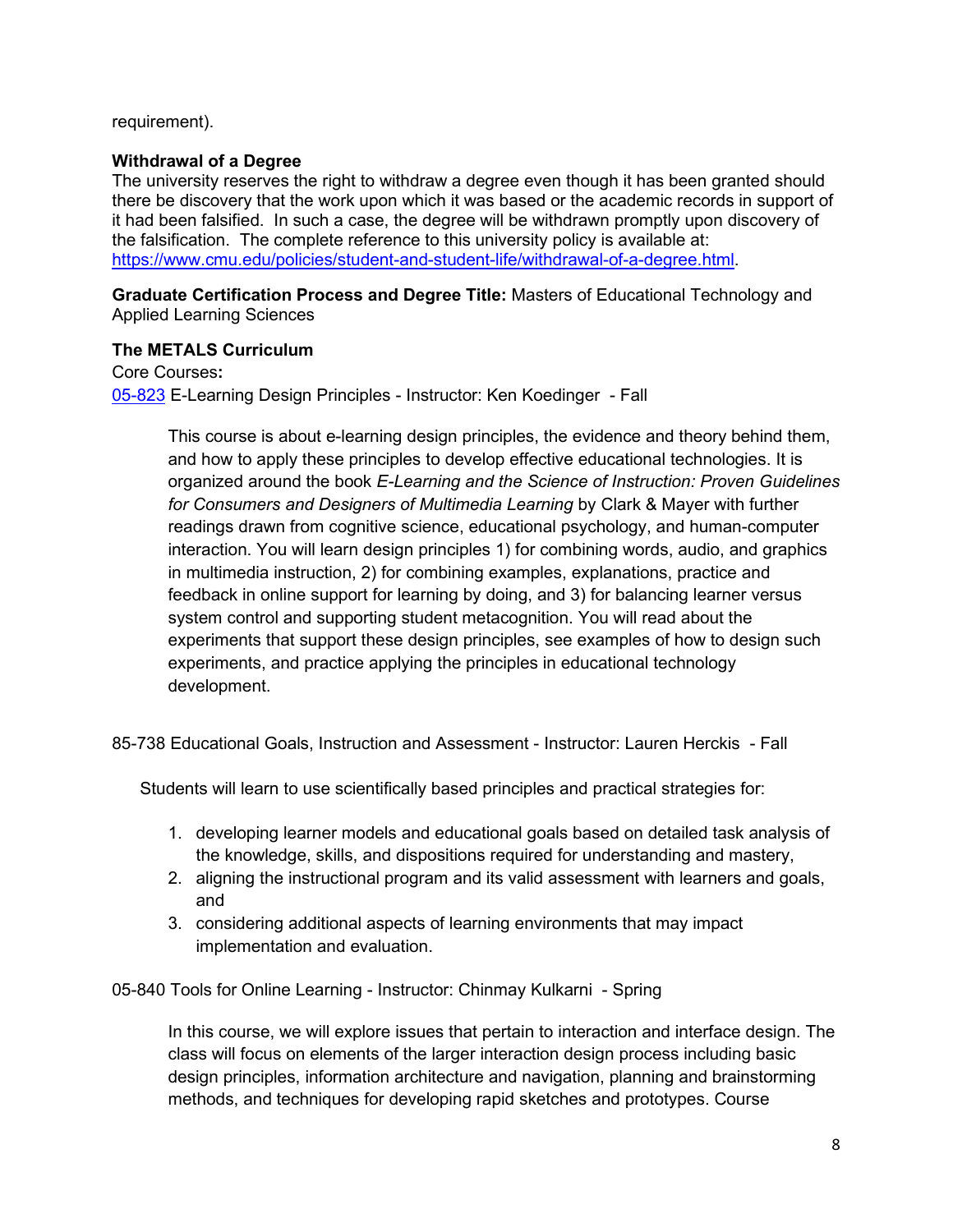Requirements: This class will not focus on learning specific software tools. Students are expected to have prior experience using a variety of design and programming tools. Please speak with the instructor if you have questions regarding these prerequisites.

# 05-692 Interaction Design Overview - Instructor: [Karen Berntsen](https://www.hcii.cmu.edu/people/karen-kornblum-berntsen) - Fall

In this course, the fundamentals of communication and interaction design including layout, typography, color, sketching, storyboarding, and the use of images are presented. Students will become proficient with these skills, and will become comfortable engaging in studio critique, a critical discussion of the strengths and weaknesses of a given design. Course assignments will take the form of several short exercises.

05-681 METALS Project I (15-unit spring course) 05-682 METALS Project II (48-unit summer course)

> Experiential learning is key component of the METALS program. Through a substantial team project, students apply classroom knowledge in analysis and evaluation, implementation and design, and develop skills working in multidisciplinary teams. The project begins in the spring semester before graduation and continues full-time through the final summer semester; it must be taken in consecutive spring and summer semesters. The course number for spring is 05-681 and for summer 05-682.

# *Five Electives*

You may use the five elective courses to design the program to your individual interests, background and goals. **You must choose a minimum of three electives from at least two of the three subject areas (Technology, Learning Sciences Theory & Instructional Design, Methods & Design).** 

Electives may be cross-listed but can only count in one subject area. Each elective course must be the equivalent of a full-semester (9 or 12 unit) course; two mini (half-semester) courses (6 units each) count as one elective. Elective courses must be different from any that you may have taken as part of the METALS core, and they cannot have counted toward a degree previously awarded by CMU.

| Technology                                                                                                                                                                                         | <b>Methods &amp; Design</b>                                                                                                                                                                                                                                          |
|----------------------------------------------------------------------------------------------------------------------------------------------------------------------------------------------------|----------------------------------------------------------------------------------------------------------------------------------------------------------------------------------------------------------------------------------------------------------------------|
| Applied Data Science (16-791)<br>Applied Machine Learning (05-834)<br><b>Computational Models of Discourse</b><br>$\bullet$<br>Analysis (11-719)<br>• Conversational Machine Learning (10-<br>608) | Data Science Approaches for<br>Psychology(85-732)<br>Design of Educational Games (05-818)<br>Document Design (05-899)<br>Human Factors (05-813)<br>$\bullet$<br>Learning in Museums (05-602)<br>Learning Media Design (05-691)<br>Learner Experience Design (51-886) |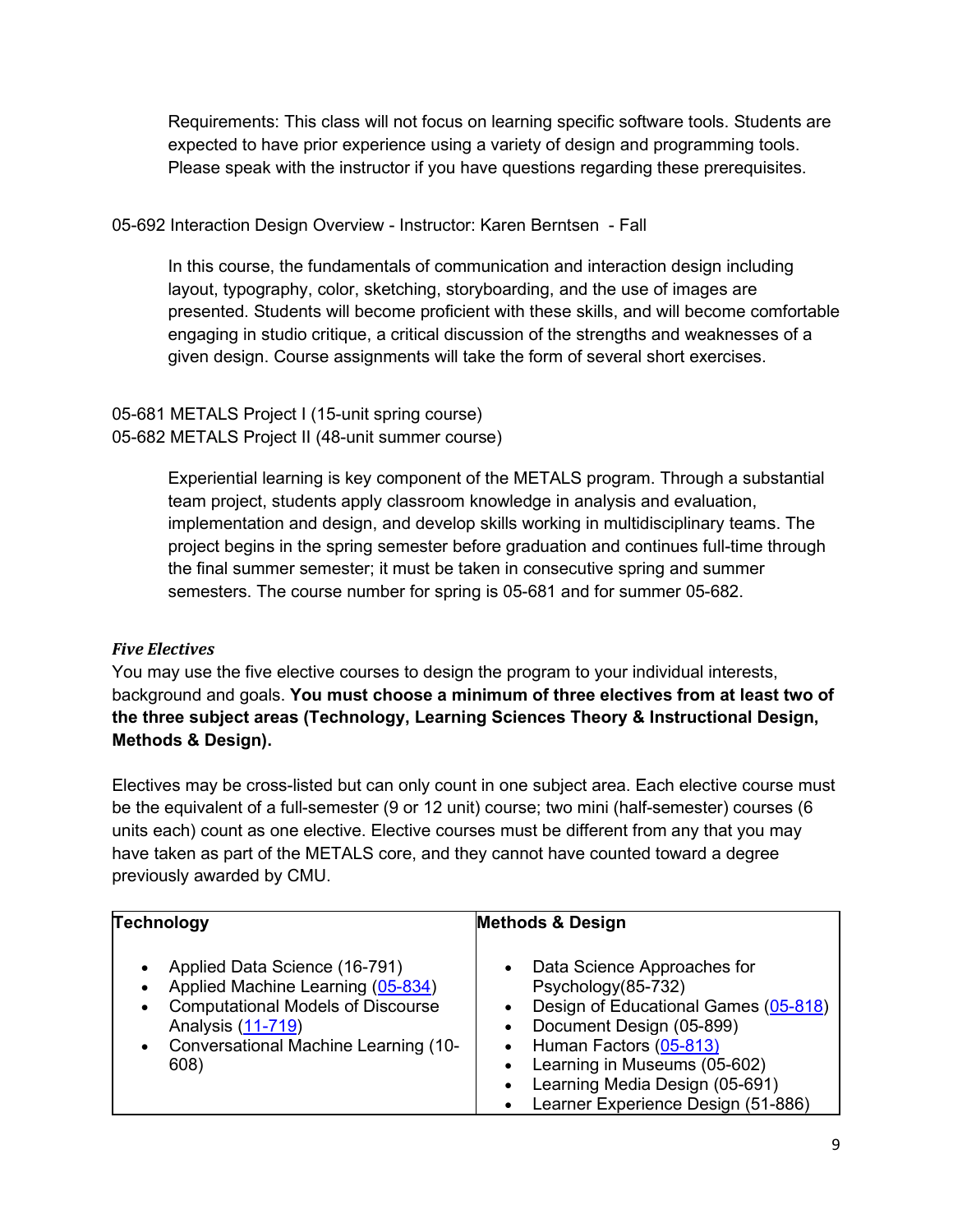| Data Science for Product Managers<br>$\bullet$<br>(05-898 A4) (Mini course) *<br>Design & Engineering of Intelligent<br>٠<br>Information Systems (11-791)<br>Design of Educational Games (05-818)<br>$\bullet$<br>Human AI Interaction (05-618)<br>٠<br>Human Language for AI (11-624)<br>$\bullet$<br>Interactive Data Science (05-839)<br>$\bullet$<br>Introduction to Deep Learning (11-685)<br>$\bullet$<br>Machine Learning (10-601, 10-701)<br>$\bullet$<br>Machine Learning for Text Mining (11-<br>$\bullet$<br>641/11-741)<br>Natural Language Processing (11-611)<br>$\bullet$<br>Personalized Online Learning (05-832)<br>$\bullet$<br>Practical Data Science (15-688)<br>Role of Technology in Learning in the<br>$\bullet$<br>21st Century (05-838)<br>Visualization in HCI (05-899)<br>$\bullet$<br>Web Application Development (17-637)<br>$\bullet$ | Personalized Online Learning (05-832)<br>$\bullet$<br>Research Methods in Human Centered<br>$\bullet$<br>Design (51-744)<br>Stats: Experimental Design for<br>$\bullet$<br>Behavioral and Social Sciences (36-<br>749)<br>Service Design (05-652)<br>$\bullet$<br>Social Perspectives in HCI (05-772) /<br>$\bullet$<br><b>Computer Science Perspectives In HCI</b><br>$(05-773)$<br>Special Topics: Digital Ethnography (49-<br>$\bullet$<br>$717$ <sup>*</sup><br><b>Transformational Game Design Studio</b><br>$\bullet$<br>$(05-899)$<br><b>General Electives</b><br>Any two additional courses listed                                                                                                                                                                                                                                                                                                                                          |
|---------------------------------------------------------------------------------------------------------------------------------------------------------------------------------------------------------------------------------------------------------------------------------------------------------------------------------------------------------------------------------------------------------------------------------------------------------------------------------------------------------------------------------------------------------------------------------------------------------------------------------------------------------------------------------------------------------------------------------------------------------------------------------------------------------------------------------------------------------------------|-----------------------------------------------------------------------------------------------------------------------------------------------------------------------------------------------------------------------------------------------------------------------------------------------------------------------------------------------------------------------------------------------------------------------------------------------------------------------------------------------------------------------------------------------------------------------------------------------------------------------------------------------------------------------------------------------------------------------------------------------------------------------------------------------------------------------------------------------------------------------------------------------------------------------------------------------------|
| <b>Learning Sciences Theory &amp; Instructional</b><br><b>Design</b><br>Applications of Cognitive Science (85-<br>٠<br>795, 05-795)<br>Cognitive Development (85-723)<br>$\bullet$<br>Human Expertise (85-792)<br>$\bullet$<br>Learning Analytics and Educational<br>$\bullet$<br>Data Science (05-899)<br>Learning in Humans and Machines (85-<br>$\bullet$<br>726)<br>Research Methods for the Learning<br>$\bullet$<br>Sciences (85-748)<br>Role of Technology in Learning in the<br>$\bullet$<br>21st Century (05-838)<br>Scientific Research in Education (85-<br>736)                                                                                                                                                                                                                                                                                         | above or choose no more than two of:<br>Advanced Web Design (51-828)<br>$\bullet$<br>Analysis of Social Media (11-772)<br>$\bullet$<br><b>Computer-Assisted Language Learning</b><br>$\bullet$<br>$(11 - 717)$<br>Decision Making Under Uncertainty (95-<br>$\bullet$<br>760)<br>Designing for Service (51-785)<br>$\bullet$<br>Designing Human Centered Software<br>$\bullet$<br>$(05 - 891)$<br>Digital Service Innovation (05-670)<br>$\bullet$<br>Evidence-Based Management (94-814)<br>$\bullet$<br>Human Experience in Design (51-673)<br>$\bullet$<br>Inventing the Future of Services (11-<br>$\bullet$<br>794)<br>Independent Study (05-680)<br>Language Acquisition and Technology<br>$(82 - 888)$<br>Language and Statistics (11-761)<br>$\bullet$<br>Machine Learning Text Mining (11-741)<br>Methodology of Visualization (51-831)<br>Social Web (05-820)<br>Other possibilities if approved by<br>$\bullet$<br><b>METALS Director</b> |

\*mini course – counts as 1/2 of one elective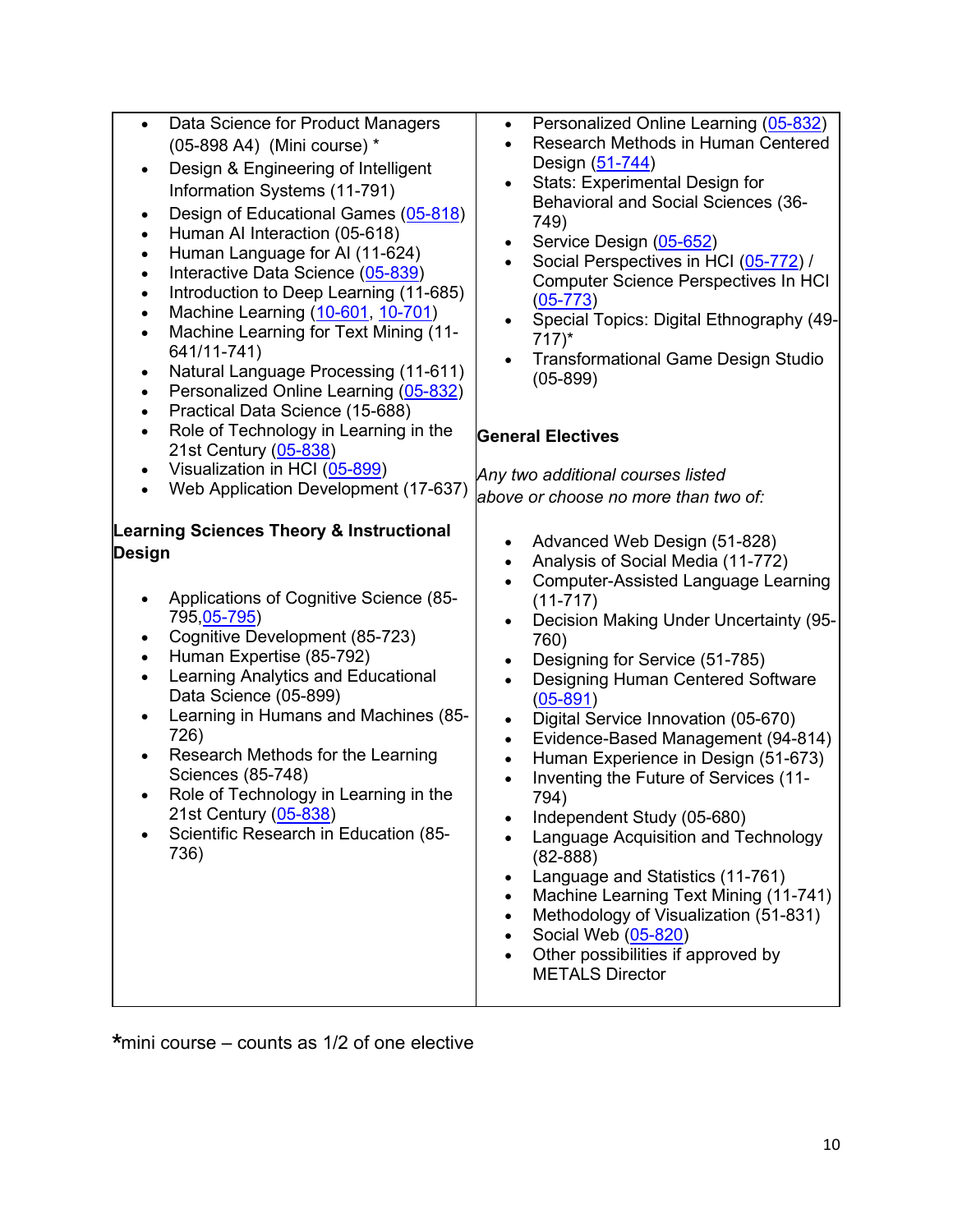Independent studies generally do not fulfill a distributional requirement unless approved in advance by the program director.

Each elective course must be the equivalent of a full-semester (9 or 12 unit) course; two mini (half-semester) courses (6 units each) count as one elective. Elective courses must be different from any that you may have taken as part of the METALS core, and they cannot have counted toward a degree previously awarded by CMU.

Electives other than those listed below must be individually approved by the program director on a case-by-case basis for each student to realize their program goals and future endeavors.

#### *Two Place-out Courses*

Carnegie Mellon's METALS is a rigorous interdisciplinary program. Every student arrives here with his or her own set of talents and skills and we would like to reward you for your prior hard work by giving you the opportunity to "place-out" of several of the required courses.

We advise students to take advantage of this opportunity as it will give you more time to take electives, independent studies or various other courses that you may find of interest. If you choose not to take advantage of these place-out opportunities, then we cannot guarantee the completion of the program in 12 months.

• Knowledge of Programming

Proficiency in a programming language such as JavaScript, Python, Java, or C, programming methodology and style, problem analysis, program structure, algorithm analysis, data abstraction, and dynamic data. Normally met through an introductory course in programming that requires the student to write programs of about 300-lines of code from scratch. Equivalent course at CMU is 15-1XX Introductory/Intermediate Programming.

• Knowledge of Statistics

Basic concepts, logic, and issues involved in statistical reasoning, such as probability theory, methods for statistical inference, introductory research methods, exploratory data analysis, and the use of some statistical tests in the regression analysis and the contingency table families. Equivalent courses at CMU are 36-220 Engineering Statistics and Quality Control and 36-202 Statistical Methods.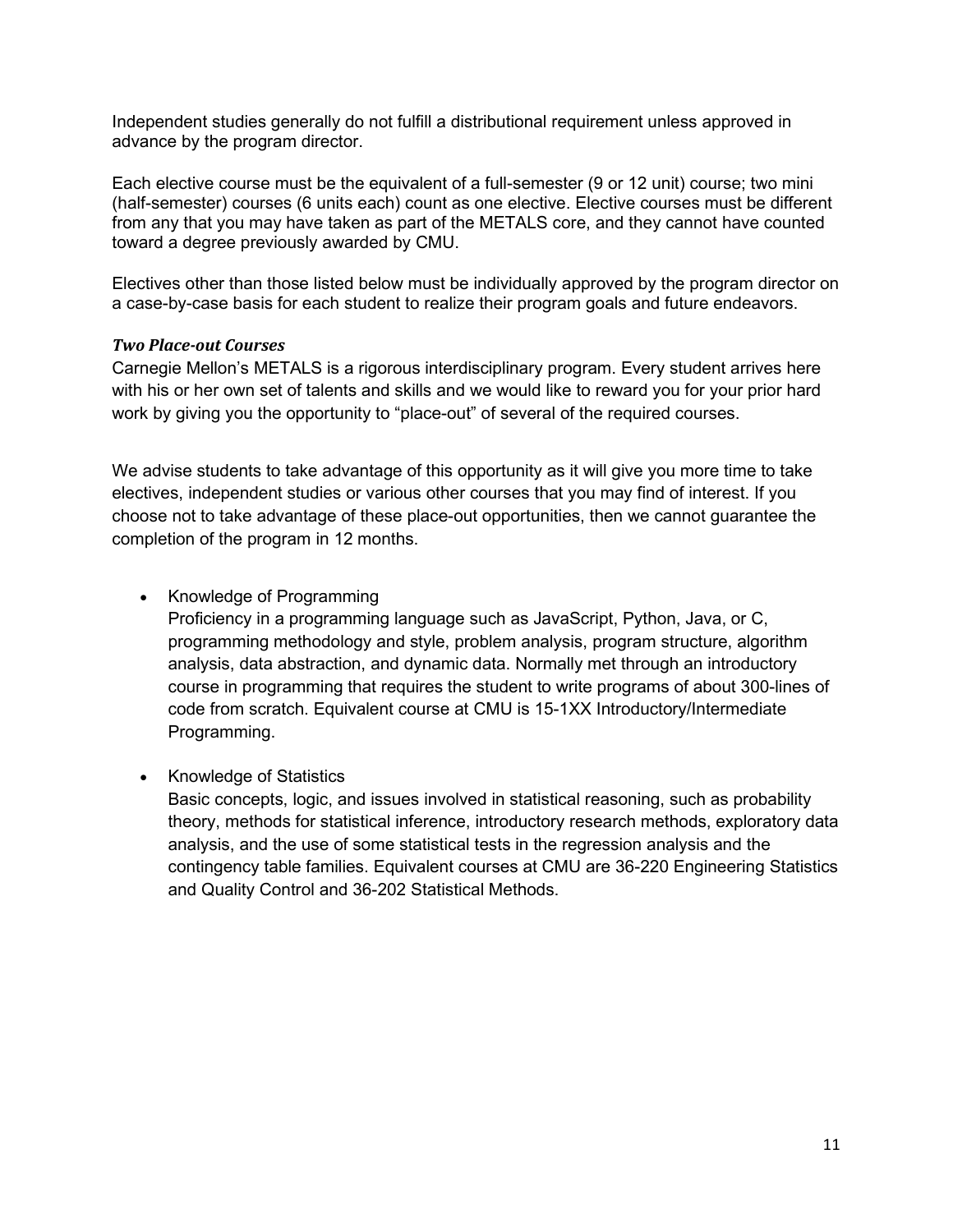# *Sample Plans of Study*

*3 Semesters*: The METALS degree is designed to be earned in three semesters over the course of one year from August to August by those students who have significant previous employment experience. Below is a sample full-time one year schedule from August to August

| Fall                       | Spring                  | Summer                   |
|----------------------------|-------------------------|--------------------------|
| 05-823 E-Learning Design   | 05-681 METALS Project I | 05-682 METALS Project II |
| <b>Principles</b>          | 05-840 Tools for Online |                          |
| 85-738 Educational Goals,  | Learning                |                          |
| Instruction and Assessment | Elective 3              |                          |
| 05-692 Interaction Design  | Elective 4              |                          |
| Overview                   | Elective 5              |                          |
| Elective 1                 |                         |                          |
| Elective 2                 |                         |                          |

*4 Semesters:* The METALS degree may also be earned in four semesters by those seeking a less intense program experience. The following is a sample full-time plan of study that keeps in mind required course sequences.

| Fall                       | Spring                  | Summer                   |
|----------------------------|-------------------------|--------------------------|
| 05-823 E-Learning Design   | 05-681 METALS Project I | 05-682 METALS Project II |
| Principles                 | 05-840 Tools for Online |                          |
| 85-738 Educational Goals,  | Learning                |                          |
| Instruction and Assessment | Elective 1              |                          |
| 05-692 Interaction Design  | Elective 2              |                          |
| Overview                   |                         |                          |
| Second Fall*               | Second Spring           | Second Summer            |
| Elective 3                 |                         |                          |
| Elective 4                 |                         |                          |
| Elective 5                 |                         |                          |

*\*International students must complete a minimum of 36 units per semester.*

#### *Part Time Study:*

Students have the option to complete the program on a part-time basis. Due to the F-1 visa requirement that students be enrolled full time, this option is only open to U.S. citizens and permanent residents. By exercising this option, you will be able to tailor completion of the coursework to suit your needs. You will work with an advisor to set up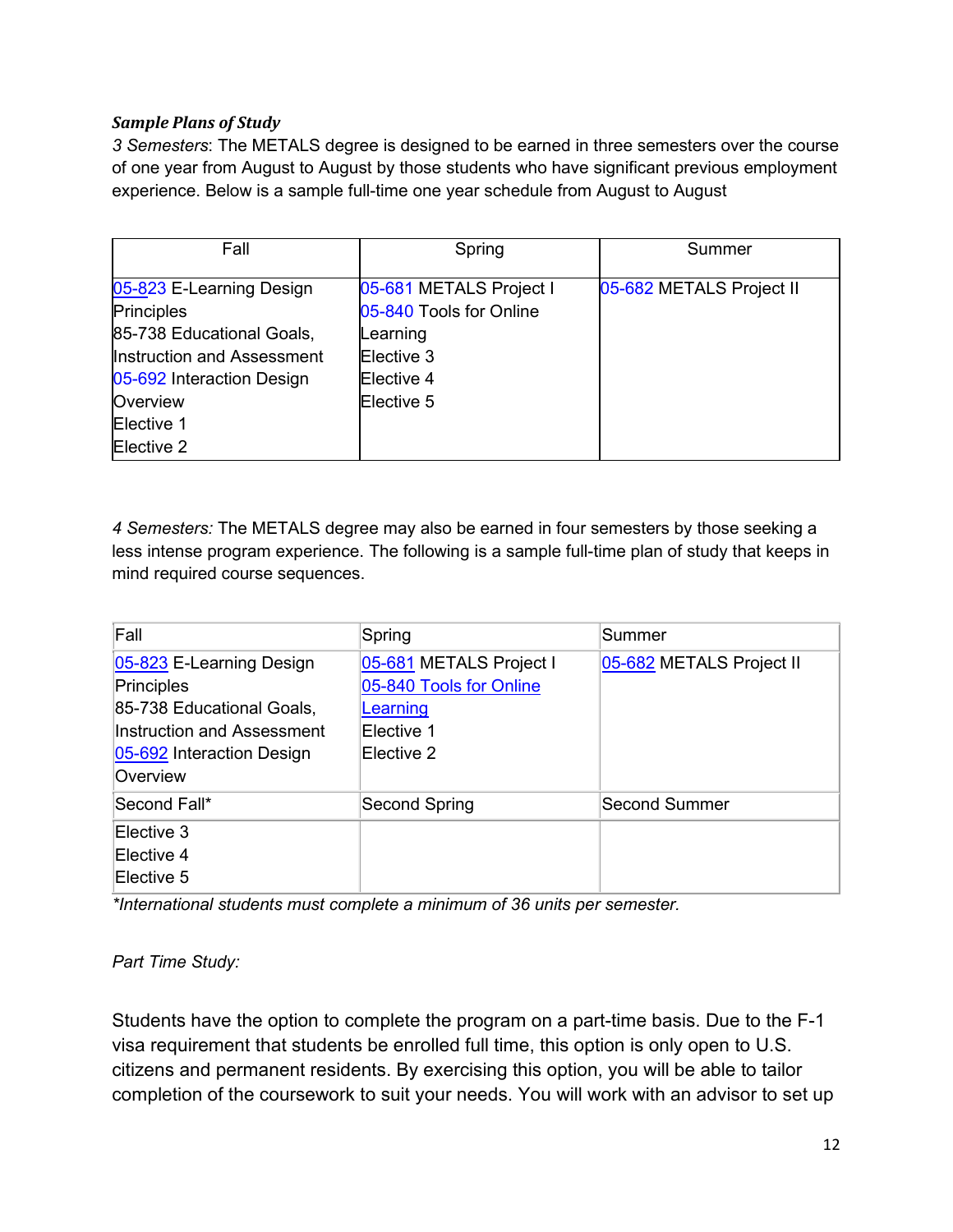an appropriate plan of study. Ideally students should be able to complete the degree within a period of two years by taking two courses per semester, including summers. During the summer METALS Project II course, students are expected to be enrolled as full-time students and should make the appropriate arrangements with their employers for leave. Part-time students must also be aware that all HCI core courses are held during the day, so it is not possible to complete the degree as a night student. Also we cannot guarantee that electives will be available during the summer.

The following is a sample part-time plan of study that keeps in mind required course sequences.

| <b>First Fall</b>                                                                                        | <b>First Spring</b>                   | <b>First Summer</b>      |  |
|----------------------------------------------------------------------------------------------------------|---------------------------------------|--------------------------|--|
| 85-738 Educational Goals,<br><b>Instruction and Assessment</b><br>05-823 E-Learning Design<br>Principles | Elective 1<br>Elective 2              | Elective 3<br>Elective 4 |  |
| Second Fall                                                                                              | Second Spring                         | <b>Second Summer</b>     |  |
| 05-692 Interaction Design<br>Overview<br>05-840 Tools for Online<br>Learning                             | Elective 5<br>05-681 METALS Project I | 05-682 METALS Project II |  |

# <span id="page-15-0"></span>**Independent Study**

Independent Study courses are designed to provide students with an opportunity for intensive study of a subject that is either unavailable or insufficiently covered in regular course work. Independent/Directed study is not intended to substitute for existing courses, but to provide the opportunity for a specialized educational and research experience. Independent studies cannot satisfy as distributional electives.

**Who can supervise?** Any METALS faculty member is eligible to serve as the supervisor of an Independent Study course or project. The student must provide a brief prospectus of the project to the faculty supervisor as a basis for an agreement on the objectives of the course.

To Receive Approval. Students arranging Independent Study programs must:

- 1. Receive approval from their advisor before electing the course.
- 2. Complete the form on page 36 in this document with the supervising faculty member that describes in detail the course and its learning objectives, requirements, and week by week schedule. Submit the form to Jo Bodnar for processing.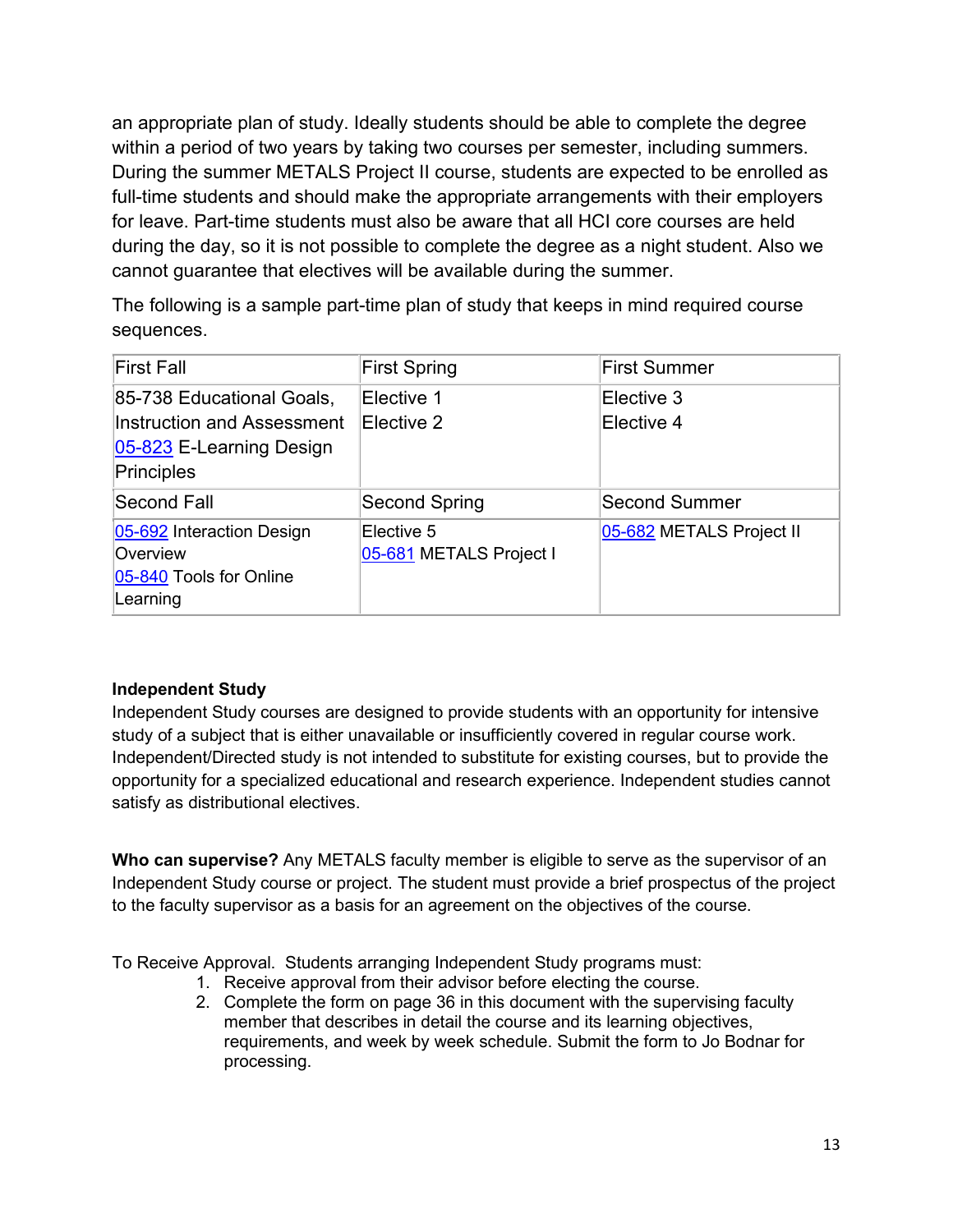**Restrictions**: METALS students may elect the lesser of up to a total of 24 units or two courses of Independent Study towards their degrees.

#### <span id="page-16-0"></span>**Transfer Courses & PCHE**

<https://www.cmu.edu/hub/registrar/registration/transfer-transcripts.html>

Carnegie Mellon University offers students the opportunity to take courses for credit through a cross-registration program (see Pittsburgh Council on Higher Education (PCHE) and Crossregistration below) and through the receipt of transfer credit from other accredited institutions. The Carnegie Mellon University transcript will include information on such courses as follows: Carnegie Mellon courses and courses taken through the university's cross-registration program will have grades recorded on the transcript and be factored into the QPA. All other courses will be recorded on this transcript indicating where the course was taken, but without grade. Such courses will not be taken into account for academic actions, honors or QPA calculations. (Note: suspended students may take courses elsewhere; however, they may receive transfer credit only if their college's and department's policies allow this.)

Courses must be approved by the Director for transfer credit. In general this program does not allow transfer courses.

#### <span id="page-16-1"></span>**Enrollment Verification**

Enrollment Services is the only University office that can provide an official letter of enrollment, official transcript and enrollment verification. Enrollment verification can be requested online through The HUB at<https://www.cmu.edu/hub/registrar/student-records/verifications/>

#### <span id="page-16-2"></span>**Statute of Limitations**

As outlined in the Master's Students Statute of Limitations, [https://www.cmu.edu/policies/student-and-student-life/masters-students-statute-of](https://www.cmu.edu/policies/student-and-student-life/masters-students-statute-of-limitations.html)[limitations.html](https://www.cmu.edu/policies/student-and-student-life/masters-students-statute-of-limitations.html) METALS students who have matriculated at Carnegie Mellon beginning Fall 2019 will complete all requirements for the master's degree within a maximum of four years from original matriculation as a master's student, or less. Once this time-to-degree limit has lapsed, the person may resume work towards a master's degree only if newly admitted to a currently offered master's degree program under criteria determined by that program.

Under extraordinary circumstances, such as leave of absence, military or public service, family or parental leave, or temporary disability, a school or college may, upon the relevant department's recommendation and with the written approval of the dean (or designate), defer the lapse for a period commensurate with the duration of that interruption. Students who are pursuing a master's degree as part-time students for all semesters of their program, as approved by their program, may also appeal to their program or department for extension of the time to degree limit.

#### <span id="page-16-3"></span>**Purchasing and Reimbursement Protocols and Policies**

#### <span id="page-16-4"></span>**Graduate Student Reimbursement Policy**

#### <span id="page-16-5"></span>**Purchasing Procedure**

All purchases of goods, services, and equipment using University funds, including restricted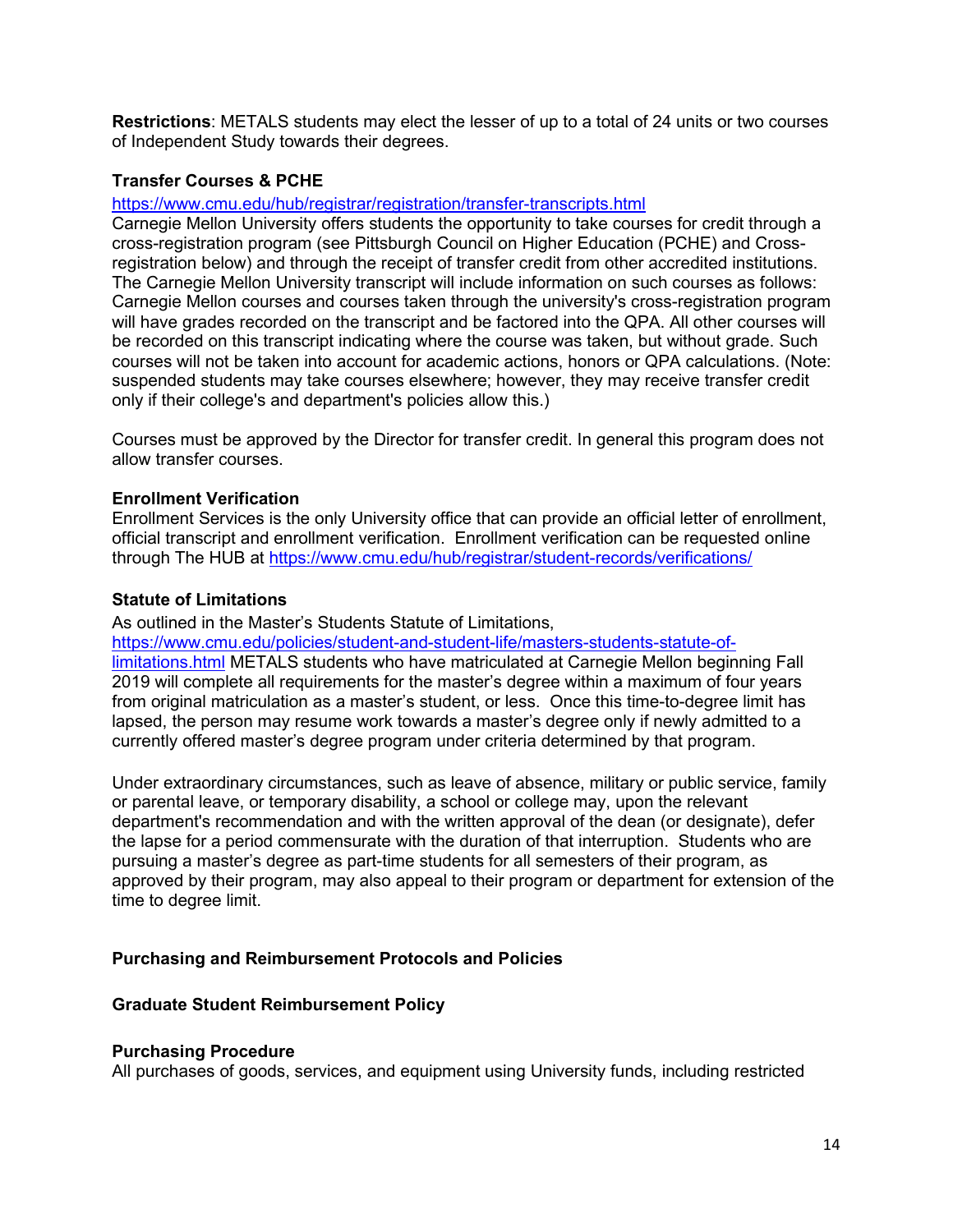accounts and research grants and contracts, must receive prior approval from the Managing Director or the Program Director.

If you use your own cash, check or credit card to make a purchase over \$20, it may not be possible to reimburse you for the expenditure. Since the University is a tax-exempt institution, under no circumstances will sales tax be reimbursed with the one exception being on travel expenses. All purchases must have prior approval of the Executive Director or the Program Director.

Itemized receipts and packing slips for all purchases are to be submitted promptly for reconciliation and purchase documentation. Credit Card receipts will not be accepted.

Office supplies are available for purchase at the University Store and are not provided by the department.

#### <span id="page-17-0"></span>**Capstone Expenses**

Pre-Approved legitimate business expenses can be reimbursed by the department. Jo Bodnar will help you claim reimbursement provided you have the following:

- Itemized receipt indicating item purchased and proof of payment
- Business purpose for purchasing item
- Account to be charged for reimbursement
- Approval by the Managing Director or the Program Director and subsequent signature for reimbursement
- Signed expense report

Please consult with the Director or the Managing Director prior to incurring the expense for additional instruction.

#### <span id="page-17-1"></span>**Travel Expenses**

Pre-approved legitimate travel expenses can be reimbursed by the department. Our program administrator will help you claim reimbursement once you provide the following:

- All receipts must be itemized and specify the items purchased. Credit card slips are not acceptable receipts.
- Hotel receipts must show a zero balance with proof of payment and your name
- Students may only reserve lodging through AirBnB with prior approval from the Program Director.
- Receipts for meals must be collected, you cannot claim per diem meals.
- Personal car mileage is calculated at the current IRS rate per mile; mileage covers gas, but not tolls.
- Business purpose for travel
- Account to be charged for reimbursement
- Approval (by faculty member) and subsequent signature for reimbursement
- Signed travel expense report

#### *Conditions:*

All receipts must have proof of purchase indicated. For business expenses, tax will not be reimbursed under any circumstance, except for non-travel business meals. To avoid paying tax,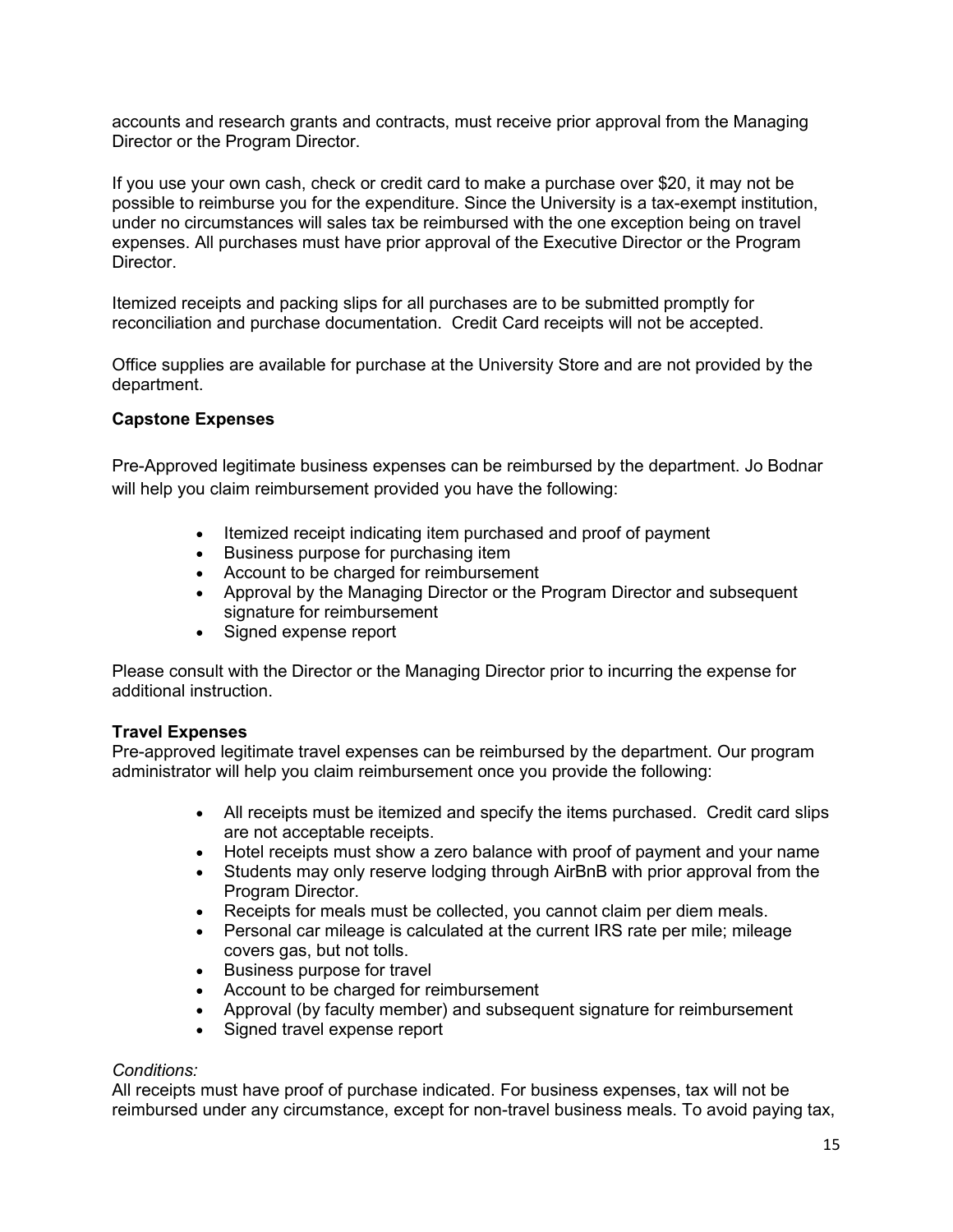see if a staff member can purchase the item for you with a University-provided Tartan Credit Card.

Tax will be reimbursed for expenses incurred due to normal business related travel (hotel, airfare, meals), but NOT for miscellaneous expenses such as the purchase of a replacement mouse for a department laptop, poster board for a presentation, etc., purchased while traveling or preparing for travel. These items should have been purchased through a department approved buyer thus not incurring tax expense.

# <span id="page-18-0"></span>**Absences**

Emergencies happen. So we can best assist you, when you are able to, please contact campus police (412)268-2323 and/or Angie Lusk, Director of Campus Wellness via email [alusk@andrew.cmu.edu,](mailto:alusk@andrew.cmu.edu) or by phone (412) 268-7117 or via Office of the Dean of Student Affairs (412) 268-2075

For non-emergencies, the HCII views attendance as an individual student responsibility. Students are expected to attend classes, task and team meetings, presentations, seminars, and so forth. For meetings where the student's absence could hinder the performance of the group, such as task meetings, team meetings and group presentations, it is the student's responsibility to provide satisfactory evidence to the METALS Director to substantiate the reason for the absence.

Among the reasons absences are considered excused by the program are the following:

- Death or major illness in a student's immediate family. Immediate family refers to: mother, father, sister, brother, grandparents, spouse, or child. If unclear, check with the Managing Director or Program Director in advance of your absence or as soon as you are able.
- Illness of a dependent family member.
- Illness that is too severe or contagious for the student to attend (to be determined by Health Center or off-campus physician).

# <span id="page-18-1"></span>**Leaves of Absence**

Students who wish to leave their program temporarily (outside of industrial research internships) may request a leave of absence by submitting a request to their program director. If granted, leaves are initially extended for a period of no more than one year. However, an extension of up to one additional year may be granted under exceptional circumstances. When an extension is granted, the conditions for return must be negotiated with the advisor and approved by the program director prior to returning to the program. Further extensions of leave will not be granted. Students should be in good standing in order to be granted a leave of absence.

Students on leave of absence must contact their program coordinator two months prior to the end of the leave to indicate their plans. While a leave can in principle start at any time, university regulations allow students to return only at the beginning of a semester (usually late August or January).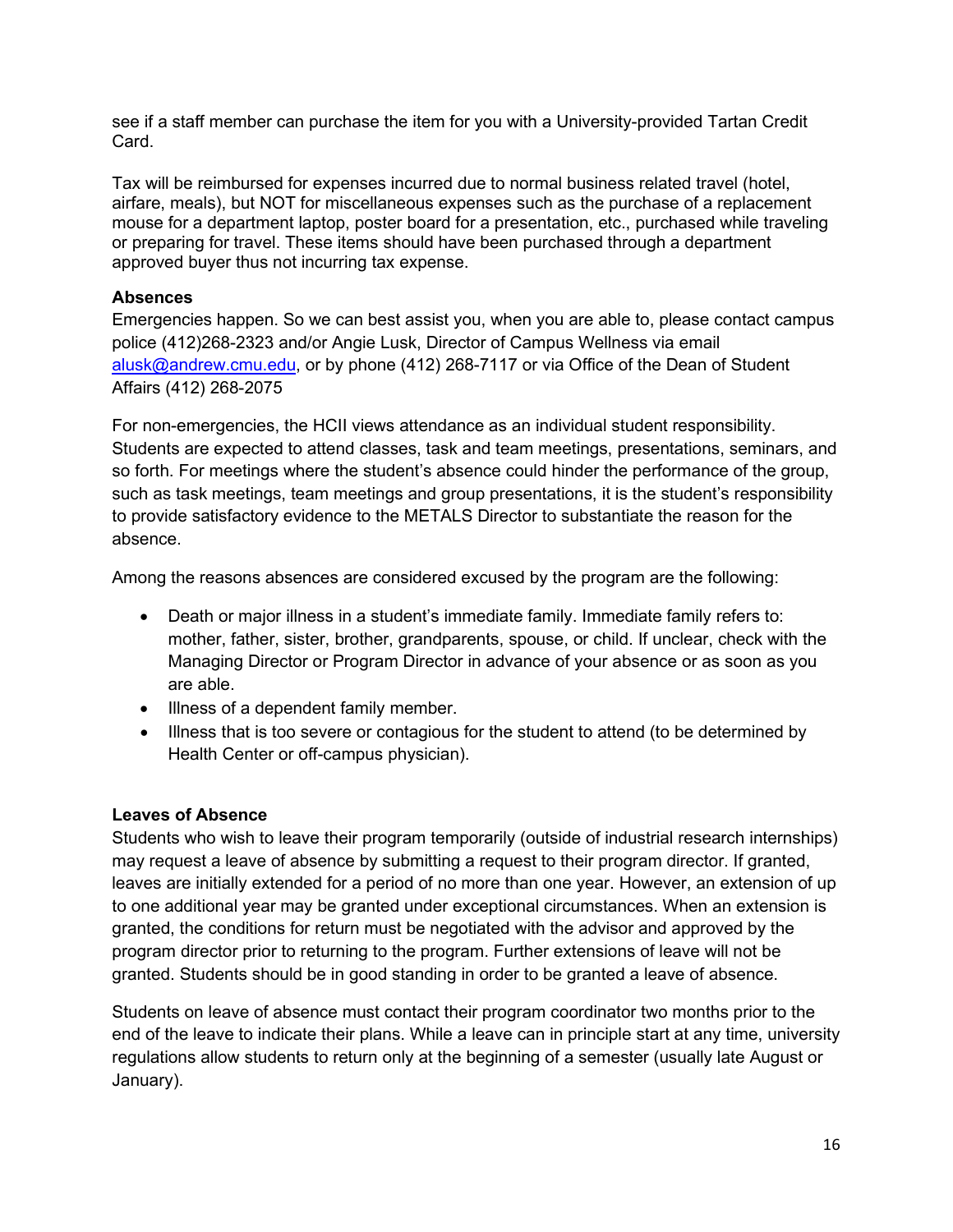The university policy can be found here: [https://www.cmu.edu/hub/registrar/leaves-and](https://www.cmu.edu/hub/registrar/leaves-and-withdrawals/)[withdrawals/](https://www.cmu.edu/hub/registrar/leaves-and-withdrawals/)

# <span id="page-19-0"></span>**Community Standards, Policies & Procedures**

Carnegie Mellon is a community of diverse members committed to maintaining an environment that encourages personal and intellectual growth that promote our traditions of innovation, leadership, responsibility to society, learning, dedication, commitment to quality and commitment to each other. We are a community with high standards and high expectations for those who choose to become members, including established community standards intended to foster behavior that is consistent with a civil and educational setting.

It is the responsibility of each community member to become familiar with the standards and expectations of the Carnegie Mellon community. In general, each member should:

- Respect the rights of others
- Respect the property of individuals, groups and Carnegie Mellon
- Know, understand and abide by all Carnegie Mellon community standards, policies and regulations, as well as all local, state and federal laws.
- Engage in behavior that does not interfere with individual, group or Carnegie Mellon regular activities and/or operation
- Ensure that guests behave in a manner consistent with and in accordance with the expectations of our community. At the core, the standards, policies and regulations of the Carnegie Mellon community are designed with one or more of the following four purposes: to promote and protect the rights of members of, or visitors to, the community; to promote and protect the health and safety of members of, or visitors to, the community; to promote and protect the academic integrity of the community; and to promote the respect of and protect the property of the community members and University.

# <span id="page-19-1"></span>**Community Standards Violations**

As members of the University community, Carnegie Mellon students are expected to respect the rights of all students, faculty and staff and adhere to the policies outlined in the Student Handbook contained in The Word, available at http://www.studentaffairs.cmu.edu/theword/ and any applicable college, department and this graduate program handbook. If a student has observed a violation of university policy or law, or feels harmed by another student's misconduct (e.g. affecting his/her welfare, property, safety or security) he/she should file a report with the Dean of Student Affairs, the Student Life Office, and/or University Police as appropriate.

The procedures for adjudicating community standards violations and for appealing the results are available at [https://www.cmu.edu/student-affairs/theword/community-standards/index.html.](https://www.cmu.edu/student-affairs/theword/community-standards/index.html)

# <span id="page-19-2"></span>**Assistance for Individuals with Disabilities**

<http://www.cmu.edu/disability-resources/>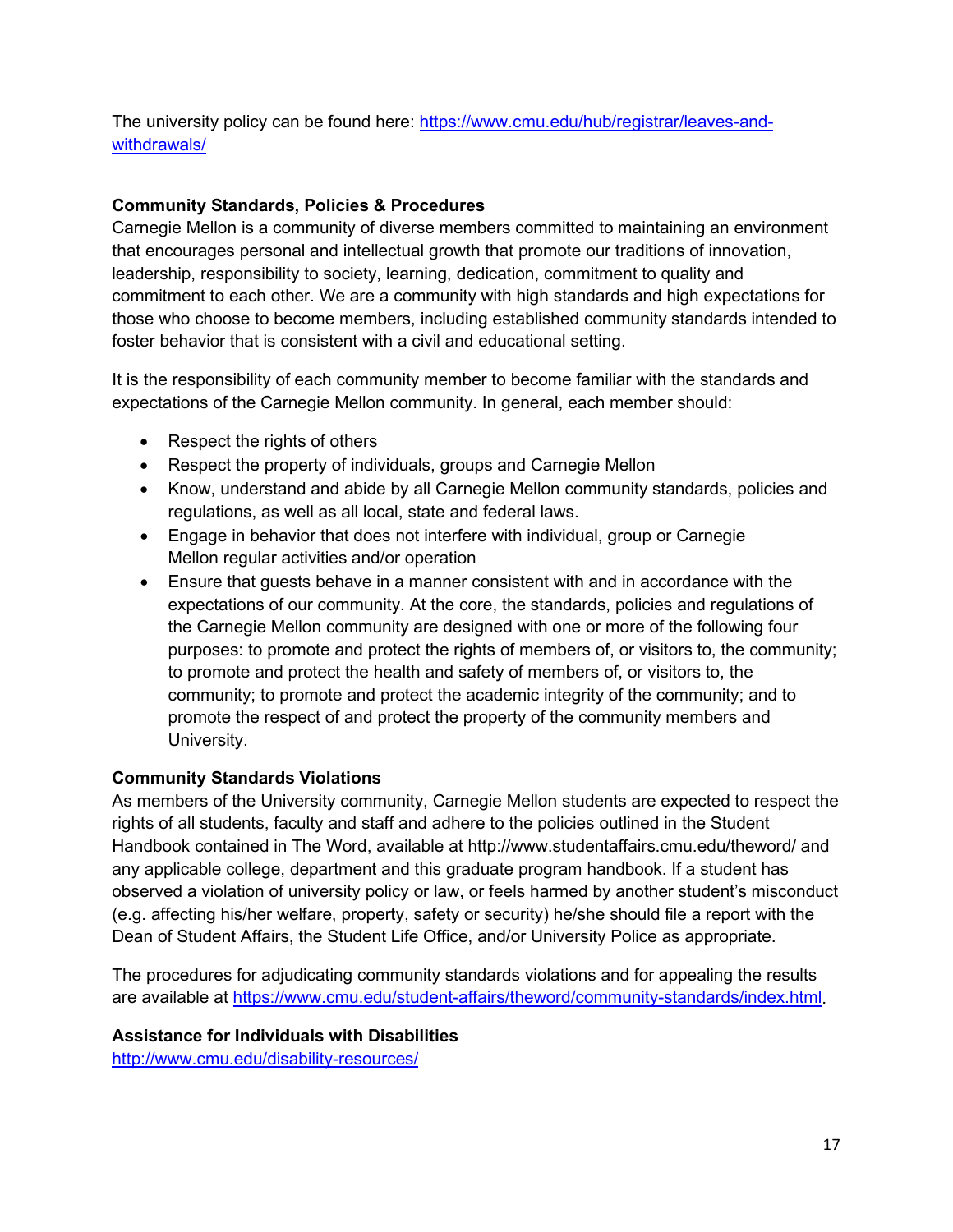The Office of Disability Resources at Carnegie Mellon University has a continued mission to provide physical, digital, and programmatic access to ensure that students with disabilities have equal access to their educational experience. We work to ensure that qualified individuals receive reasonable accommodations as guaranteed by the Americans with Disabilities Act (ADA) and Section 504 of the Rehabilitation Act of 1973. Students who would like to receive accommodations can begin the process through Disability Resources' secure online portal or email [access@andrew.cmu.edu](mailto:access@andrew.cmu.edu) to begin the interactive accommodation process.

Students with physical, sensory, cognitive, or emotional disabilities are encouraged to selfidentify with the Office of Disability Resources and request needed accommodations. Any questions about the process can be directed to **access@andrew.cmu.edu**, or call (412) 268-6121.

# <span id="page-20-0"></span>**Maternity Accommodation Protocol**

[https://www.cmu.edu/student-affairs/theword/academic/student-maternity-accomodation](https://www.cmu.edu/student-affairs/theword/academic/student-maternity-accomodation-protocol.html)[protocol.html](https://www.cmu.edu/student-affairs/theword/academic/student-maternity-accomodation-protocol.html)

Students whose anticipated delivery date is during the course of the semester may consider taking time away from their coursework and/or research responsibilities. All female students who give birth to a child while engaged in coursework or research are eligible to take either a short-term absence or formal leave of absence. Students in course work should consider either working with their course instructor to receive incomplete grades or elect to drop to part-time status or to take a semester leave of absence. Students engaged in research must work with their faculty to develop plans for the research for the time they are away.

Students are encouraged to consult with relevant university faculty and staff as soon as possible as they begin making plans regarding time away. Students must contact the Office of the Dean of Student Affairs to register for Maternity Accommodations. Students will complete an information form and meet with a member of the Dean's Office staff to determine resources and procedures appropriate for the individual student. Planning for the student's discussion with her academic contact(s) (advisor, associate dean, etc.) will be reviewed during this meeting.

#### <span id="page-20-1"></span>**Intellectual Property Disputes**

Disputes concerning rights to intellectual property must be resolved according to the procedures set forth in the University's Intellectual Property Policy, available at: [http://www.cmu.edu/policies/documents/IntellProp.html.](http://www.cmu.edu/policies/documents/IntellProp.html)

#### <span id="page-20-2"></span>**Research Misconduct**

Carnegie Mellon University is responsible for the integrity of research conducted at the University. As a community of scholars, in which truth and integrity are fundamental, the University has established procedures for the investigation of allegations of misconduct of research with due care to protect the rights of those accused, those making the allegations, and the University.

The procedures for handling allegations of research misconduct are set forth in the Policy for Handling Alleged Misconduct in Research at Carnegie Mellon University, available at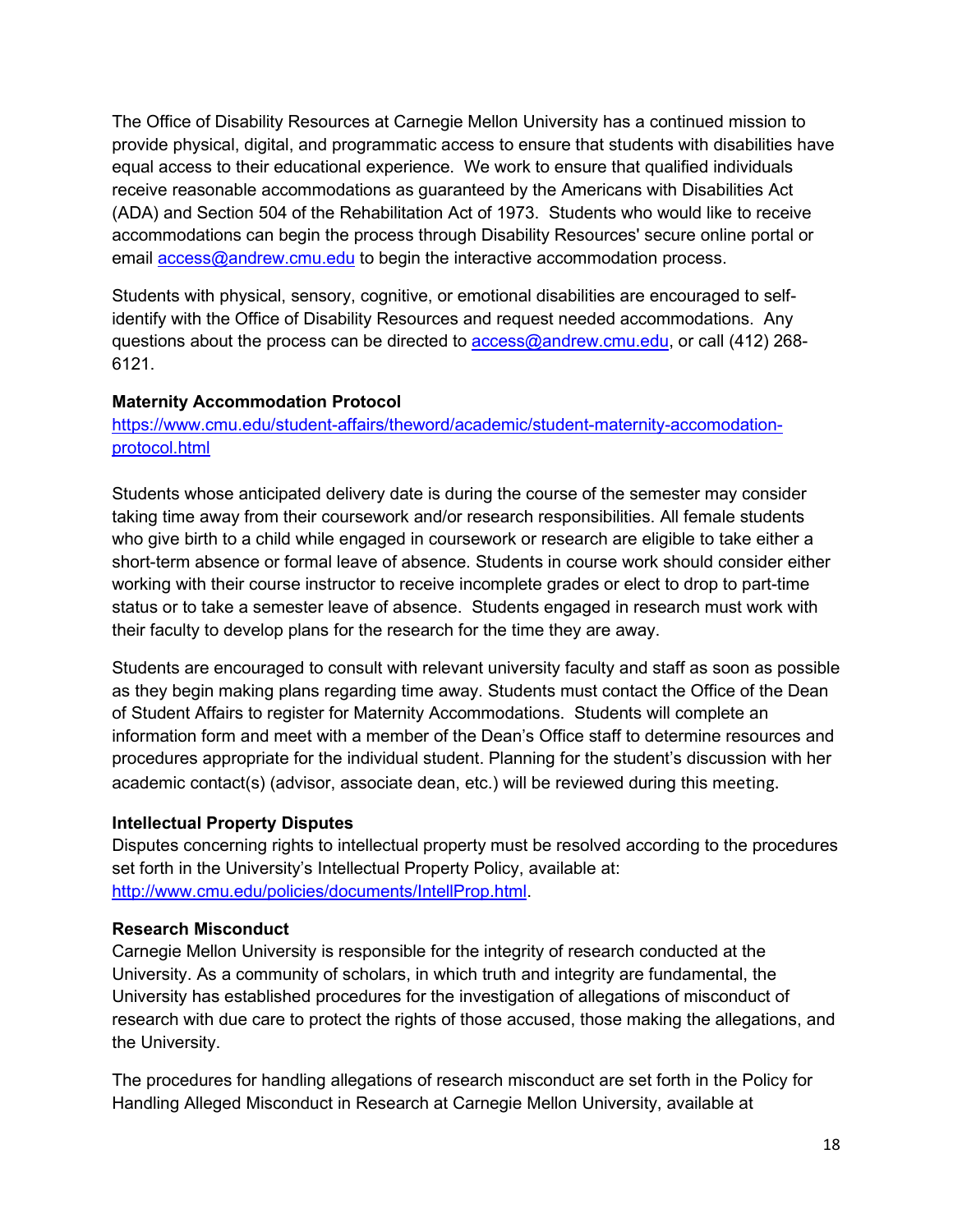http://www.cmu.edu/policies/documents/ResrchMisc.html.

For graduate students found responsible for research misconduct, the President of the University may impose specific sanctions up to and including expulsion. The imposition of sanctions is subject to the procedures for approval and/or appeal prescribed for community standards violations, available at [https://www.cmu.edu/student-affairs/theword/community](https://www.cmu.edu/student-affairs/theword/community-standards/index.html)[standards/index.html](https://www.cmu.edu/student-affairs/theword/community-standards/index.html)

# <span id="page-21-1"></span><span id="page-21-0"></span>**Additional Links to University Policies Student Policy Links:**

<http://www.cmu.edu/policies/StudentPolicy.html>

#### <span id="page-21-2"></span>**Policy on Equal Employment Opportunities/Affirmative Action**

[https://www.cmu.edu/policies/administrative-and-governance/equal-opportunity-affirmative](https://www.cmu.edu/policies/administrative-and-governance/equal-opportunity-affirmative-action-ada.html)[action-ada.html](https://www.cmu.edu/policies/administrative-and-governance/equal-opportunity-affirmative-action-ada.html)

#### <span id="page-21-3"></span>**Alcohol & Drugs**

[https://www.cmu.edu/policies/administrative-and-governance/alcohol-and-drug](https://www.cmu.edu/policies/administrative-and-governance/alcohol-and-drug-policy.html)[policy.html](https://www.cmu.edu/policies/administrative-and-governance/alcohol-and-drug-policy.html)

### <span id="page-21-4"></span>**Grading Policies**

<https://www.cmu.edu/policies/student-and-student-life/grading.html>

### <span id="page-21-5"></span>**Privacy Rights of Students**

<https://www.cmu.edu/policies/student-and-student-life/privacy-rights-students.html>

#### <span id="page-21-6"></span>**Copyright Policy**

<https://www.cmu.edu/policies/administrative-and-governance/fair-use.html>

# <span id="page-21-7"></span>**Student Health Insurance Policy**

<http://www.cmu.edu/health-services/student-insurance/>

# <span id="page-21-8"></span>**Disciplinary Action for Cheating or Plagiarism**

While there is a university-wide disciplinary committee which handles serious disciplinary matters referred to it, the responsibility for establishing disciplinary guidelines rests with each department. It is felt that the following set of rules can be uniformly and fairly applied in the Human-Computer Interaction Institute.

First, cheating in any form is not permitted as an ethical or professional behavior and will not be tolerated. Cheating includes, but is not necessarily limited to:

• The use of unauthorized materials including computer programs in preparation of an assignment or during an examination.

- The submission or use of falsified data.
- The submission of work that is not the student's own.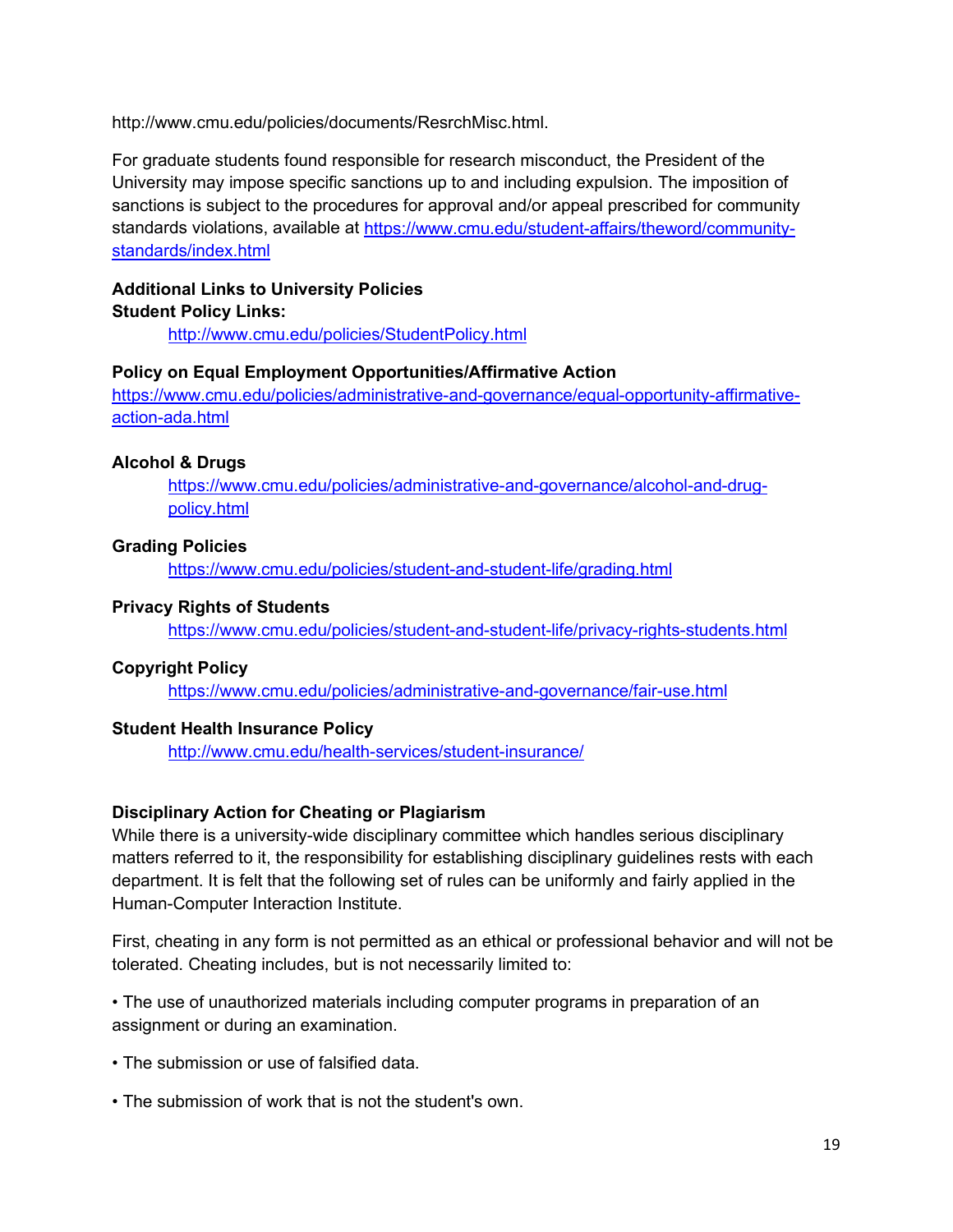• Plagiarism- use or close imitation of the language and thoughts of another author and the representation of them as one's own original work. (See below)

• The use of an alternate/stand-in/proxy during an examination.

• Supplying unauthorized data to another student for the preparation of an assignment or during an examination.

• Collaboration in the preparation of an assignment, unless specifically required or allowed by the instructor, will usually be viewed as cheating. Each student, therefore, is responsible for understanding the policies of the instructor offering any course as they refer to the amount of help and collaboration permitted in preparation of assignments.

Should any student be found guilty of cheating on a quiz, exam, homework or project, at minimum a zero grade will be recorded and then averaged in with the other grades (should there be any) for the term. Depending on the circumstances, and at the discretion of the instructor and the Department Head, the student may be failed in the course and may be expelled from the University. In any case, the University will be notified of any case of cheating or plagiarism. A repeated occurrence of cheating will be treated as an automatic failure (R grade) and expulsion from the University.

A subtler form of cheating arises in the form of plagiarism, which is defined as "passing off as one's own the ideas or works of another." Making use of reference material and failing to note (either at all or properly) the original source constitutes plagiarism. When two or more people work together on an individual project and each then turns in his/her individual report as though no collaboration was involved, this also is plagiarism. Simply rewriting another's words or thoughts, or rearranging another's materials, is in every sense plagiarism - unless the student properly and completely references such material, each and every time it is used and to the full extent of usage.

Should a case of plagiarism arise, the initial responsibility for judging the seriousness of the offense will rest with the instructor. If the instructor feels that the student was simply sloppy in referencing the material used and plagiarized, a judgment of sloppy professionalism rather than cheating will be made. The grade for the paper, project or thesis will be lowered by at least one grade point. On the other hand, if the instructor feels that the student plagiarized flagrantly, and intentionally meant to mislead the instructor into thinking that the work was the student's own original work, the grade for the report, project or thesis will be recorded as zero.

It should be emphasized that any group collaboration that involves individual take home projects, papers or theses should be carried out only with considerable discretion. That is, students are encouraged to discuss and collaborate among themselves on the various principles which are exposited in class or covered in the reading material, etc.; but any group discussion or collaboration which involves any specifics of take-home projects, papers or theses should be avoided - unless the ideas or efforts of others are properly noted. Put differently, when individual work and thinking is called for, group thinking and/or work is entirely inappropriate and is a form of plagiarism.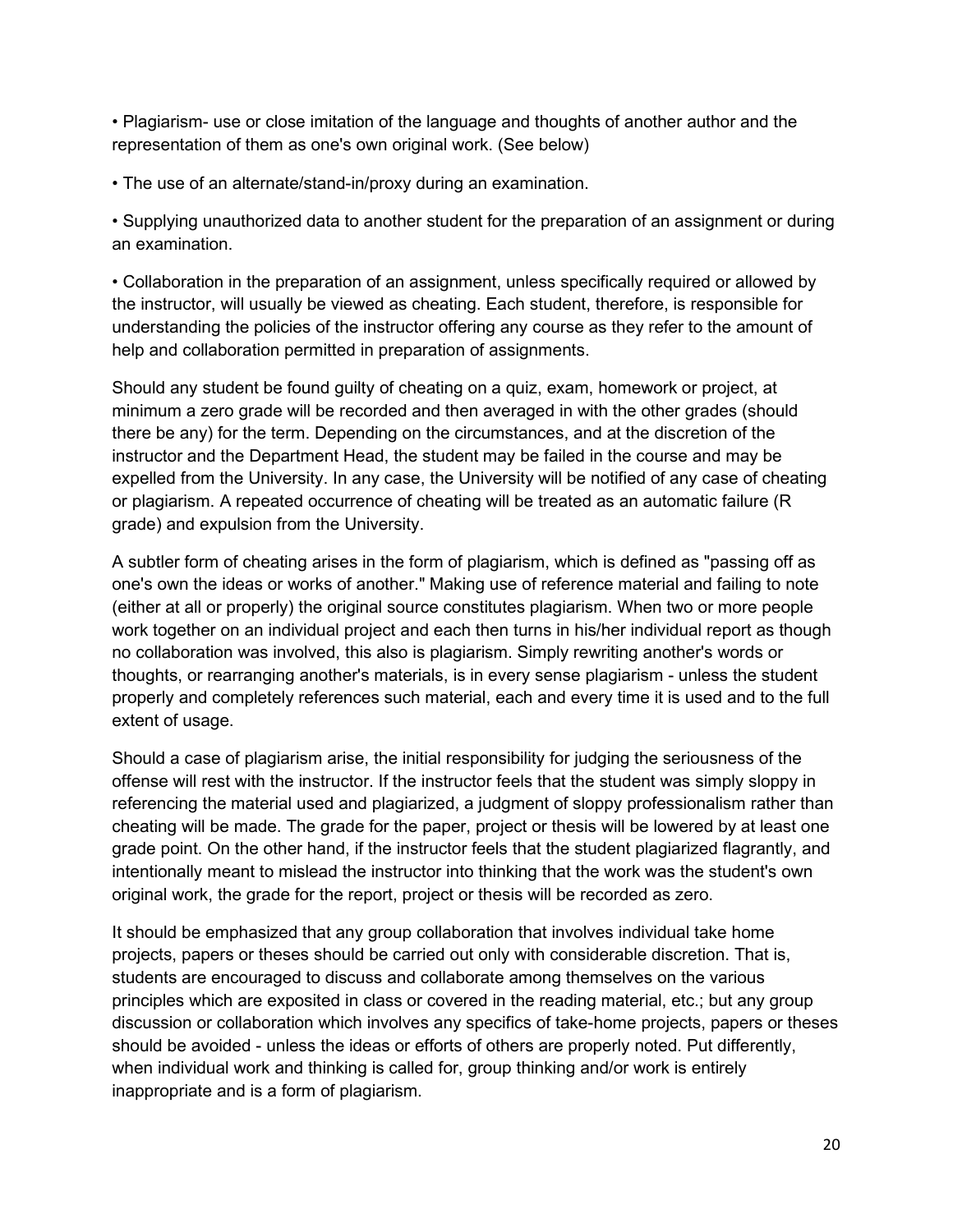In any case of cheating or plagiarism, the student may request a review of the instructor's decision by the department head, who will then make the final decision for the department. The student, of course, can appeal any faculty decision to the University Committee on Discipline. In a case of flagrant cheating by a graduate student on a thesis, the matter will be forwarded to the Disciplinary Committee for stronger action.

Please review the entire policy at: [https://www.cmu.edu/policies/student-and-student](https://www.cmu.edu/policies/student-and-student-life/academic-integrity.html)[life/academic-integrity.html](https://www.cmu.edu/policies/student-and-student-life/academic-integrity.html)

# **Safeguarding Educational Equity Policy Against Sexual Harassment and Sexual Assault**

The University prohibits sex-based discrimination, sexual harassment, sexual assault, dating/ domestic violence and stalking. The University also prohibits retaliation against individuals who bring forward such concerns or allegations in good faith. The University's Sexual Misconduct Policy is available at [https://www.cmu.edu/policies/administrative-and](https://www.cmu.edu/policies/administrative-and-governance/sexual-misconduct/index.html)[governance/sexual-misconduct/index.html.](https://www.cmu.edu/policies/administrative-and-governance/sexual-misconduct/index.html) The University's Policy Against Retaliation is available at [https://www.cmu.edu/policies/administrative-and](https://www.cmu.edu/policies/administrative-and-governance/whistleblower.html)[governance/whistleblower.html.](https://www.cmu.edu/policies/administrative-and-governance/whistleblower.html) If you have been impacted by any of these issues, you are

encouraged to make contact with any of the following resources:

- Office of Title IX Initiatives, <https://www.cmu.edu/title-ix/> 412-268-7125, [tix@cmu.edu](mailto:tix@cmu.edu)
- University Police, 412-268-2323

Additional resources and information can be found at: [https://www.cmu.edu/title-ix/resources](https://www.cmu.edu/title-ix/resources-and-information/resources.html)[and-information/resources.html.](https://www.cmu.edu/title-ix/resources-and-information/resources.html)

# **Consensual Intimate Relationship Policy Regarding Undergraduate**

<https://www.cmu.edu/policies/student-and-student-life/consensual-relationships.html>

This policy addresses the circumstances in which romantic, sexual or amorous relationships/interactions with undergraduate students, even if consensual, are inappropriate and prohibited. The purpose of this policy is to assure healthy professional relationships. This policy is not intended to discourage consensual intimate relationships unless there is a conflicting professional relationship in which one party has authority over the other as in the policy.

# **Discriminatory Harassment**

Carnegie Mellon is firmly committed to intellectual honesty, freedom of inquiry and expression and respect for the dignity of each individual. Acts of discriminatory harassment or intimidation will not be tolerated, whether based on race, ancestry, color, national origin, gender, disability, religion, creed, belief, age, veteran status or sexual orientation.

Graduate Students with concerns or grievances related to discriminatory harassment or intimidation by another student should contact the Dean of Student Affairs for resolution. Acts of harassment or intimidation by a student may be referred the University Committee on Discipline.

Graduate Students with concerns or grievances related to alleged discriminatory harassment or intimidation by a faculty or staff member should contact the University Ombudsman and Assistant Vice President for Diversity and Equal Opportunity Services (412) 268-1018. In cases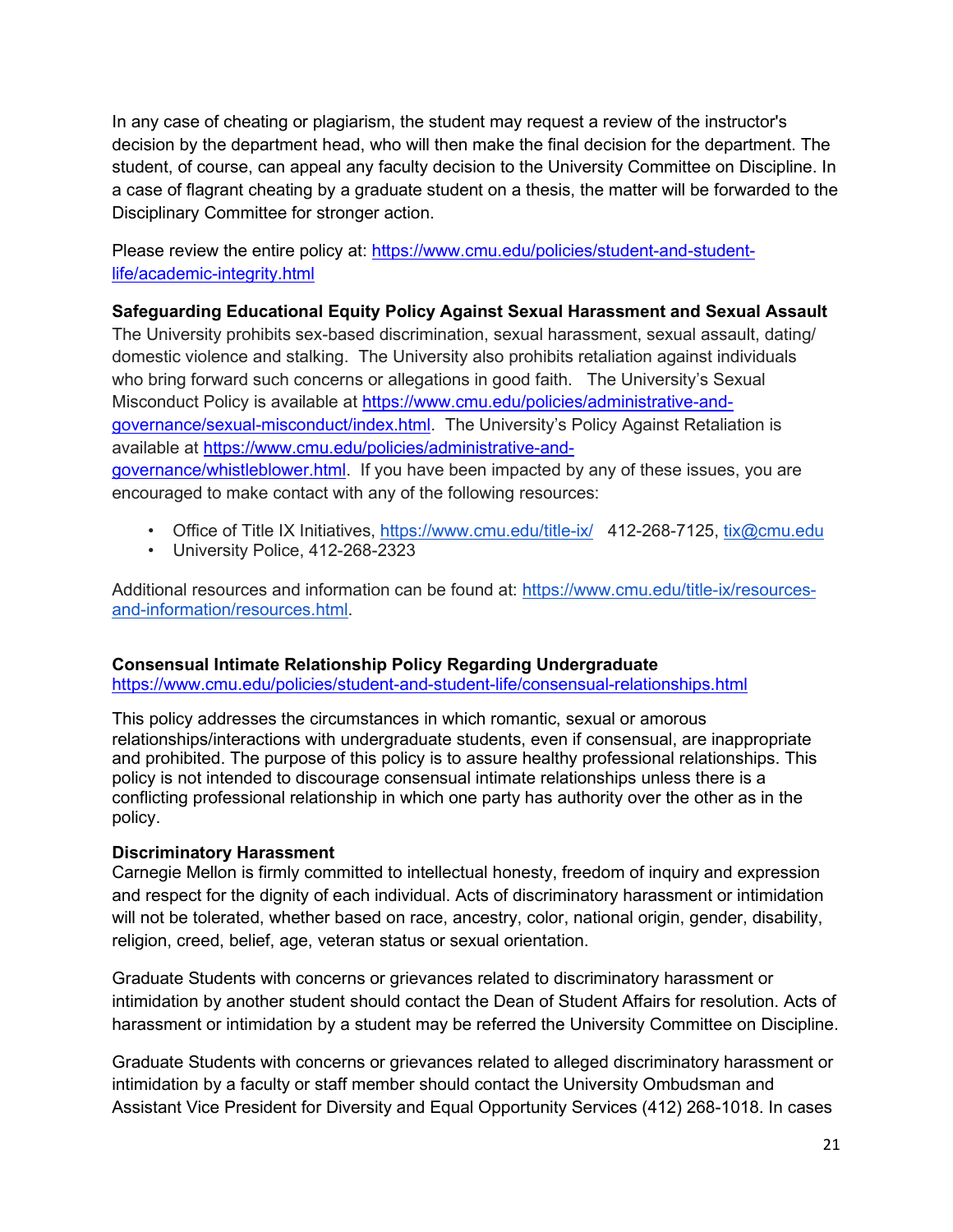of discriminatory harassment where the alleged actor is a faculty or staff member, the process will follow (as closely as appropriate under the circumstances of the case) the process outlined for resolution of claims of sexual harassment.

# <span id="page-24-0"></span>**Sexual Harassment**

Graduate student grievances or concerns relating to sexual harassment will be handled according to the University's Policy Against Sexual Harassment. Any member of the university community, whether faculty member, student, or staff member, who believes she or he has been subjected to sexual harassment or knows of the occurrence of probable sexual harassment is strongly urged to immediately contact one of the sexual harassment advisors or policy coordinators directly, Office of Title IX Initiatives, [http://www.cmu.edu/title-ix/,](http://www.cmu.edu/title-ix/) (412-268- 7125), or with the help of the sexual harassment hotline (412-268-7445).

For further information about the processes contemplated by the University's Policy Against Sexual Harassment, see, Policy Against Sexual Harassment <https://www.cmu.edu/policies/administrative-and-governance/sexual-misconduct/index.html>.

# <span id="page-24-1"></span>**Cultural Awareness and Respect**

The HCII is an extremely diverse department. This year you will join students from different countries and cultures all around the world with whom you will work and live as a community. Working with colleagues from different backgrounds than your own is an invaluable learning experience, and an integral part of education. We expect that students from different cultures will have different attitudes, including attitudes toward gender, race, age, religion, sexual orientation, and disability, and encountering and discussing these differences may form the subject of some of your most valuable learning moments. And yet, regardless of your attitudes or those of your peers, respect must govern every one of your actions. That is, we expect that students and faculty, regardless of background, age or rank, will deal with each other respectfully, without insult or antagonism. Because of the importance of respect in the intensely collaborative environment of the HCII, violations will be dealt with severely. Repeated infractions may result in a student's termination from his/her program, in which case no tuition refund will be available.

# **Employment Eligibility Verification**

# **If you are receiving a stipend, are a TA or are you planning to have a position with CMU then Employment Eligibility Verification is Required**

Form I-9 must be completed within 3 business days of beginning work for any type of compensation (stipend or employment). Additional details are highlighted below.

To ensure compliance with federal law, Carnegie Mellon University maintains the [website](https://www.cmu.edu/hr/assets/hr/restrict/employment-eligibility-verification-policy.pdf)  [https://www.cmu.edu/hr/service-center/new-faculty-staff/i-9-e-verify/](https://www.cmu.edu/hr/assets/hr/restrict/employment-eligibility-verification-policy.pdf) which covers the university's I-9 and E-Verify requirements: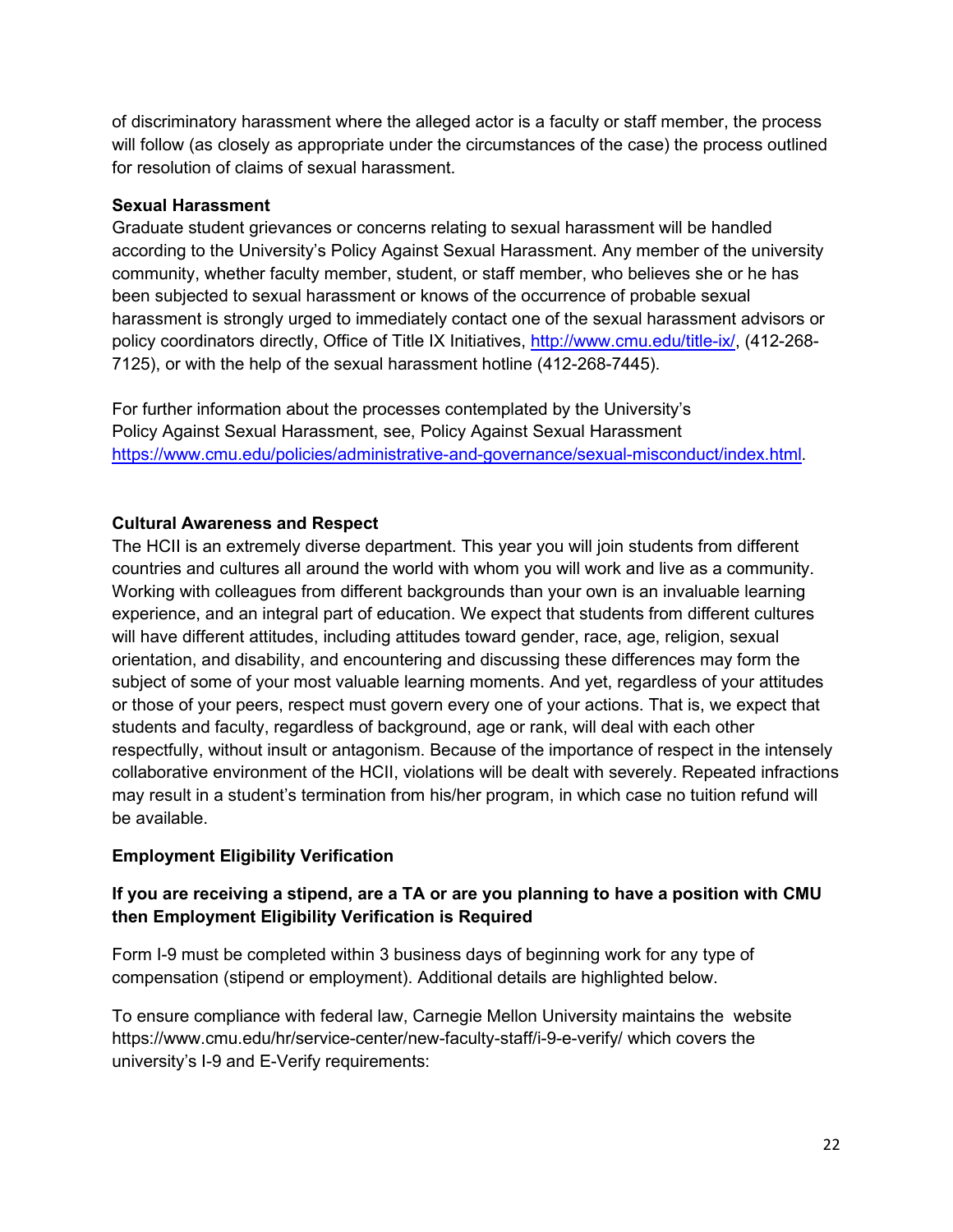- Every individual receiving a stipend from CMU or employed by CMU must comply with the I-9 Policy by completing the Form I-9 within three business days following the first day of stipend start date/employment.
- Individuals who expect to work on a federally funded project are further responsible for submitting an E-Verify Processing Request Form to the Office of Human Resources if required.

For more information, please see CMU's Guidance for Completing the Form I-9 and E-Verify Requirements at CMU [pdf], or visit the Human Resources Service website to learn more about Form I-9 and E-Verify and to schedule an appointment to complete the Form I-9."

# <span id="page-25-0"></span>**Financial Support:**

Financial Aid [Information](http://www.cmu.edu/finaid/) Emergency Loans Graduate students who find themselves in need of immediate funds for emergency situations should contact the Office of the Dean of Student Affairs (see Appendix A), www.cmu.edu/student-affairs/index.html, to inquire about an Emergency Student Loan.

The Office of the Dean of Student Affairs (Warner Hall, 3rd floor, x8-2075) offers short-term emergency loans for supplies, medication, food or other unexpected circumstances. The loans are interest-free and for short periods of time (not longer than a month).

Graduate students should consult the graduate student financial aid information found on The HUB website: [http://www.cmu.edu/finaid/graduate/index.html.](http://www.cmu.edu/finaid/graduate/index.html) Students will find the Graduate Financial Aid Guide, information about funding options and how to apply for financial aid and other helpful links.

# <span id="page-25-1"></span>**Taxes**

The deadline for local, state, and federal taxes is April 15. You can obtain tax forms in the mail, at the post office, or at the Carnegie Library. Questions about your tax status should be addressed to the IRSTeleTax at 412-261-1040, or the Pennsylvania Department of Revenue at 412-565-7540. Although subject to federal taxes, student stipends are generally not assessed local or state taxes.

#### <span id="page-25-2"></span>**New Policies**

When policies are changed it is because the department believes the new rules offer an improvement; any such changes will be discussed at a meeting with the graduate students. However, students currently enrolled whose degree program is affected by a change in policy may choose to be governed by the older policy that was in place at the time of their matriculation. In case degree requirements are changed and certain courses are no longer offered, the department will try to find some compromise that allows those students to satisfy the original requirements.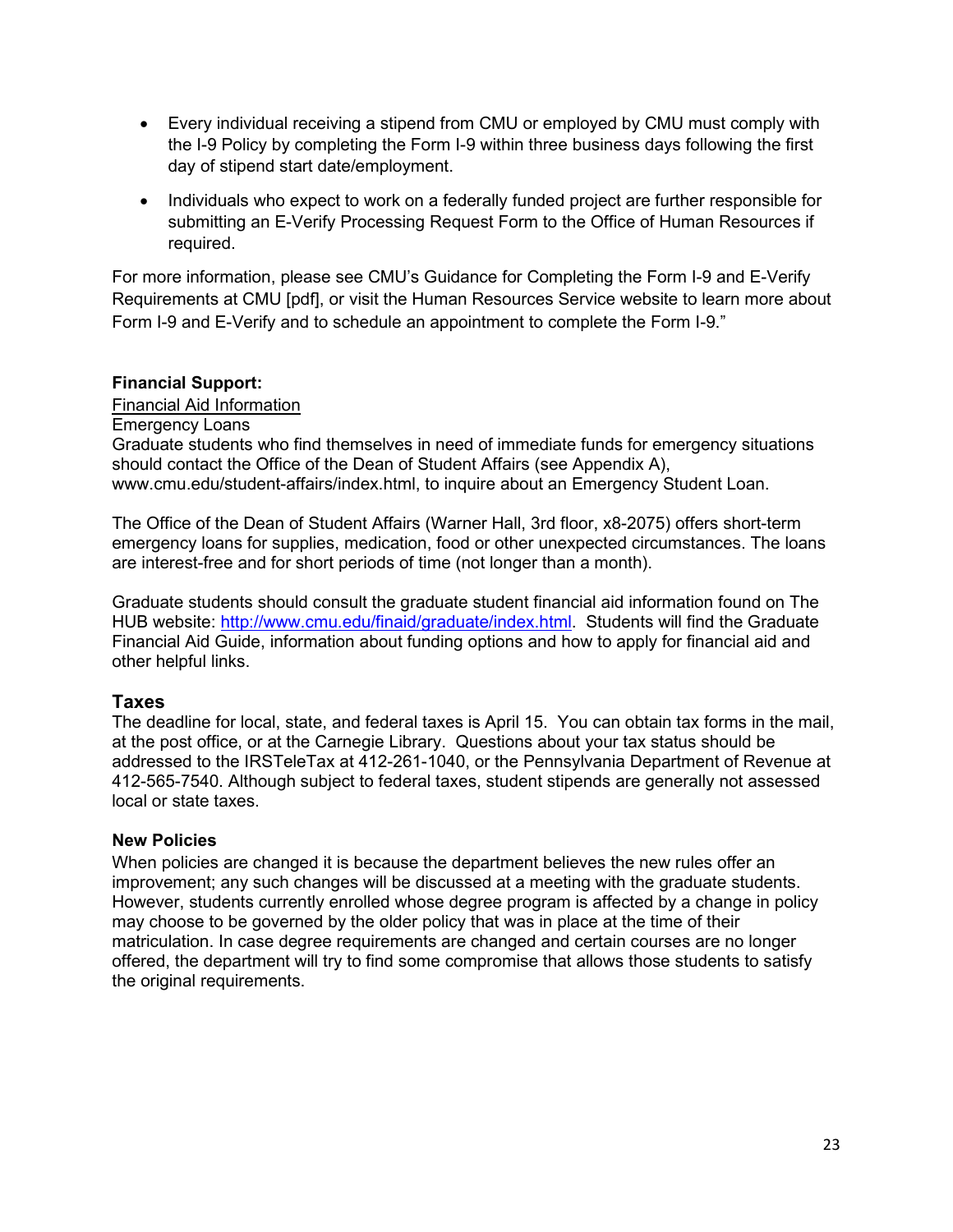# <span id="page-26-0"></span>**Academic Integrity**

**Please review the University Policy on Academic Integrity** 

**(**<https://www.cmu.edu/policies/student-and-student-life/academic-integrity.html>**). The policy includes the University expectations around academic integrity and provides definitions of cheating, plagiarism, and unauthorized assistance.** 

**A review of the University's Academic Disciplinary Actions procedures (**<https://www.cmu.edu/student-affairs/theword/academic-discipline/index.html>**) is also** 

**recommended. These procedures outline the process for investigating, reporting, and adjudicating violations of the University Policy on Academic Integrity. The procedures also outline the appeal process.**

#### <span id="page-26-1"></span>**Academic Disciplinary Actions Overview for Graduate Students**

"Academic Disciplinary Actions" refers to penalties or sanctions imposed for violation of academic regulations against cheating or plagiarism, or other behavior judged as inappropriate academic conduct. For the current policy, please refer to: [https://www.cmu.edu/student](https://www.cmu.edu/student-affairs/theword/academic/graduate-academic-disciplinary-procedures.html)[affairs/theword/academic/graduate-academic-disciplinary-procedures.html.](https://www.cmu.edu/student-affairs/theword/academic/graduate-academic-disciplinary-procedures.html)

#### <span id="page-26-2"></span>**Summary of Graduate Student Appeal and Grievance Procedures**

[https://www.cmu.edu/graduate/policies/appeal-grievance-procedures.html.](https://www.cmu.edu/graduate/policies/appeal-grievance-procedures.html)

Graduate students will find the Summary of Graduate Student Appeal and Grievance Procedures on the Graduate Education Resource webpage. This document summarizes processes available to graduate students who seek review of academic and non-academic issues. Generally, graduate students are expected to seek informal resolution of all concerns within the applicable department, unit or program before invoking formal processes. When an informal resolution cannot be reached, however, a graduate student who seeks further review of the matter is to follow the formal procedures outlined here. These appeal and grievance procedures shall apply to students in all graduate programs of the University. Students should refer to the department specific information in this handbook for department and college information about the administration and academic policies of the program.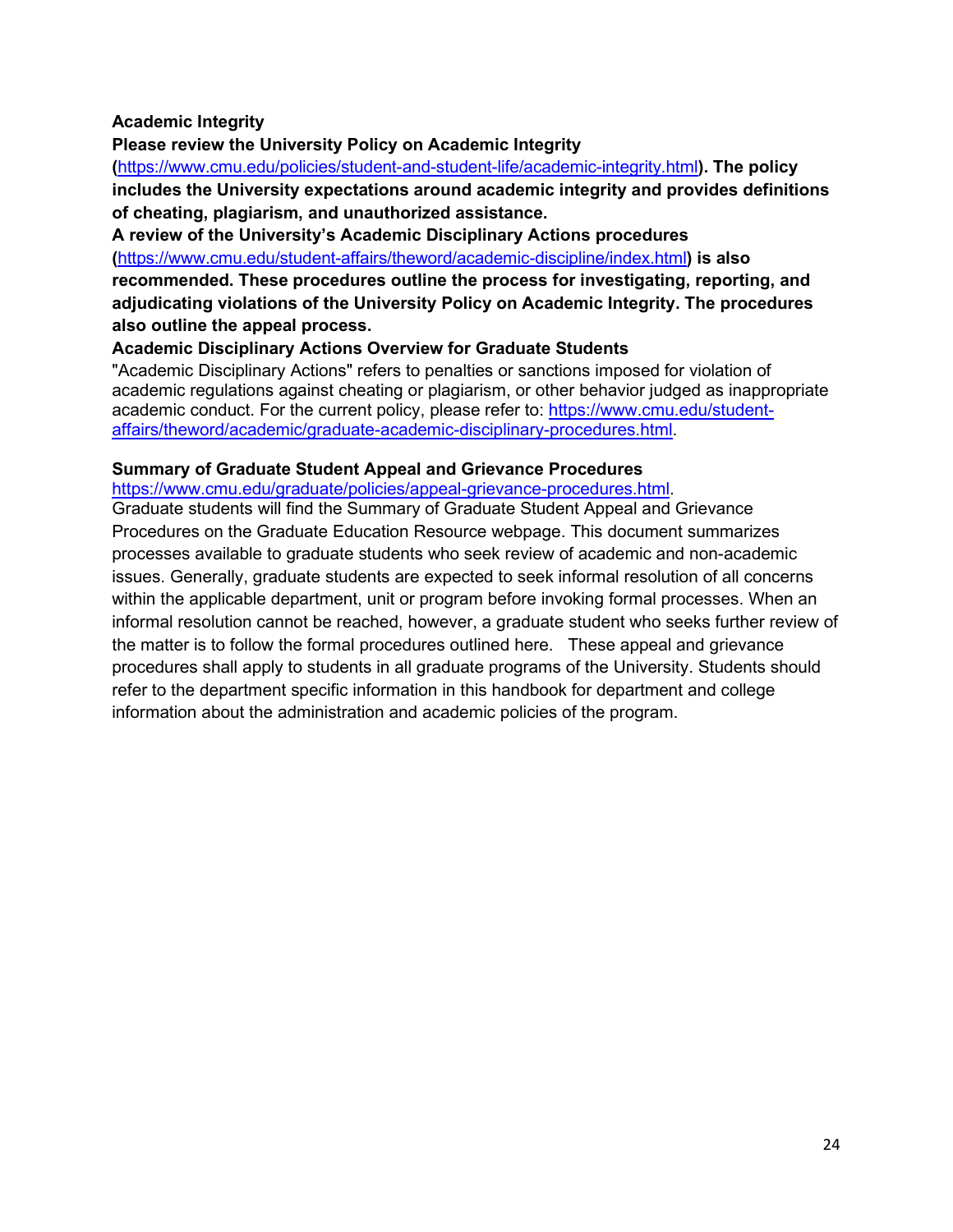# <span id="page-27-0"></span>**Appendix A - Highlighted University Resources**

# 2020-2021 **Highlighted University Resources for Graduate Students and The WORD, Student Handbook**

# **Key Offices for Graduate Student Support**

### **Graduate Education Office**

### [www.cmu.edu/graduate;](http://www.cmu.edu/graduate) [grad-ed@cmu.edu](mailto:grad-ed@cmu.edu)

The Graduate Education Office provides central support for all Master's and Doctoral students with a focus on their academic experience at Carnegie Mellon. The Graduate Education Office serves as a hub for connecting graduate students to relevant campus experts and resources to support their academic success, understanding of university level policies and practices and to assist them in advancing their personal and professional development.

Examples of resources offered through the Graduate Education Office include- but are not limited to:

- Website with university resources, contact information for CMU programs and services, calendar of events related to graduate students
- Bi-monthly email to all graduate students with information on activities, resources and opportunities
- **Professional Development Seminars and Workshops**
- GSA/Provost Conference Funding Grants
- GSA/Provost Small Research Grants (GuSH)
- Consultations on issues related to the graduate student experience

The Graduate Education Office also works with the colleges and departments by informing and assisting in developing policy and procedures relevant to graduate students and working with departments on issues related to graduate students. Additionally we partner with many other offices and organizations, such as the Graduate Student Assembly, to support the holistic graduate student educational experience.

# **Office of the Dean of Students**

**<https://www.cmu.edu/student-affairs/dean>**

The Office of the Dean of Students provides central leadership of the metacurricular experience at Carnegie Mellon including the coordination of student support. Vice President of Student Affairs and Dean of Students Gina Casalegno leads the Division of Student Affairs which includes the offices and departments listed below (not an exhaustive list).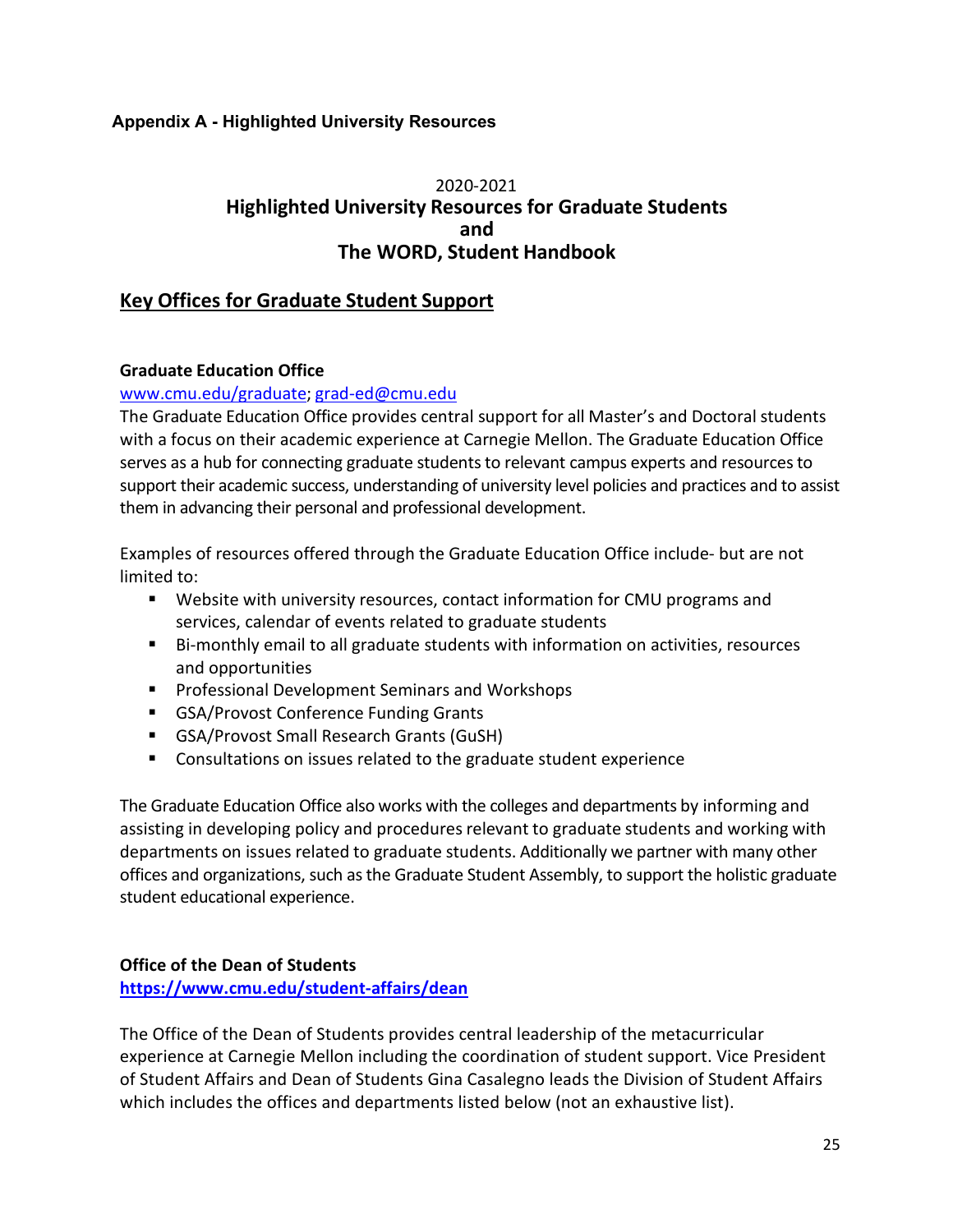Graduate students will find the enrollment information for [Domestic Partner Registration](https://www.cmu.edu/student-affairs/dean/domestic-partner/index.html) [and Maternity Accommodations](https://www.cmu.edu/student-affairs/dean/loans/index.html) in the Office of the Dean of Students or on their [website.](https://www.cmu.edu/student-affairs/dean) This Office also manages the [Emergency Student Loan \(ESLs\)](https://www.cmu.edu/student-affairs/dean/loans/index.html) process. Emergency Student Loans are made available through generous gifts of alumni and friends of the university. The Emergency Student Loan is an interest-free, emergency-based loan repayable to the university within 30 days. Loans are available to enrolled students for academic supplies, medication, food or other expenses not able to be met due to unforeseeable circumstances.

Additional resources for graduate students include [College Liaisons](https://www.cmu.edu/student-affairs/resources/index.html#liaisons) and the Student Support [Resources](https://www.cmu.edu/student-affairs/resources/index.html#team) team. [College Liaisons](https://www.cmu.edu/student-affairs/resources/index.html#liaisons) are senior members of the Division of Student Affairs who work with departments and colleges addressing student concerns across a wide range of issues. College Liaisons are identified on the student SIO page in the Important Contacts list. The Student Support Resources team offers an additional level of support for students who are navigating any of a wide range of life events. **Student Support Resources** staff members work in partnership with campus and community resources to provide coordination of care and support appropriate to each student's situation.

The Division of Student Affairs includes (not an exhaustive list):

- **[Athletics, Physical Education and Recreation](http://athletics.cmu.edu/landing/index)**
- **[Career and Professional Development Center \(CPDC\)](https://www.cmu.edu/career/)**
- [Center for Student Diversity and Inclusion](https://www.cmu.edu/student-diversity/index.html)
- [Cohon University Center](https://www.cmu.edu/cohon-university-center/)
- [Counseling & Psychological Services \(CaPS\)](https://www.cmu.edu/counseling/resources/index.html)
- **[Dining Services](https://www.cmu.edu/dining/)**
- [Office of Community Standards and Integrity \(OCSI\)](https://www.cmu.edu/student-affairs/ocsi/students/index.html)
- [Office of Student Leadership, Involvement, and Civic Engagement \(SLICE\)](https://www.cmu.edu/student-affairs/slice/)
- [University Health Services \(UHS\)](https://www.cmu.edu/health-services/)
- [Wellness Initiatives](https://www.cmu.edu/wellness/)

# **Center for Student Diversity & Inclusion**

# <https://www.cmu.edu/student-diversity/>

Diversity and inclusion have a singular place among the values of Carnegie Mellon University. The Center for Student Diversity & Inclusion actively cultivates a strong, diverse and inclusive community capable of living out these values and advancing research, creativity, learning and development that changes the world.

The Center offers resources to enhance an inclusive and transformative student experience in dimensions such as access, success, campus climate and intergroup dialogue. Additionally, the Center supports and connects historically underrepresented students and those who are first in their family to attend college in a setting where students' differences and talents are appreciated and reinforced, both at the graduate and undergraduate level. Initiatives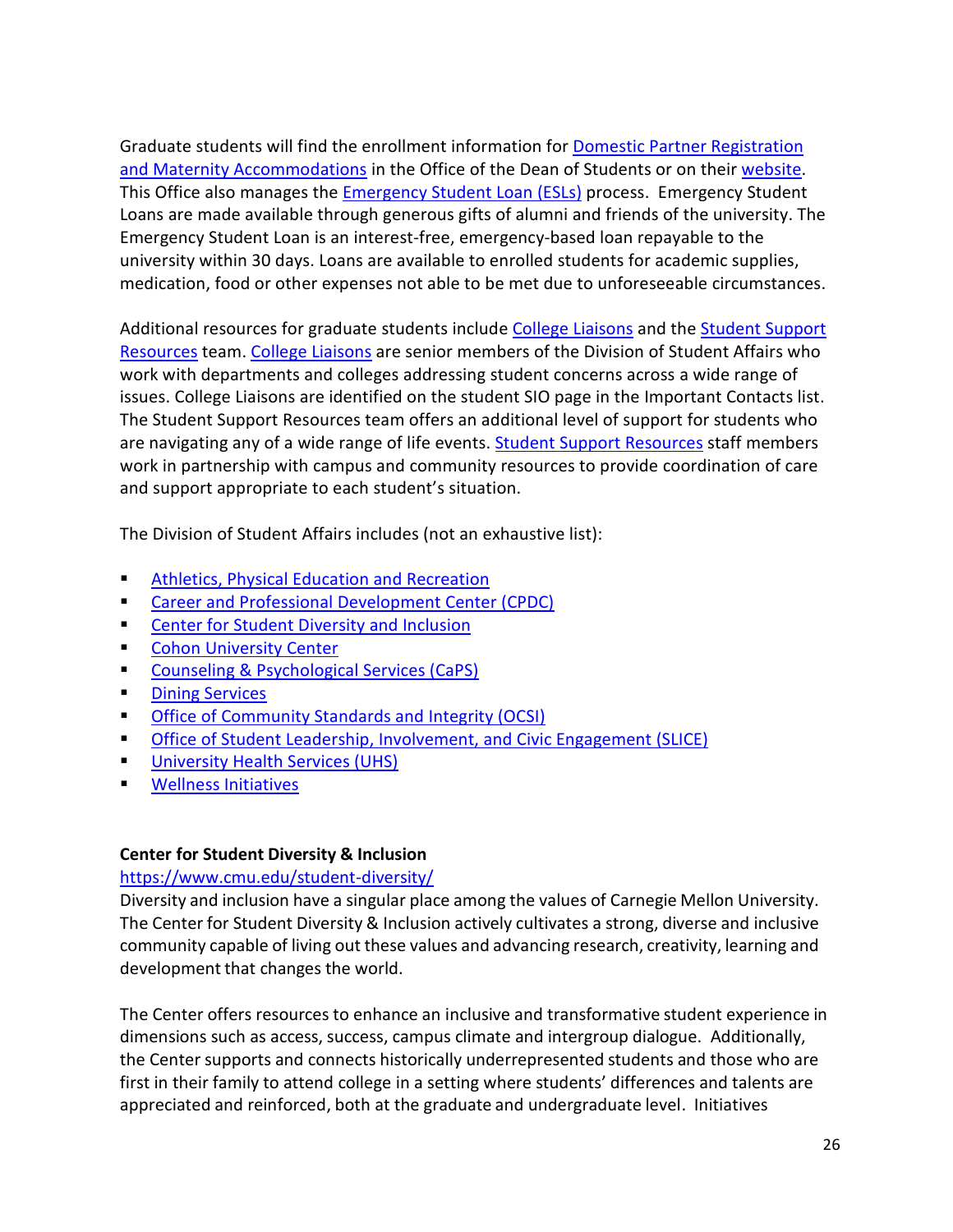coordinated by the Center include, but are not limited to:

- First generation/first in family to attend college programs
- **LGBTQ+ Initiatives**
- Race and ethnically-focused programs, including Inter-University Graduate Students of Color Series (SOC) and PhD SOC Network
- Women's empowerment programs, including Graduate Women's Gatherings (GWGs)
- **Transgender and non-binary student programs**

### **Assistance for Individuals with Disabilities**

### <http://www.cmu.edu/disability-resources/>

The Office of Disability Resources at Carnegie Mellon University has a continued mission to provide physical, digital, and programmatic access to ensure that students with disabilities have equal access to their educational experience. We work to ensure that qualified individuals receive reasonable accommodations as guaranteed by the Americans with Disabilities Act (ADA) and Section 504 of the Rehabilitation Act of 1973. Students who would like to receive accommodations can begin the process through Disability Resources' secure [online portal](https://rainier.accessiblelearning.com/cmu/) or email [access@andrew.cmu.edu](mailto:access@andrew.cmu.edu) to begin the interactive accommodation process.

Students with physical, sensory, cognitive, or emotional disabilities are encouraged to selfidentify with the Office of Disability Resources and request needed accommodations. Any questions about the process can be directed t[o access@andrew.cmu.edu,](mailto:access@andrew.cmu.edu) or call (412) 268- 6121.

#### **Eberly Center for Teaching Excellence & Educational Innovation**

#### [www.cmu.edu/teaching](http://www.cmu.edu/teaching)

We offer a wide variety of confidential, consultation services and professional development programs to support graduate students as teaching assistants or instructors of record during their time at Carnegie Mellon University and as future faculty members at other institutions. Regardless of one's current or future teaching context and duties, our goal is to disseminate evidence-based teaching strategies in ways that are accessible and actionable. Programs and services include campus-wide Graduate Student Instructor Orientation events and our Future Faculty Program, both of which are designed to help participants be effective and efficient in their teaching roles. The Eberly Center also assists departments in creating and conducting customized programs to meet the specific needs of their graduate student instructors. Specific information about Eberly Center support for graduate students is found at [www.cmu.edu/teaching/graduatestudentsupport/index.html.](http://www.cmu.edu/teaching/graduatestudentsupport/index.html)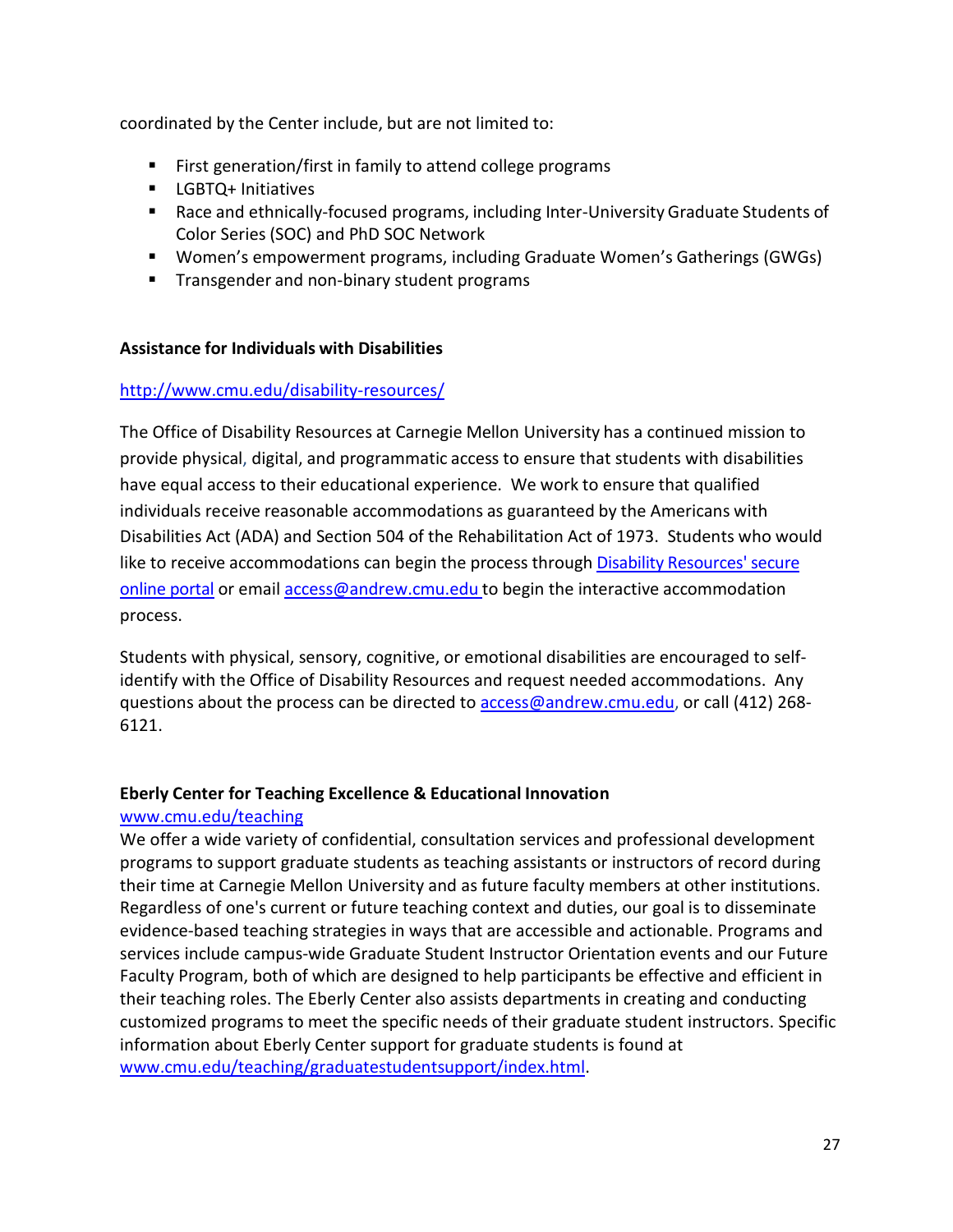#### **Graduate Student Assembly**

#### [www.cmu.edu/stugov/gsa/index.html](http://www.cmu.edu/stugov/gsa/index.html)

The Graduate Student Assembly (GSA) is the branch of Carnegie Mellon Student Government that represents, and advocates for the diverse interests of all graduate students at CMU. GSA is composed of representatives from the different graduate programs and departments who want to improve the graduate student experience at the different levels of the university. GSA is funded by the Student Activities Fee from all graduate students. GSA passes legislation, allocates student activities funding, advocates for legislative action locally and in Washington D.C. on behalf of graduate student issues and needs, and otherwise acts on behalf of all graduate student interests. Our recent accomplishments are a testament to GSA making a difference, and steps to implementing the vision laid out by the strategic plan. [https://www.cmu.edu/stugov/gsa/About-the-GSA/Strategic-Plan.html.](https://www.cmu.edu/stugov/gsa/About-the-GSA/Strategic-Plan.html)

GSA offers an expanding suite of social programming on and off-campus to bring graduate students from different departments together and build a sense of community. GSA is the host of the Graduate Student Lounge on the 3<sup>rd</sup> floor of the Cohon University Center- a great place to study or meet up with friends. GSA also maintains a website of graduate student resources on and off-campus. Through GSA's continued funding for professional development and research conferences, the GSA/Provost Conference Funding Program and GSA/Provost GuSH Research Grants are able to run, as managed by the Graduate Education Office. As we move forward, GSA will continue to rely on your feedback to improve the graduate student experience at CMU. Feel free to contact us at [<gsa@cmu.edu>](mailto:gsa@andrew.cmu.edu) to get involved, stop by our office in the Cohon University Center Room 304 or become a representative for your department.

#### **Office of International Education (OIE)**

<http://www.cmu.edu/oie/>

Carnegie Mellon hosts international graduate and undergraduate students who come from more than 90 countries. The Office of International Education (OIE) is the liaison to the University for all non-immigrant students and scholars, as well the repository for study abroad opportunities and advisement. OIE provides many services including: advising on personal, immigration, study abroad, academic, and social and acculturation issues; presenting programs of interest such as international career workshops, tax workshops, and cross-cultural and immigration workshops; international education and statistics on international students in the United States; posting pertinent information to students through email and the OIE website, and conducting orientation and pre-departure programs.

# **Veterans and Military Community**

<http://www.cmu.edu/veterans/>

Military veterans are a vital part of the Carnegie Mellon University community. Graduate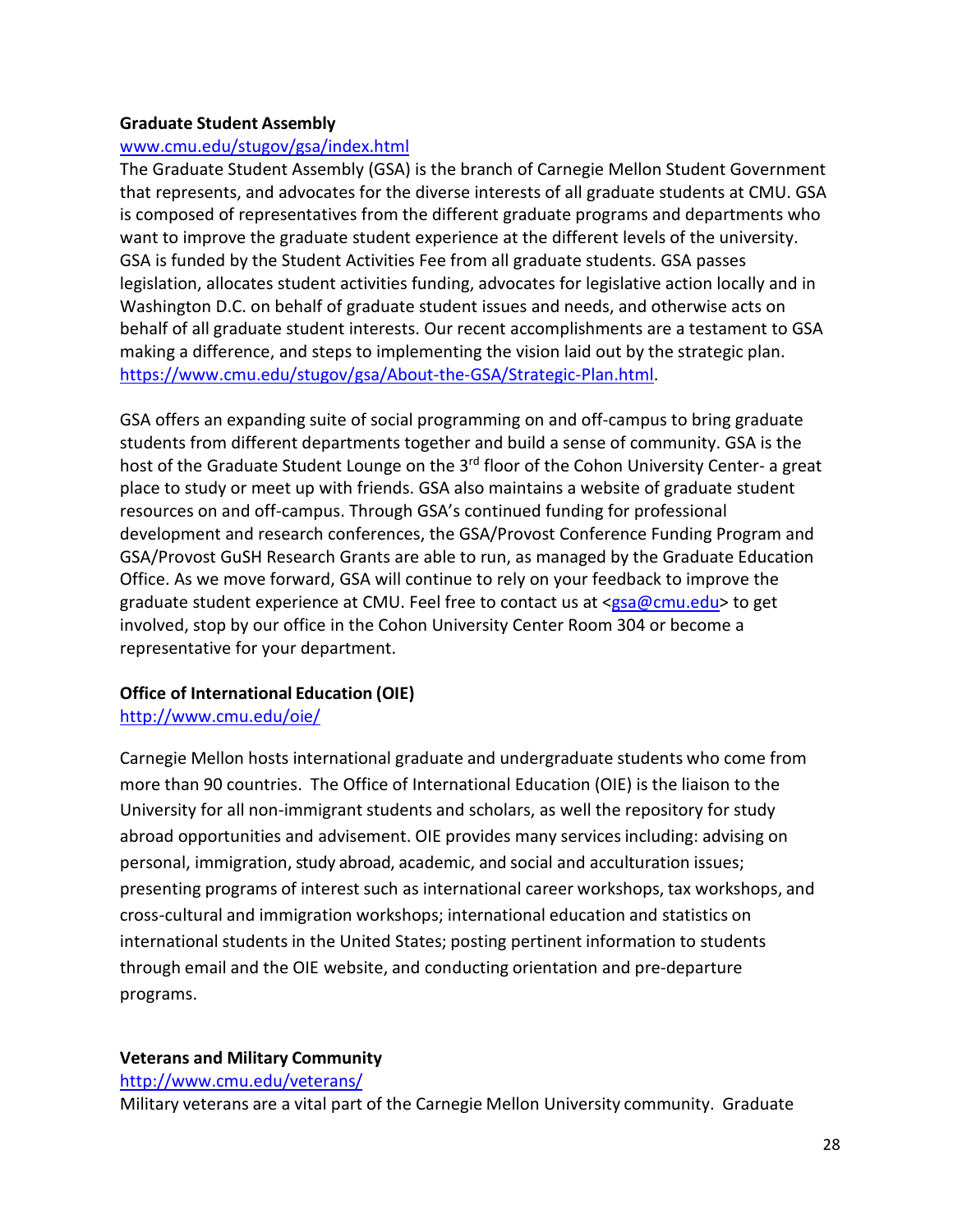students can find information on applying for veteran education benefits, campus services, veteran's groups at CMU, and non-educational resources through the Veterans and Military Community website. There are also links and connections to veteran resource in the Pittsburgh community. The ROTC and Veteran Affairs Coordinator can be reached at [uro](mailto:uro-vaedbenefits@andrew.cmu.edu)[vaedbenefits@andrew.cmu.edu](mailto:uro-vaedbenefits@andrew.cmu.edu) or 412-268-8747.

# **Carnegie Mellon Ethics Hotline**

# <https://www.cmu.edu/hr/resources/ethics-hotline.html>

The health, safety and well-being of the university community are top priorities at Carnegie Mellon University. CMU provides a hotline that all members of the university community should use to confidentially report suspected unethical activity relating to areas below:

- Academic and Student Life
- Bias Reporting
- Environmental Health and Safety
- Financial Matters
- High-Risk Incident
- Human Resource Related
- Information Systems
- Research
- Threat of Business Interruption
- Threat of Violence or Physical Harm
- Title IX

Students, faculty and staff can anonymously file a report by calling 877-700-7050 or visiting [www.reportit.net\(](http://www.reportit.net/)user name: tartans; password: plaid). All submissions are reported to appropriate university personnel.

# **The hotline is NOT an emergency service. For emergencies, call University Police at 412-268- 2323.**

# **Policy Against Retaliation**

It is the policy of Carnegie Mellon University to protect from retaliation any individual who makes a good faith report of a suspected violation of any applicable law or regulation, university Policy or procedure, any contractual obligation of the university, and any report made pursuant to the Carnegie Mellon University Code of Business Ethics and Conduct.

Additional details regarding the Policy Against Retaliation are available at <https://www.cmu.edu/policies/administrative-and-governance/whistleblower.html>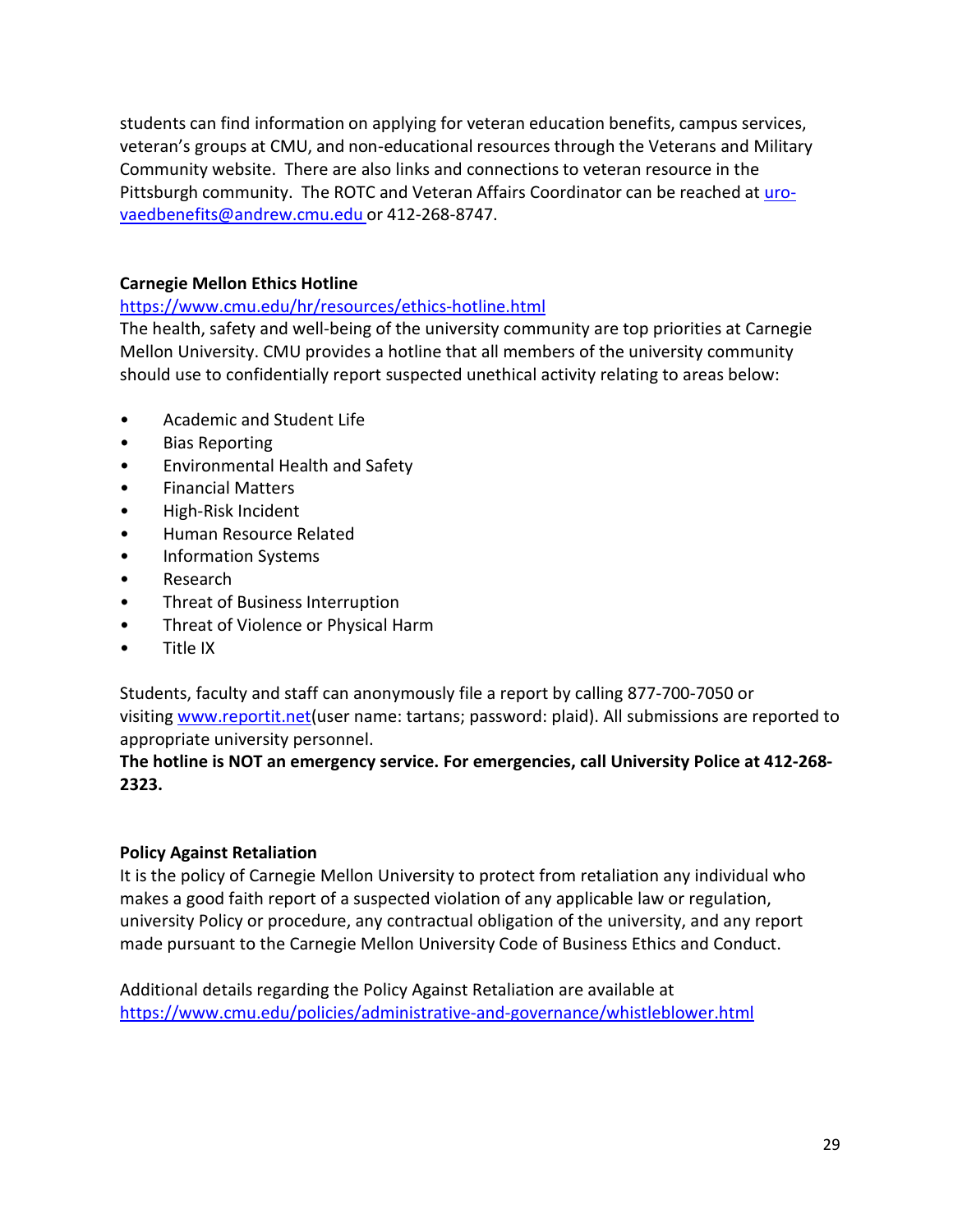# **Key Offices for Academic & Research Support**

# **Computing and Information Resources**

#### [www.cmu.edu/computing](http://www.cmu.edu/computing)

Computing Services maintains and supports computing resources for the campus community, including the campus wired and wireless networks, printing, computer labs, file storage, email and software catalog. As members of this community, we are all responsible for the security of these shared resources. Be sure to review the Safe Computing [\(https://www.cmu.edu/computing/safe/\)](https://www.cmu.edu/computing/safe/) section and the University Computing Policy [\(https://www.cmu.edu/policies/information-technology/computing.html\)](https://www.cmu.edu/policies/information-technology/computing.html)

Visit the Computing Services website [\(https://www.cmu.edu/computing/\)](https://www.cmu.edu/computing/) to learn more. For assistance the Computing Services Help Center is available at 412-268-4357 (HELP) or [it](mailto:it-help@cmu.edu)[help@cmu.edu.](mailto:it-help@cmu.edu)

### **Student Academic Success Center**

<https://www.cmu.edu/student-success/> Student Academic Support Programs

#### *Tartan Scholars*

- The Tartan Scholars program was created to provide support for limited resourced students through an intentional first year undergraduate experience with the goals of enhancing the cohort's skill and community building through a lens of self -authorship, growth mindset, and a sense of belonging. As part of the Student Academic Success Center, Tartan Scholars are invited to join the University and participate in summer initiatives and pre-orientation activities prior to their first year at the University.
- There are opportunities for graduate students to serve as accountability, learning, or development partners, workshop facilitators, and presenters. Contact Diane Hightower at [ddhighto@andrew.cmu.edu](mailto:ddhighto@andrew.cmu.edu) for more details.

# *Learning Support*

- **Supplemental Instruction:** Supplemental Instruction (SI) is an academic support model that utilizes peer-assisted study sessions. The SI program provides regularly scheduled review sessions on course materials outside the classroom. SI is a non-remedial approach to learning as the program targets high-risk courses and is available in select courses based on data related to past student performance and feasibility.
- **Peer Tutoring:** Weekly Tutoring Appointments are offered in a one-on-one and small group format to students from any discipline who need assistance with a course that may not be supported by our other services. Weekly appointments give students the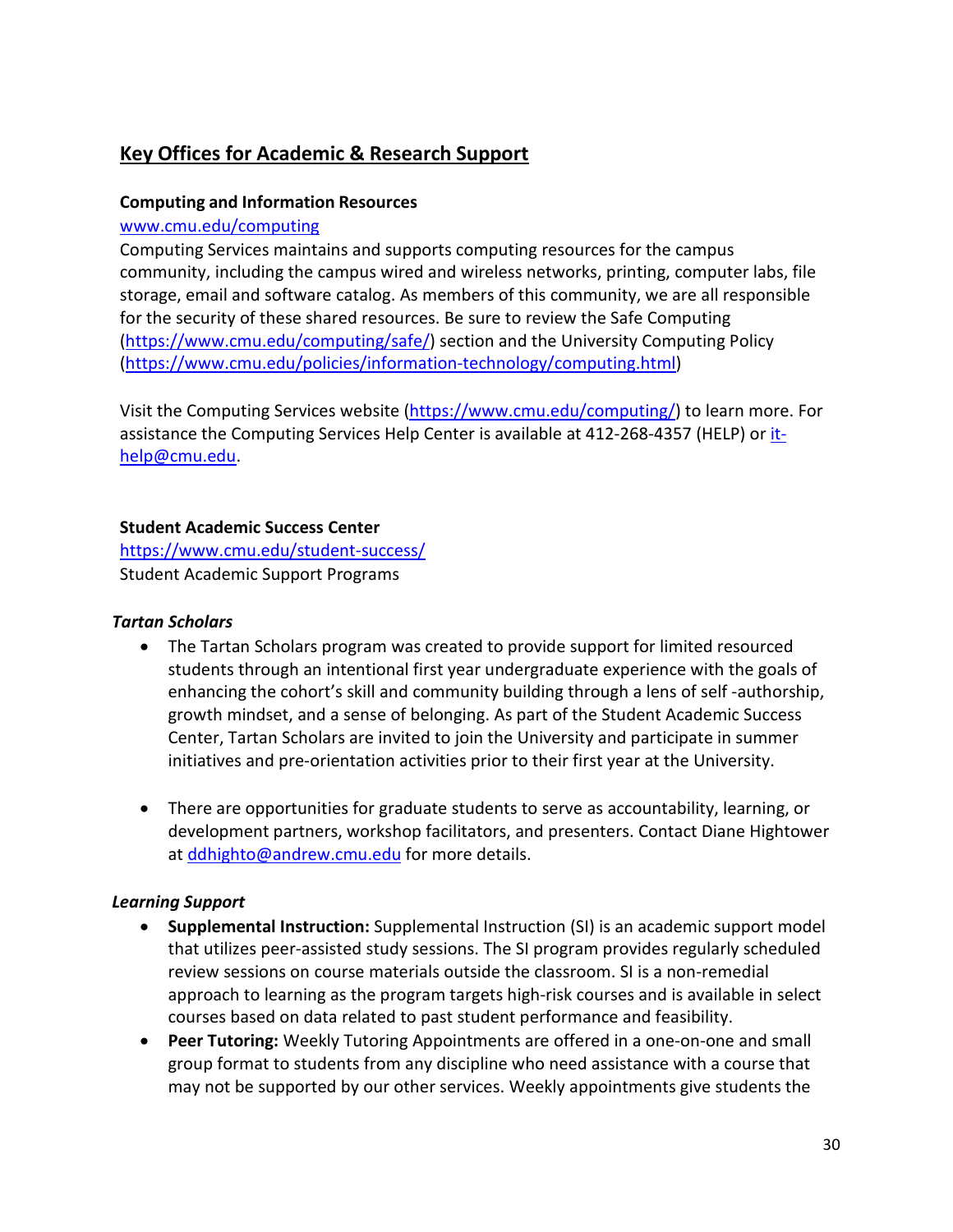opportunity to interact regularly with the same tutor to facilitate deeper understanding of concepts. Students can register online through the Student Academic Success website.

- **Academic Coaching:** Academic Coaching provides holistic one-on-one peer support and group workshops to help students find and implement their conditions for success. We assist students in improving time management, productive habits, organization, stress management, and study skills. Students will request support through the Academic Success Center website and attend in-person meetings or meet using video and audio conferencing technology to provide all students with support.
- **"Just in Time" Workshops:** The Student Academic Success team is available to partner with instructors and departments to identify skills or concepts that would benefit from supplemental offerings (workshops, boot camps) to support students' academic success and learning. We are eager to help convene and coordinate outside of the classroom skill-building opportunities that can be open to any student interested in building skill or reinforcing course concept mastery.
- **Study Partners:** Support for students to create and benefit from their own study groups: The Student Academic Success team assists students in forming and benefiting from peer study groups, whereby all students can reap the benefits of peer-to-peer learning, student agency, and collaboration skill development. Staff from the Student Academic Success Center will be made available to instructors and students to assist with the formation of peer-led study groups. This level of support is open to any course where the instructor requests or agrees such support is appropriate and students are interested in both leading and participating.

# *Language and Cross-cultural Support*

More than 60% of graduate students at Carnegie Mellon are international students, and others are nonnative speakers of English who have attended high school or undergraduate programs in the US. Many of these students want to hone their language and cross-cultural skills for academic and professional success. Students can choose from sessions on

- how to give a strong presentation,
- writing academic emails,
- expectations and strategies for clear academic writing,
- how to talk about yourself as a professional in the U.S.,
- developing clearer pronunciation,
- using accurate grammar,
- building fluency, and more.
- Students can make an appointment with a Language Development Specialist to get individualized coaching on language or cross-cultural issues.

The Student Academic Success Center is also charged with certifying the language of International Teaching Assistants (ITAs), ensuring that nonnative English speakers have the language proficiency needed to succeed as teaching assistants in the Carnegie Mellon classroom. Students preparing to do an ITA Certification should plan to take classes offered by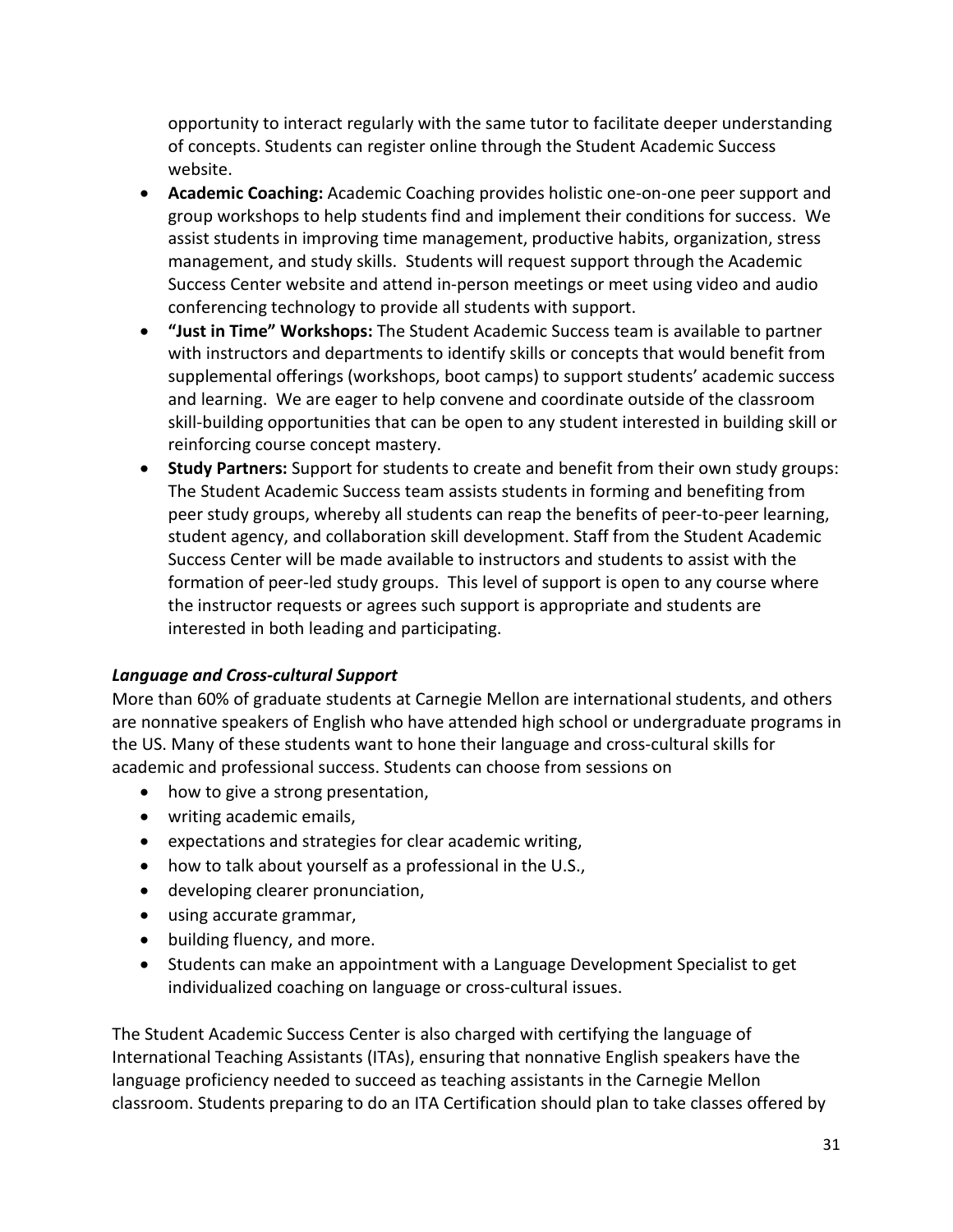the language support team at the SASC from the beginning of their first semester. Start by contacting the language support team at the SASC website or attend a Language Support Orientation at the SASC or in your department.

#### **University Libraries**

#### **[www.library.cmu.edu](http://www.library.cmu.edu/)**

The University Libraries offers a wide range of information resources and services supporting graduate students in course-work, research, teaching, and publishing. The library licenses and purchases books, journals, media and other needed materials in various formats. Library liaisons, consultants and information specialists provide in-depth and professional assistance and advice in all-things information - including locating and obtaining specific resources, providing specialized research support, advanced training in the use and management of data. Sign up for workshops and hands-on topic-specific sessions such as data visualization with Tableau, cleaning data with OpenRefine, and getting started with Zotero. Weekly drop-in hours for Digital Humanities and for Research Data Research Management are scheduled during the academic year. Start at the library home page to find the books, journals and databases you need; to identify and reach out to the library liaison in your field; to sign up for scheduled workshops; and to connect with consultants in scholarly publishing, research data management, and digital humanities.

#### **Research at CMU**

#### [www.cmu.edu/research/index.shtml](http://www.cmu.edu/research/index.shtml)

The primary purpose of research at the university is the advancement of knowledge in all fields in which the university is active. Research is regarded as one of the university's major contributions to society and as an essential element in education, particularly at the graduate level and in faculty development. Research activities are governed by several university policies. Guidance and more general information is found by visiting the Research at Carnegie Mellon website.

#### **Office of Research Integrity & Compliance**

#### [www.cmu.edu/research-compliance/index.html](http://www.cmu.edu/research-compliance/index.html)

The Office of Research Integrity & Compliance (ORIC) is designed to support research at Carnegie Mellon University. The staff work with researchers to ensure research is conducted with integrity and in accordance with federal and Pennsylvania regulation. ORIC assists researchers with human subject research, conflicts of interest, responsible conduct of research, export controls, and institutional animal care & use. ORIC also provides consultation, advice, and review of allegations of research misconduct.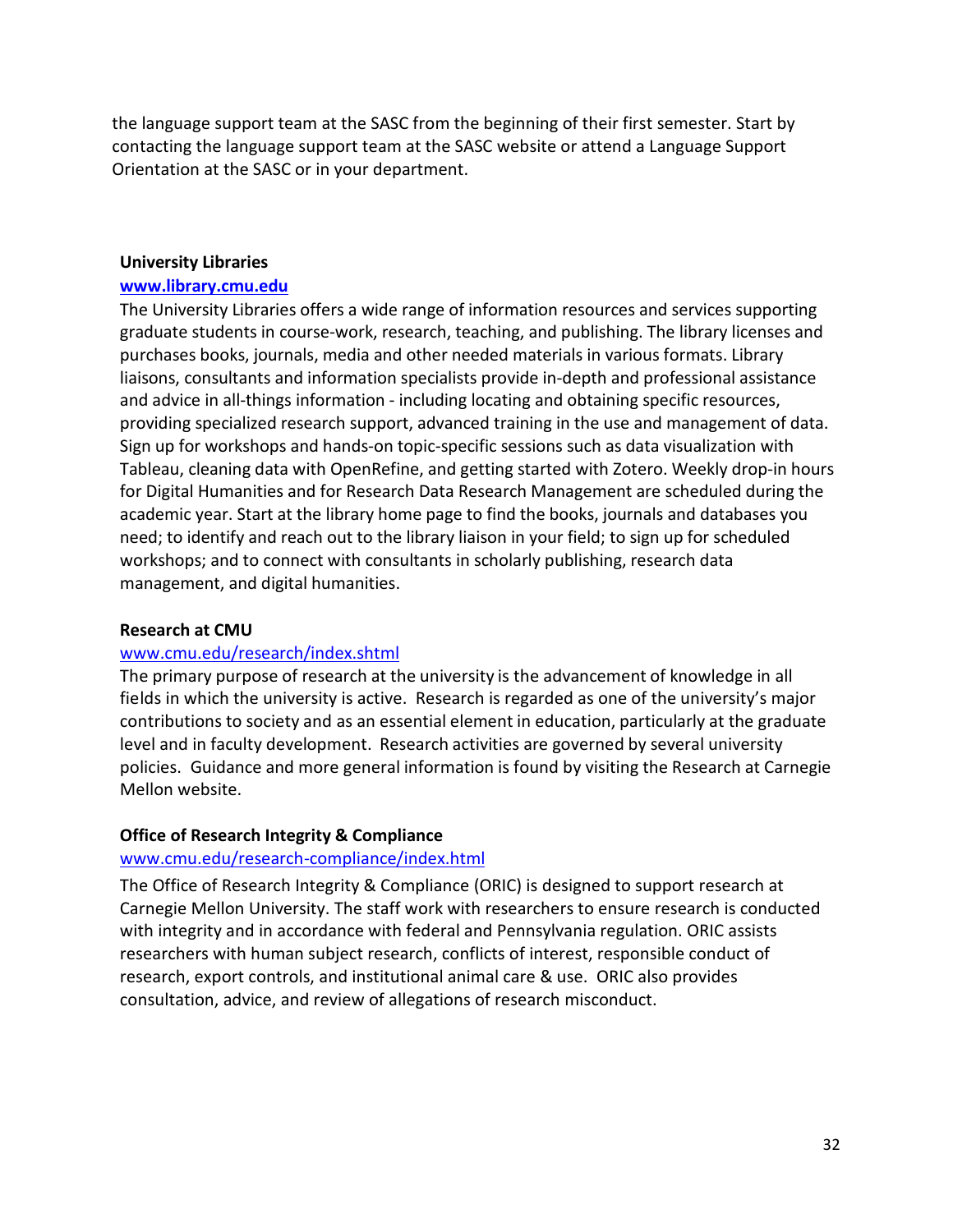# **Key Offices for Health, Wellness & Safety**

### **Counseling & Psychological Services**

#### <https://www.cmu.edu/counseling/>

Counseling & Psychological Services (CaPS) affords the opportunity for students to talk privately about academic and personal concerns in a safe, confidential setting. An initial consultation at CaPS can help clarify the nature of the concern, provide immediate support, and explore further options if needed. These may include a referral for counseling within CaPS, to another resource at Carnegie Mellon, or to another resource within the larger Pittsburgh community. CaPS also provides workshops and group sessions on mental health related topics specifically for graduate students on campus. CaPS services are provided at no cost. Appointments can be made in person, or by telephone at 412-268-2922.

#### **Health Services**

#### [www.cmu.edu/HealthServices/](http://www.cmu.edu/HealthServices/)

University Health Services (UHS) is staffed by physicians, advanced practice clinicians and registered nurses who provide general medical care, allergy injections, first aid, gynecological care and contraception as well as on-site pharmaceuticals. The CMU Student Insurance Plan covers most visit fees to see the physicians and advanced practice clinicians & nurse visits. Fees for prescription medications, laboratory tests, diagnostic procedures and referral to the emergency room or specialists are the student's responsibility and students should review the UHS website and their insurance plan for detailed information about the university health insurance requirement and fees.

UHS also has a registered dietician and health promotion specialists on staff to assist students in addressing nutrition, drug and alcohol and other healthy lifestyle issues. In addition to providing direct health care, UHS administers the Student Health Insurance Program. The Student Health Insurance plan offers a high level of coverage in a wide network of health care providers and hospitals. Appointments can be made by visiting UHS's website, walk-in, or by telephone, 412-268-2157.

#### **Campus Wellness**

#### <https://www.cmu.edu/wellness/>

At Carnegie Mellon, we believe our individual and collective well-being is rooted in healthy connections to each other and to campus resources. The university provides a wide variety of wellness, mindfulness and connectedness initiatives and resources designed to help students thrive inside and outside the classroom. The BeWell@CMU e-newsletter seeks to be a comprehensive resource for CMU regarding all wellness-inspired events, announcements and professional and personal development opportunities. Sign up for the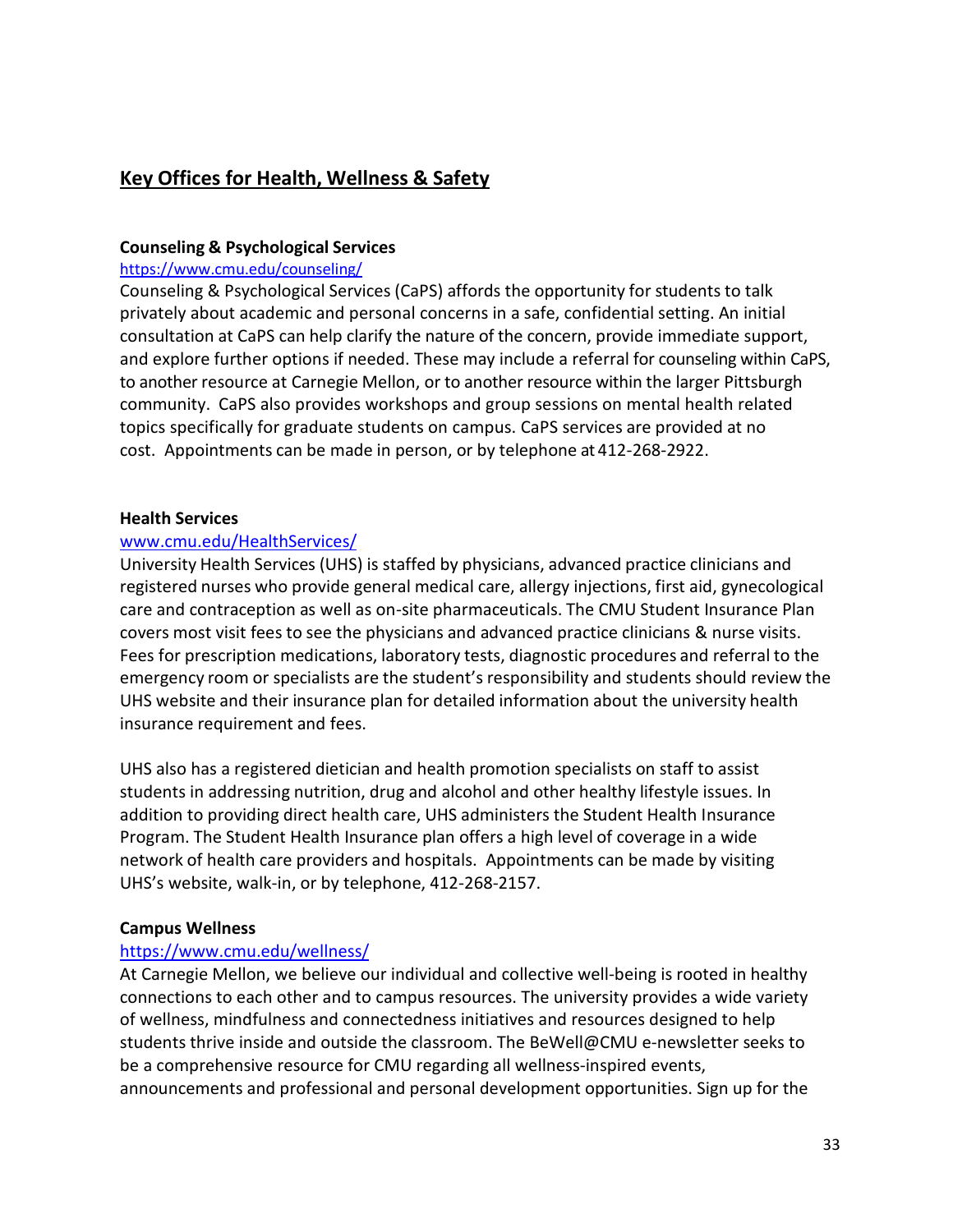Be Well monthly newsletter via<https://bit.ly/BeWellNewsletter> or by contacting the Program Director for Student Affairs Wellness Initiatives, at [alusk@andrew.cmu.edu.](mailto:alusk@andrew.cmu.edu)

### **Religious and Spiritual Life Initiatives (RSLI)**

#### [www.cmu.edu/student-affairs/spirituality](http://www.cmu.edu/student-affairs/spirituality)

Carnegie Mellon is committed to the holistic growth of our students, including creating opportunities for spiritual and religious practice and exploration. We have relationships with local houses of worship from various traditions and many of these groups are members of CMU's Council of Religious Advisors. We also offer programs and initiatives that cross traditional religious boundaries in order to increase knowledge of and appreciation for the full diversity of the worldview traditions. Our RSLI staff are here to support students across the spectrum of religious and spiritual practice and would be more than happy to help you make a connection into a community of faith during your time at CMU.

#### **University Police**

#### <http://www.cmu.edu/police/>

412-268-2323 (emergency only), 412-268-6232 (non-emergency) The University Police Department is located at 300 South Craig Street (entrance is on Filmore Street). The department's services include police patrols and call response, criminal investigations, fixed officer and foot officer patrols, event security, and crime prevention and education programming as well as bicycle and laptop registration. Visit the department's website for additional information about the staff, emergency phone locations, crime prevention, lost and found, finger print services, and annual statistic reports.

Carnegie Mellon University publishes an annual campus security and fire safety report describing the university's security, alcohol and drug, sexual assault, and fire safety policies and containing statistics about the number and type of crimes committed on the campus and the number and cause of fires in campus residence facilities during the preceding three years. Graduate students can obtain a copy by contacting the University Police Department at 412- 268-6232. The annual security and fire safety report is also available online at [https://www.cmu.edu/police/annualreports/.](https://www.cmu.edu/police/annualreports/)

#### **Shuttle and Escort Services**

Parking and Transportation coordinates the Shuttle Service and Escort Service provided for CMU students, faculty, and community. The Shuttle [& Escort](https://www.cmu.edu/parking/shuttle/index.html) website has full information about these services, stops, routes, tracking and schedules.

# **The WORD**

[http://www.cmu.edu/student-affairs/theword//](http://www.cmu.edu/student-affairs/theword/) The WORD is Carnegie Mellon University's student on-line handbook and is considered a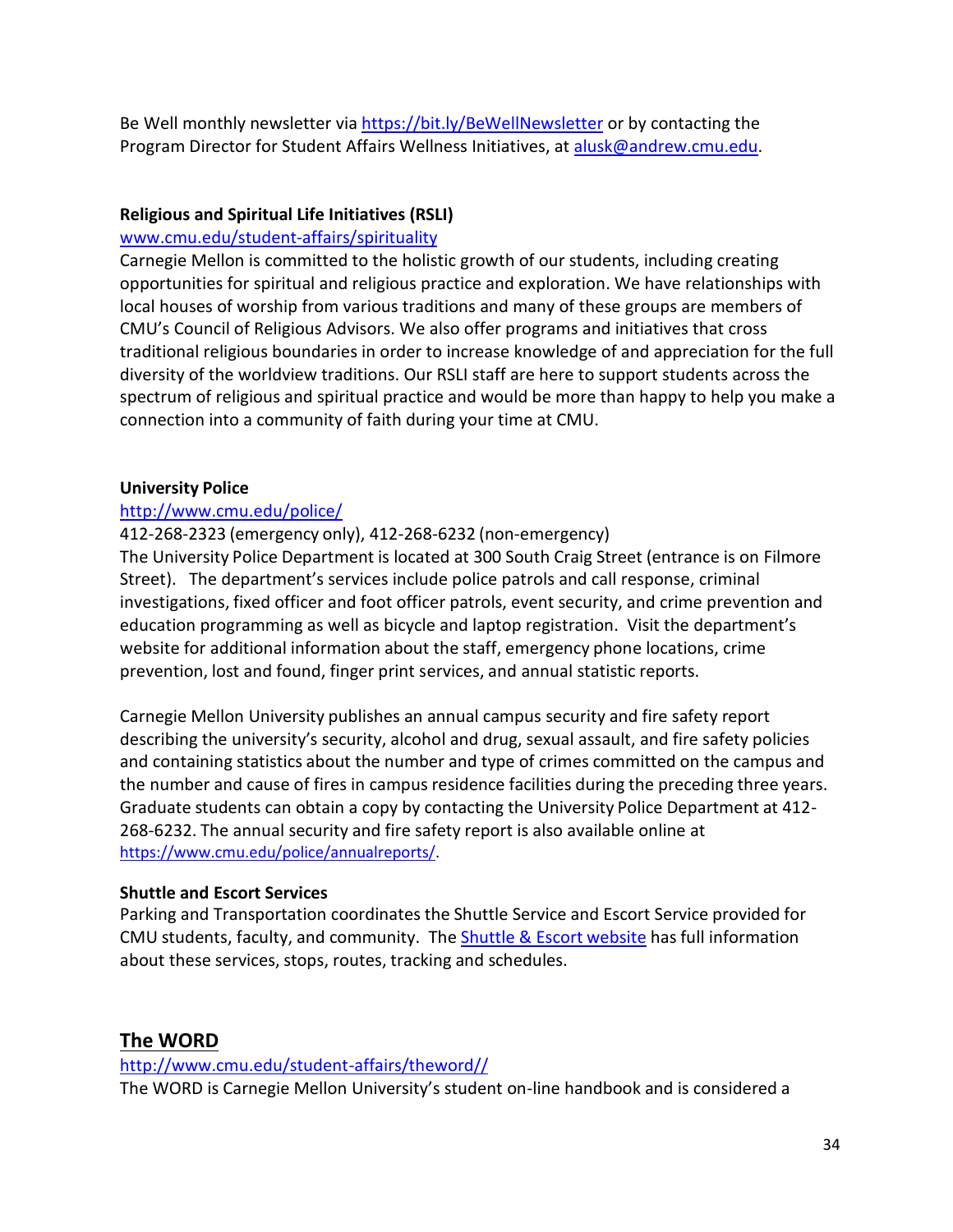supplement to the department (and sometimes college) handbook. The WORD contains campus resources and opportunities, academic policy information and resources, community standards information and resources. It is designed to provide all students with the tools, guidance, and insights to help you achieve your full potential as a member of the Carnegie Mellon community. Information about the following is included in The WORD (not an exhaustive list) and graduate students are encouraged to bookmark this site and refer to it often. University policies can also be found in full text at: [http://www.cmu.edu/policies/.](http://www.cmu.edu/policies/)

Carnegie Mellon Vision, Mission Statement of Assurance Carnegie Code

Academic Standards, Policies and Procedures Educational Goals Academic and Individual Freedom Statement on Academic Integrity Standards for Academic & Creative Life Assistance for Individuals with Disabilities Master's Student Statute of Limitations Conduct of Classes Copyright Policy Cross-college & University Registration Doctoral Student Status Policy Evaluation & Certification of English Fluency for Instructors Final Exams for Graduate Courses Grading Policies Intellectual Property Policy Privacy Rights of Students Student's Rights

Research

Human Subjects in Research Office of Research Integrity & Compliance Office of Sponsored Programs Policy for Handling Alleged Misconduct of Research Policy on Restricted Research

Tax Status of Graduate Student Awards

Campus Resources & Opportunities Alumni Relations

Assistance for Individuals with Disabilities

Athletics, Physical Fitness & Recreation

Carnegie Mellon ID Cards and Services

Cohon University Center

Copying, Printing & Mailing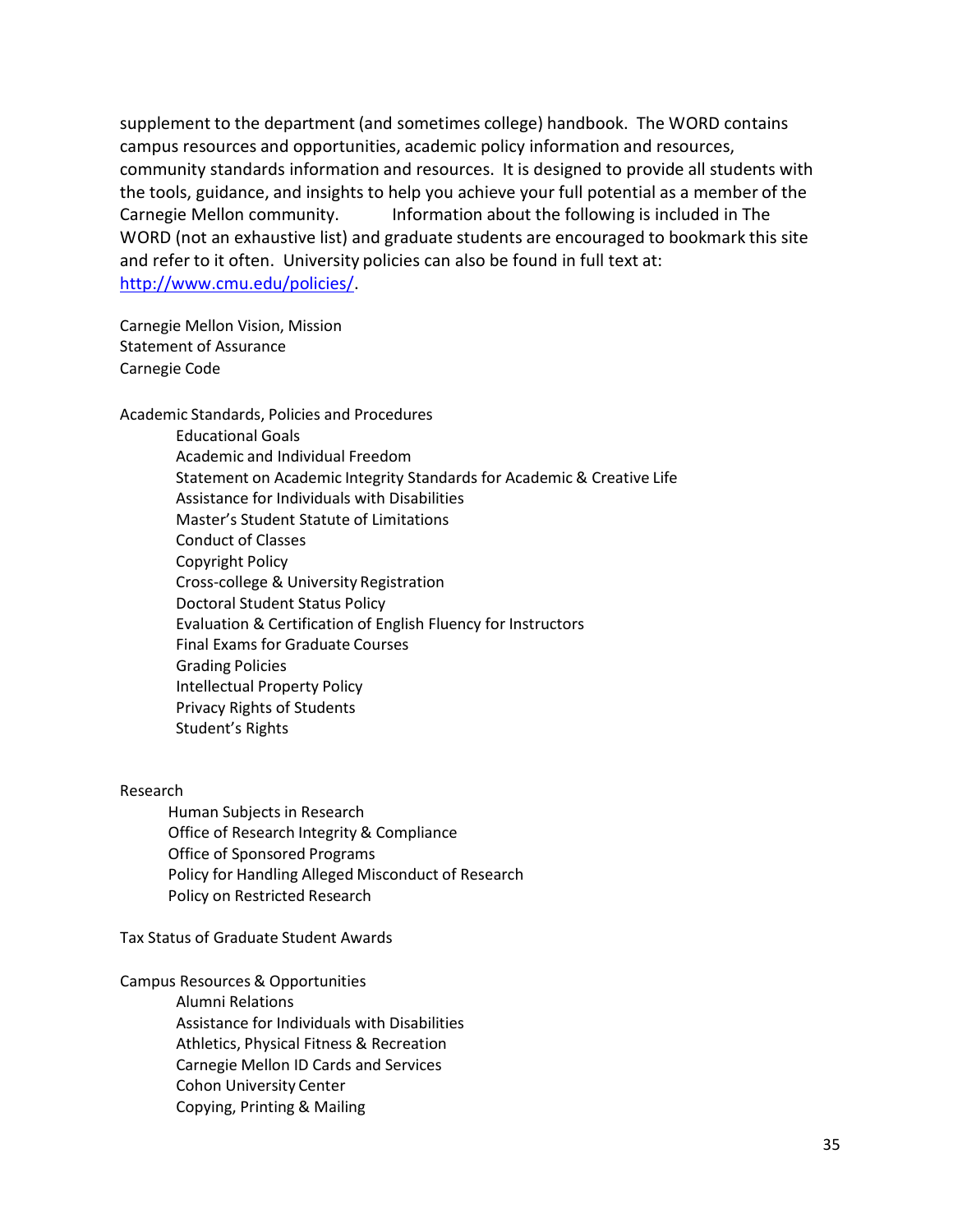Division of Student Affairs Domestic Partner Registration Emergency Student Loan Program Gender Programs & Resources Health Services Dining Services The HUB Student Services Center ID Card Services Leonard Gelfand Center LGBTQ Resources Multicultural and Diversity Initiatives Opportunities for Involvement Parking and Transportation Services Shuttle and Escort Services Spiritual Development University Police Student Activities University Stores

Community Standards, Policies and Procedures

Alcohol and Drugs Policy AIDS Policy Bicycle/Wheeled Transportation Policy Damage to Carnegie Mellon Property Deadly Weapons Discriminatory Harassment Disorderly Conduct Equal Opportunity/Affirmative Action Policy Freedom of Expression Policy Health Insurance Policy Immunization Policy Missing Student Protocol Non-Discrimination Policy On-Campus Emergencies Pets Political Activities Recycling Policy Riotous and Disorderly Behavior Safety Hazards Scheduling and Use of University Facilities Sexual Harassment and Sexual Assault Policy Smoking Policy Student Accounts Receivable and Collection Policy and Procedures Student Activities Fee Student Enterprises Workplace Threats and Violence Policy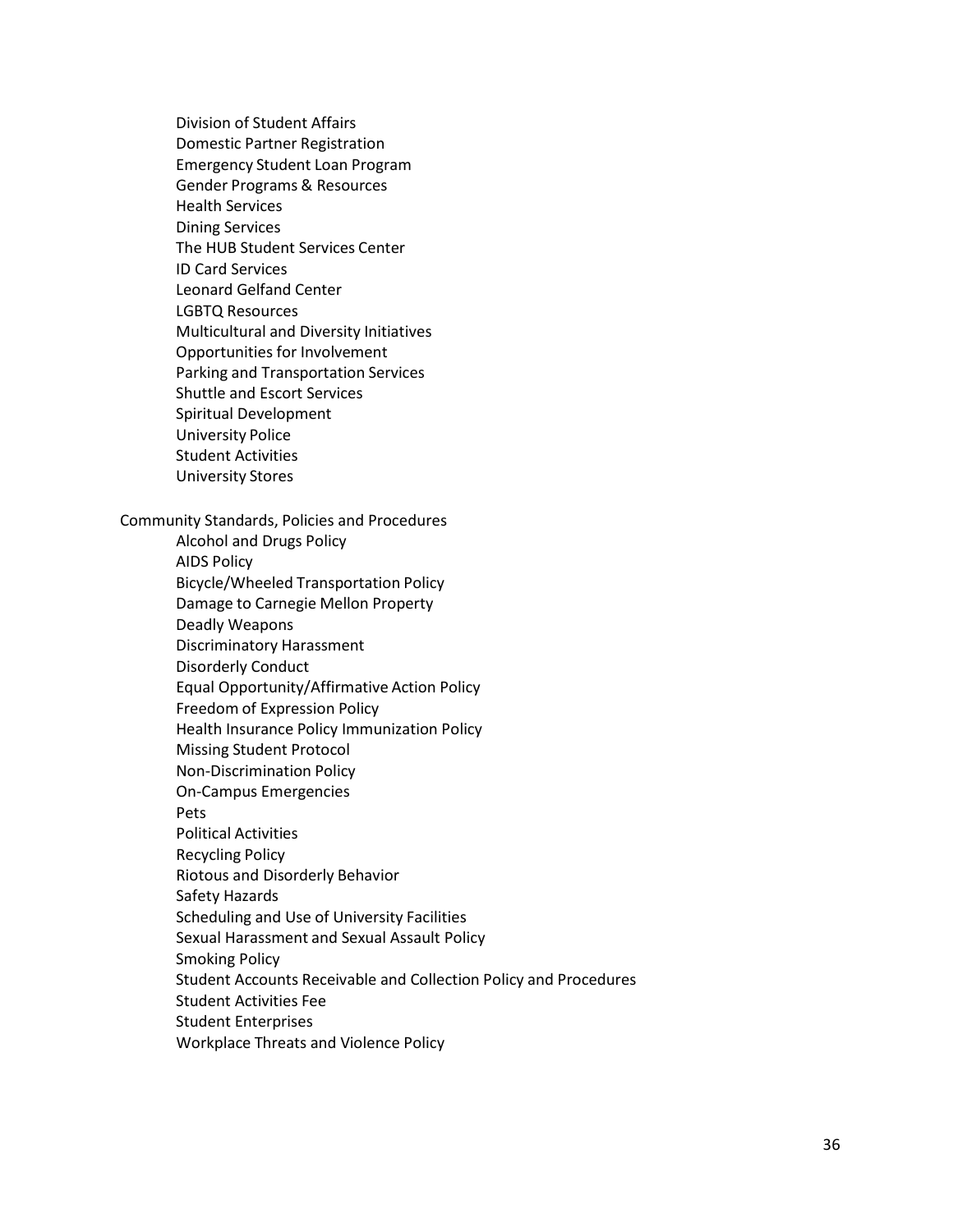

# **Carnegie Mellon University**

metals.hcii.cmu.edu

# <span id="page-39-0"></span>**METALS Independent Study Proposal**

| Course no. 05-680 Independent Study                                                                                                                                                                                            | <b>Sec.</b> A | Number of Units ___________ |
|--------------------------------------------------------------------------------------------------------------------------------------------------------------------------------------------------------------------------------|---------------|-----------------------------|
| Semester/yr:<br><b>Spring ______________</b>                                                                                                                                                                                   | Summer        | Fall ______________         |
|                                                                                                                                                                                                                                |               |                             |
| Instructor(s) email and the state of the state of the state of the state of the state of the state of the state of the state of the state of the state of the state of the state of the state of the state of the state of the |               | Instructor(s) phone no.     |

#### **Answer the following questions. This should take two to three sheets of paper.**

#### **Proposal:**

**Provide below a general overview (2-3 paragraphs) of the Independent Study, including background and an description of the problem that will be investigated. Describe what you will learn (i.e., knowledge or skills as opposed to topics) in your course? How will this information help you develop as a scholar, learner, or future professional?** 

#### L**earning Objectives:**

**What, specifically, will you be able to do or demonstrate once you completed the independent study? Identify 3-8 course-level learning objectives for the independent study.. The learning objectives should detail what you think you'll better understand (or be able to do) at the end of the Independent Study that you didn't know (or couldn't do) before. Be specific. You may use sub-bullets if appropriate. Refer to Bloom's Taxonomy for guidance.**

#### **Deliverables:**

•

**Describe the deliverable artifacts that will demonstrate your mastery of the learning objectives listed above. Examples may include: research paper; summary report or documentation; prototype**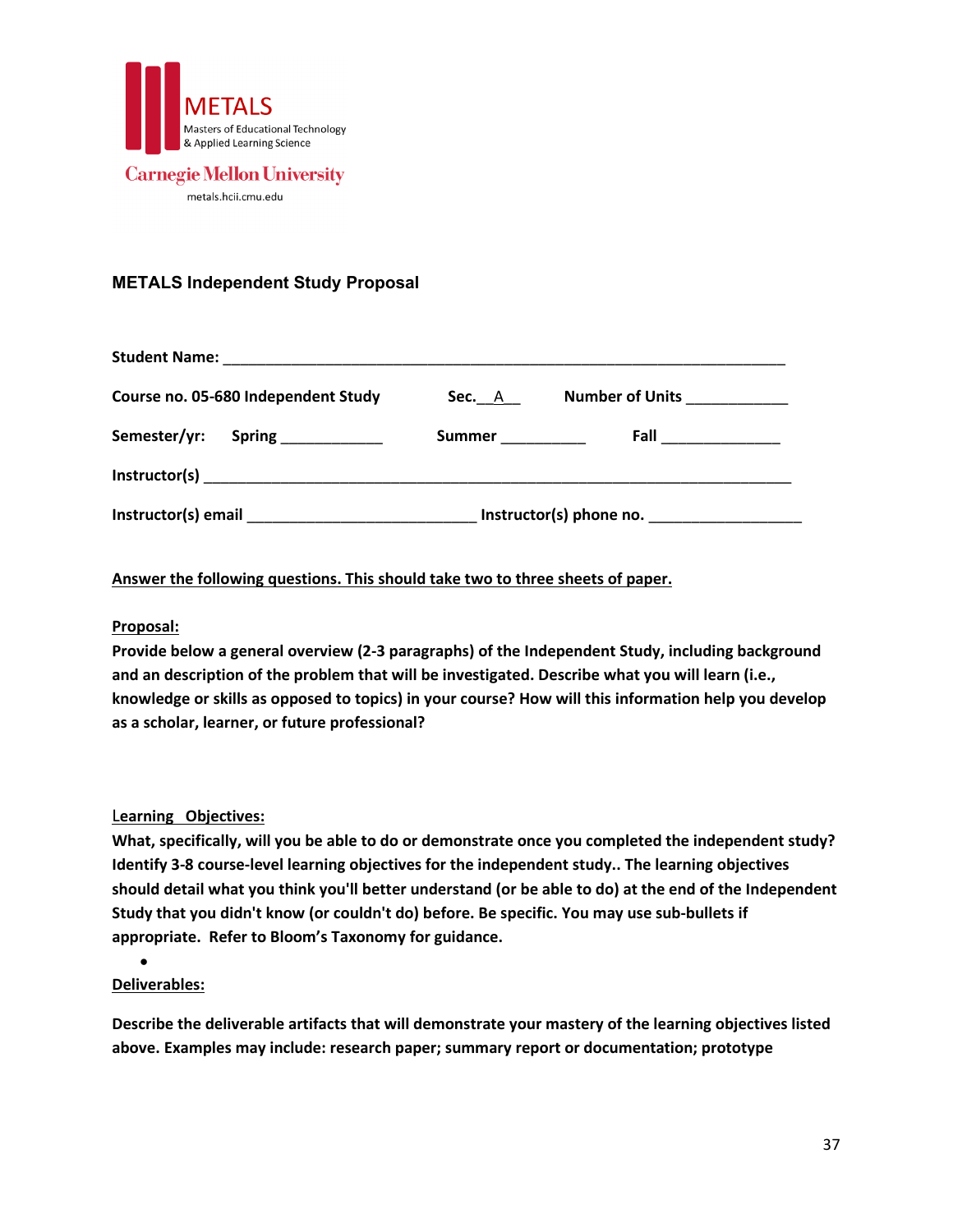**hardware and/or software; tool or application development; extension or enhancement; formal presentation; some combination of these artifacts.You may use sub-bullets if appropriate.**

•

#### **Work Plan Schedule:**

**Provide a week by week schedule of what you plan to do and accomplish. Note deliverable due dates.**

#### **Approvals:**

I agree to complete the above-described independent study and provide the final deliverables on the date specified above.

Student \_\_\_\_\_\_\_\_\_\_\_\_\_\_\_\_\_\_\_\_\_\_\_\_\_\_\_\_\_\_\_\_\_\_\_\_\_\_\_\_\_ Date \_\_\_\_\_\_\_\_\_\_\_\_\_\_ Signature

I agree to oversee the above-described independent study and deliver the final grade to the HCI program administrator on or before the above date.

| Instructor                 | Date |
|----------------------------|------|
| Signature                  |      |
|                            |      |
|                            |      |
| <b>HCI Program Advisor</b> | Date |
| Signature                  |      |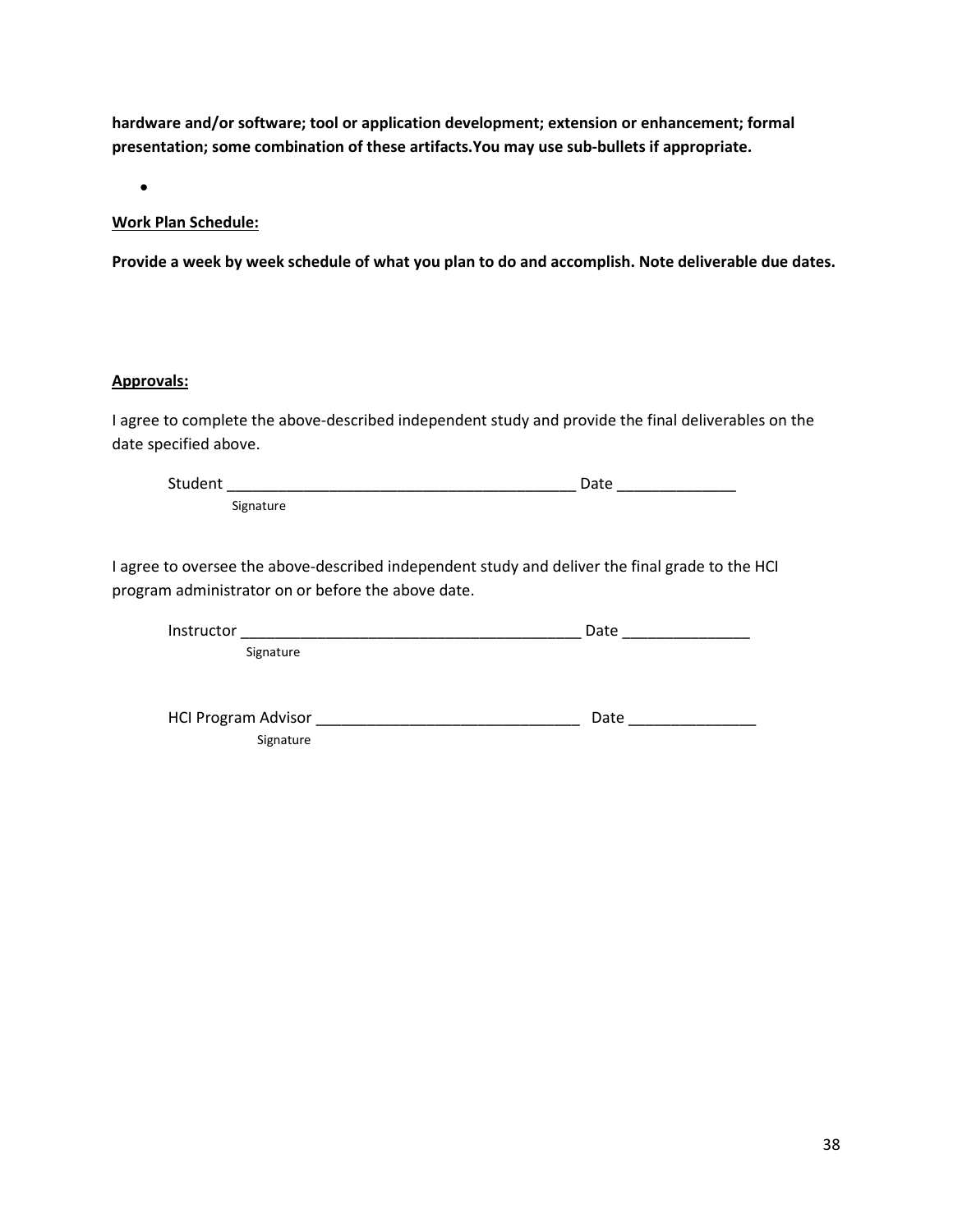# <span id="page-41-0"></span>**METALS Capstone Project Gift Card Purchase and Use Procedure**

Last Updated July 26, 2018

METALS students who need gift cards to pay project participants should contact our program administrator to request that she purchase cards.

General guidelines:

- Gift cards may be requested multiple times throughout the year, but please group your requests together to minimize the number of purchases and effort required.
- Gift cards may only be given to participants **after they have completed their participation** in your project (or that particular part of your project for which you have offered the specific card).
- Suggested hourly rates: \$20 -\$25 for teachers/professionals, \$15 for non-professionals and students grades 6-12, and \$10 for younger children.
- Use the attached forms to request and keep track of your individual participants and how much each receives —do not go over \$74/year to any one participant. (\$75 or more causes a taxable event).
- A bulk gift card purchase of **more than \$500** requires that you get prior approval from your faculty advisor or the METALS director.

# **VIRTUAL GIFT CARD PROCEDURE (**request virtual cards only **after** your participants have finished participating**):**

- $\checkmark$  When asking our program administrator to purchase virtual cards for your project, please email her the completed *METALS Capstone Project Virtual Gift Card Purchase Form*.
- $\checkmark$  If the purchase is more than \$500, provide our program administrator with email approval from your advisor or the METALS Director.
- $\checkmark$  Our program administrator will purchase the virtual cards and have them sent by email directly to your recipients.

# **PHYSICAL GIFT CARD PROCEDURE (OK to request** physical cards **before or after** your participants have participated):

- $\checkmark$  When asking our program administrator to purchase physical cards for your project, please email her the completed *METALS Capstone Project Physical Gift Card Purchase Request Form*.
- $\checkmark$  Our program administrator will purchase the cards and notify you by email when they come in.
- $\checkmark$  The team member picking up the cards will sign for the cards.
- Have your project recipients sign the *METALS Capstone Project Physical Gift Card Distribution Form* when they receive their physical cards.
- When you've finished distributing your physical cards, return the *METALS Capstone Project Physical Gift Card Distribution Form* signature sheet to Jo Bodnar for her records. Return any undistributed gift-cards to our program administrator at that time as well. She will hold these for any future needs your project or another project may have.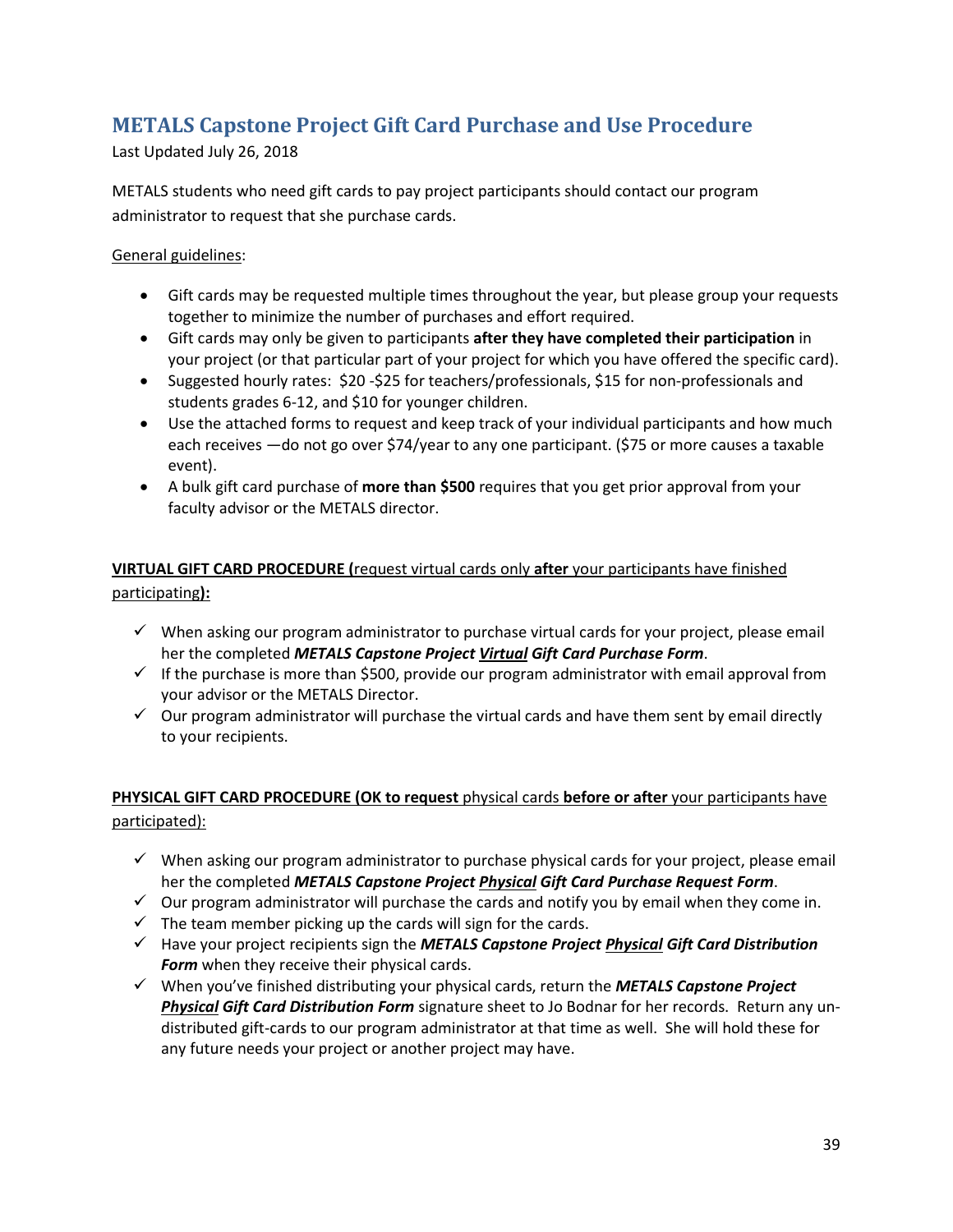# **METALS Capstone Project Virtual Gift Card Purchase Form**

Project: Name: Project: Date of request: Name: Project: Date of request:

Faculty Sponsor: The Contract of Sponsor: The Vour Email:

<span id="page-42-0"></span>

|                  | <b>Recipient's Name</b> | <b>Recipient email address</b> | <b>Recipient's Affiliation</b><br>(i.e. Steel Valley SD<br>teacher, UPMC doctor,<br>retired teacher, etc) | Interview<br><b>Date</b> | <b>Gift Card type</b><br>requested (i.e.<br>Amazon, Starbucks) | \$ Amount |
|------------------|-------------------------|--------------------------------|-----------------------------------------------------------------------------------------------------------|--------------------------|----------------------------------------------------------------|-----------|
| $\mathbf{1}$     |                         |                                |                                                                                                           |                          |                                                                |           |
| $\overline{2}$   |                         |                                |                                                                                                           |                          |                                                                |           |
| $\overline{3}$   |                         |                                |                                                                                                           |                          |                                                                |           |
| 4                |                         |                                |                                                                                                           |                          |                                                                |           |
| 5                |                         |                                |                                                                                                           |                          |                                                                |           |
| 6                |                         |                                |                                                                                                           |                          |                                                                |           |
| $\overline{7}$   |                         |                                |                                                                                                           |                          |                                                                |           |
| $\,8\,$          |                         |                                |                                                                                                           |                          |                                                                |           |
| $\boldsymbol{9}$ |                         |                                |                                                                                                           |                          |                                                                |           |
| 10               |                         |                                |                                                                                                           |                          |                                                                |           |
| 11               |                         |                                |                                                                                                           |                          |                                                                |           |
| 12               |                         |                                |                                                                                                           |                          |                                                                |           |
| 13               |                         |                                |                                                                                                           |                          |                                                                |           |
| 14               |                         |                                |                                                                                                           |                          |                                                                |           |
| 15               |                         |                                |                                                                                                           |                          |                                                                |           |
| 16               |                         |                                |                                                                                                           |                          |                                                                |           |
| 17               |                         |                                |                                                                                                           |                          |                                                                |           |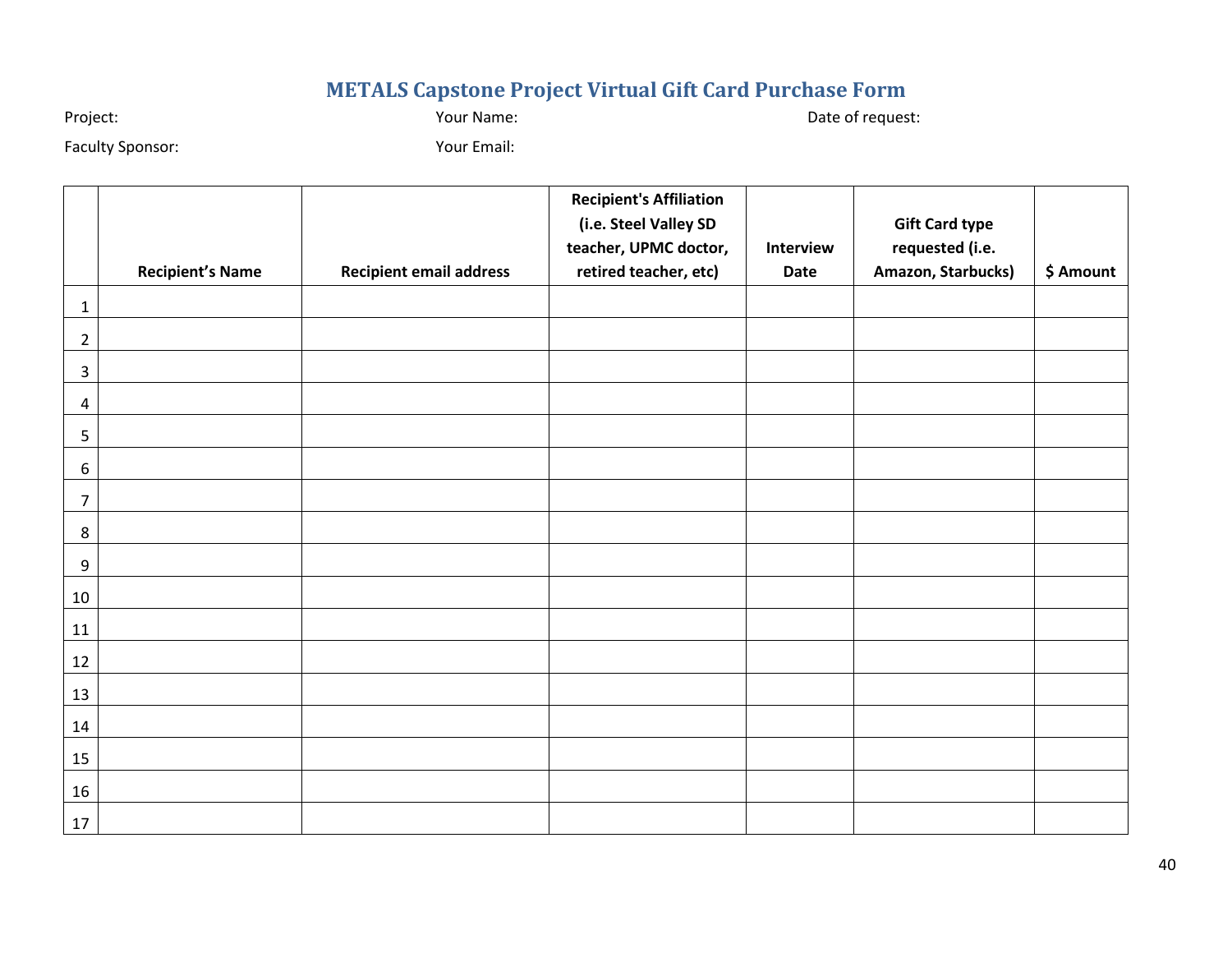# **METALS Capstone Project Physical Gift Card Purchase Request Form**

<span id="page-43-0"></span>

| Project:                                                                                                                    | Your Name:  | Date of Request:  |                                        |          |  |  |  |  |  |  |
|-----------------------------------------------------------------------------------------------------------------------------|-------------|-------------------|----------------------------------------|----------|--|--|--|--|--|--|
| <b>Faculty Sponsor:</b>                                                                                                     | Your Email: | Total \$ Request: |                                        |          |  |  |  |  |  |  |
|                                                                                                                             |             |                   |                                        |          |  |  |  |  |  |  |
|                                                                                                                             | Card type   | # of cards        | \$ amount of card                      | \$ total |  |  |  |  |  |  |
| $\mathbf{1}$                                                                                                                |             |                   |                                        |          |  |  |  |  |  |  |
| $\overline{2}$                                                                                                              |             |                   |                                        |          |  |  |  |  |  |  |
| 3                                                                                                                           |             |                   |                                        |          |  |  |  |  |  |  |
| 4                                                                                                                           |             |                   |                                        |          |  |  |  |  |  |  |
| 5                                                                                                                           |             |                   |                                        |          |  |  |  |  |  |  |
| $6\phantom{1}$                                                                                                              |             |                   |                                        |          |  |  |  |  |  |  |
| $\overline{7}$                                                                                                              |             |                   |                                        |          |  |  |  |  |  |  |
| 8                                                                                                                           |             |                   |                                        |          |  |  |  |  |  |  |
|                                                                                                                             |             |                   |                                        |          |  |  |  |  |  |  |
| <b>GIFT CARD RECEIPT</b>                                                                                                    |             |                   |                                        |          |  |  |  |  |  |  |
| under the direction of<br>$I, \quad \overline{O}$ BJ<br><b>Signature When Receiving Giftcards</b><br><b>Faculty Sponsor</b> |             |                   |                                        |          |  |  |  |  |  |  |
|                                                                                                                             |             |                   |                                        |          |  |  |  |  |  |  |
| <b>METALS Project Name</b>                                                                                                  |             |                   |                                        |          |  |  |  |  |  |  |
| of the gift cards indicated above. Total \$ amount (all cards) received: ____________________________                       |             |                   |                                        |          |  |  |  |  |  |  |
|                                                                                                                             |             |                   |                                        |          |  |  |  |  |  |  |
| RECONCILING GIFT CARD REQUEST FOR METALS PROJECT PARTICIPANTS                                                               |             |                   |                                        |          |  |  |  |  |  |  |
| Total Gift Cards Returned (# of cards and total \$ amount): _____________________                                           |             |                   |                                        |          |  |  |  |  |  |  |
| Total Amount in Receipts: _________________                                                                                 |             |                   |                                        |          |  |  |  |  |  |  |
| PRINT NAME<br>METALS Student who Accepted Gift Cards                                                                        |             | SIGNATURE         | METALS Student who Accepted Gift Cards |          |  |  |  |  |  |  |
|                                                                                                                             |             |                   |                                        |          |  |  |  |  |  |  |

I have done a financial audit on the METALS gift card request and verify that a combination of participants and gift cards being returned to me today equal the original amount requested.

METALS Department Administrator **DATE** 

\_\_\_\_\_\_\_\_\_\_\_\_\_\_\_\_\_\_\_\_\_\_\_\_\_\_\_\_\_\_\_\_\_\_ \_\_\_\_\_\_\_\_\_\_\_\_\_\_\_\_\_\_\_\_\_\_\_\_\_\_\_\_\_\_\_\_\_